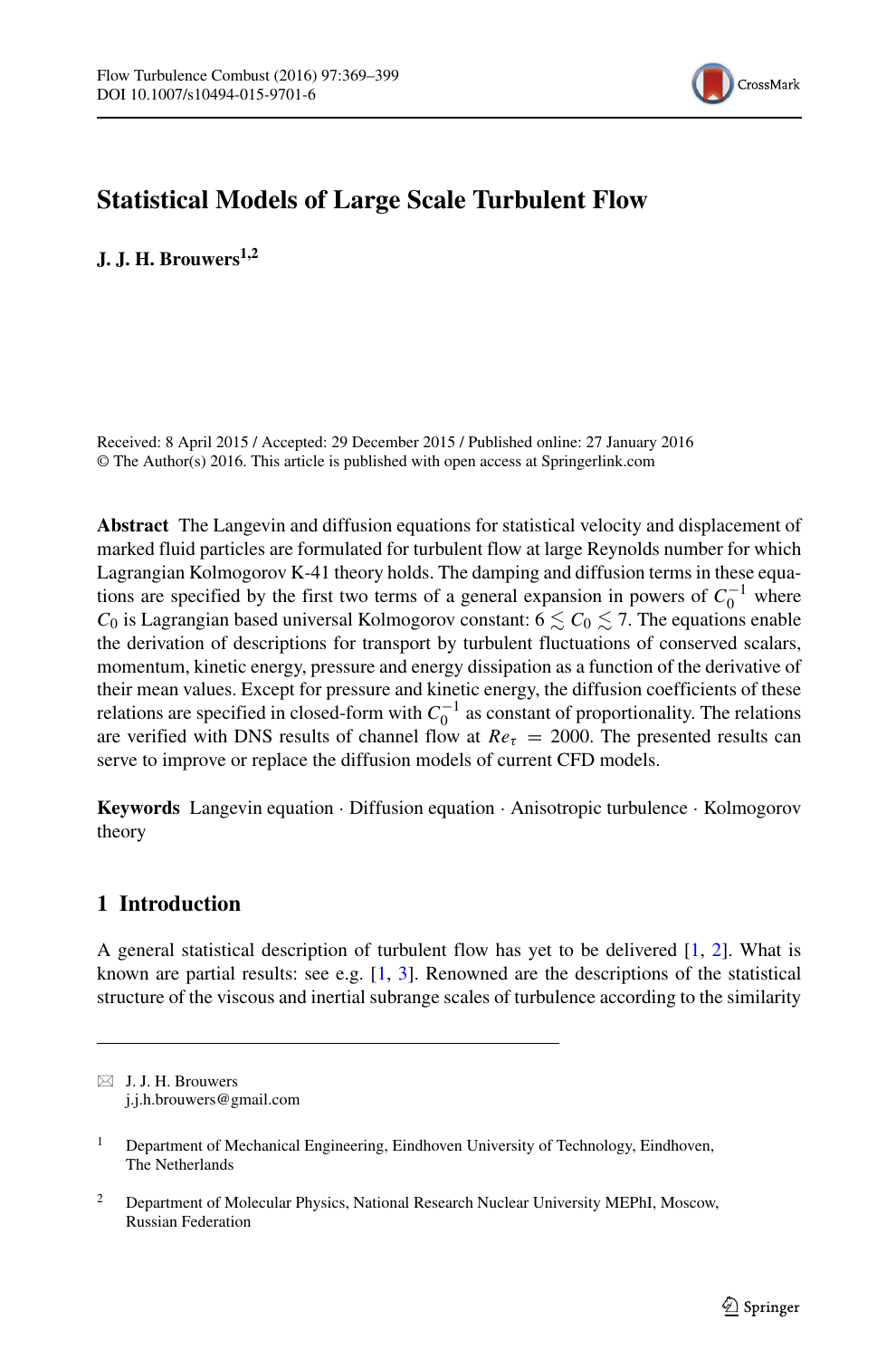theory of Kolmogorov, Obukhov and co-workers: see [\[1\]](#page-29-0), vol. II, ch. 8. Several aspects of this theory have in the mean time been confirmed by experiment  $[1, 4]$  $[1, 4]$  $[1, 4]$ , theory  $[5]$  and direct numerical simulations (DNS) of the Navier-Stokes equations [\[3\]](#page-29-2). This includes the Lagrangian version of Kolmogorov K-41 similarity theory which is of particular interest to the present analysis. Studies in the past decade confirm several of the universal statistical properties of Lagrangian Kolmogorov Theory [\[6](#page-29-5)[–9\]](#page-30-0).

Kolmogorov theory provides a solid basis for the statistical description of the small scales. However, it does not give an answer on how to describe the statistical variables governed by the large scales such as *velocities, temperature* and *admixture* dispersion which is the focus of the present analysis. One aspect of Kolmogorov similarity theory which makes it important for the description of the large scale variables is that it yields a connection at the inertial subrange. To be consistent with the statistical structure of turbulence as a whole, statistical descriptions of the large scale variables preferably match with the inertial subrange representations of Kolmogorov theory.

Statistical models for the large-scale variables are less well-established. An old and still widely used approach is to average the Navier-Stokes equations and to introduce a semi-empirical description for turbulent momentum and scalar transport. It involves implementing some form of gradient hypothesis as answer to the closure problem. Proposals of the gradient hypothesis date back to the pioneers of turbulence theory: Taylor, Von Kármán and Prandtl [\[10,](#page-30-1) [11\]](#page-30-2). Methods of computational fluid dynamics (CFD) widely used to analyze practical problems of turbulence, notably methods based on the *k*-*ε* model, rely on this approach  $[12-14]$  $[12-14]$ . Its approximate nature is reflected in a number of tunable constants preceding the gradient hypotheses adopted at various places in these models.

Several approaches have been presented aimed at arriving at a more detailed description of Eulerian-based statistics of the large scales. To mention: Von Kármán's hypothesis of self-preservation, Millionshchikov's zero-fourth-order cumulated approximation, Kraichnan's direct -interaction approximation and renormalization-group analysis: see [\[1\]](#page-29-0), vol. II, ch. 7 and [\[15\]](#page-30-5). The approaches were applied to averaged Navier-Stokes equations. They yielded insights in several aspects of Eulerian statistical turbulence. At the same time they have not come to widespread application or implementation in today's CFD-codes. One of the reasons is that the applied approximation schemes could not be linked to a small dimensionless parameter or dimensionless number enabling a convergent expansion scheme for general forms of turbulence. Absence of a small parameter was also an obstacle in deriving a solution for the simplest problem of them all: the diffusion equation of a conserved scalar. There were even doubts whether the formulation of the equation is valid altogether for general inhomogeneous anisotropic turbulent flow: see [\[1\]](#page-29-0), vol. I, ch. 10 and [\[16,](#page-30-6) [17\]](#page-30-7). Stochastic theory only provides a derivation of the diffusion equation for the theoretical abstraction of homogeneous turbulence [\[1,](#page-29-0) [16,](#page-30-6) [17\]](#page-30-7).

The formulation of a statistical model on the basis of merely statistical averaging of the Navier-Stokes equations is bound to be difficult. A similar situation is seen in molecular dynamics where derivation of statistical descriptions by averaging Hamiltonian equations of motion of the molecules has proven to be a cumbersome and long-lasting process. Instead statistical models of molecular motion were already formulated by renowned physicists in the beginning of 1900 by adopting Markov-type of approaches: see e.g. [\[18–](#page-30-8)[20\]](#page-30-9). The models were specified by arguments of symmetry and general principles of underlying physics, not by solving Hamiltonian dynamics in detail. The precise connection between the statistical models at macro-level and detailed physics at micro-level is even today a not fully resolved issue [\[18\]](#page-30-8). It are the statistical models at macro-level which delivered expressions for the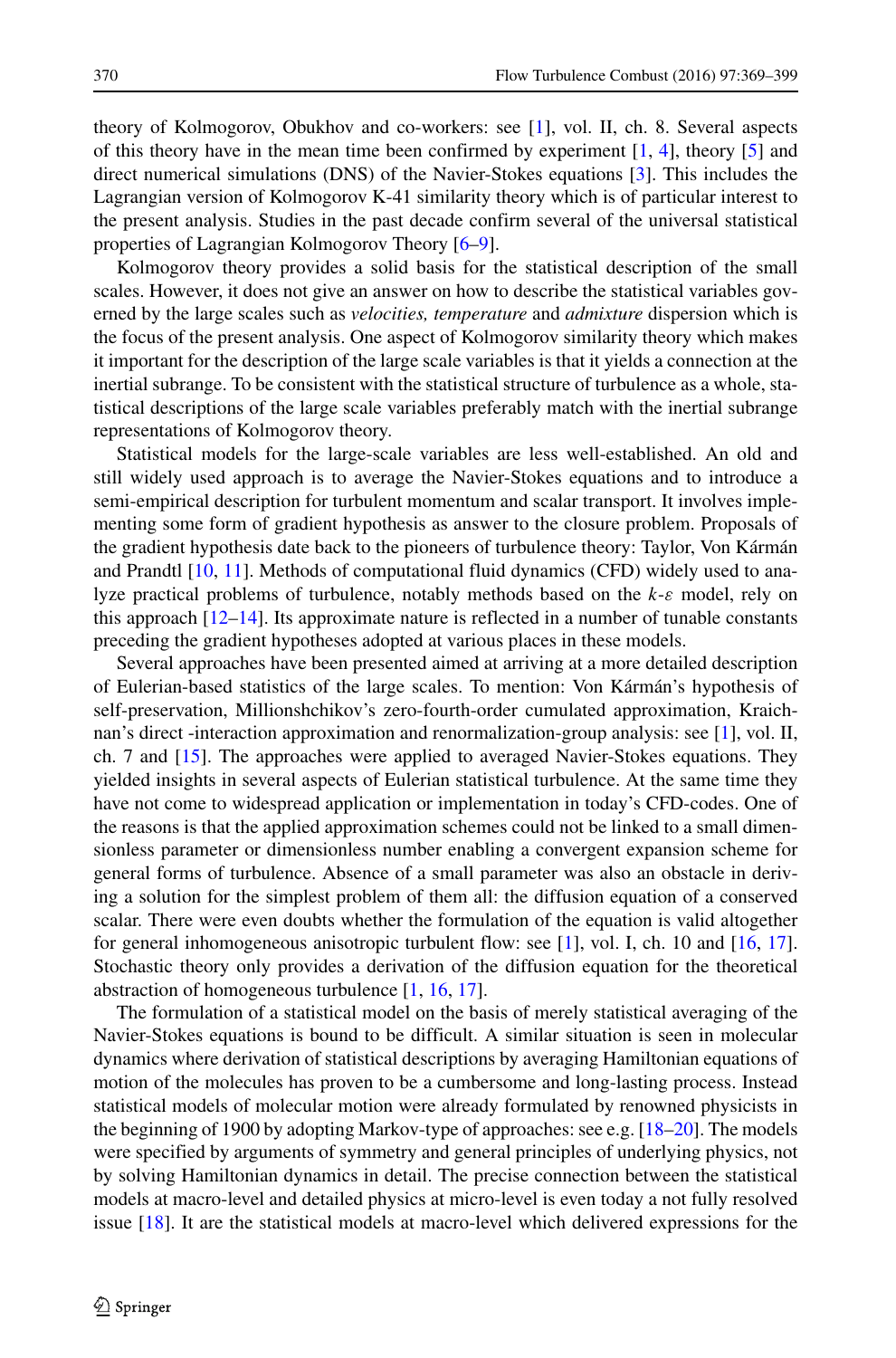much used laminar coefficients of viscosity, thermal conductivity and diffusivity in terms of molecular constants: e.g. [\[19,](#page-30-10) [21\]](#page-30-11). Kolmogorov's similarity theory is an example of an approach at macro-level. It forms an important anchor in the development of a statistical model of turbulence.

Also in turbulence there is room for a Markov approach. More specifically, a Markov model for the velocity of fluid particles. Such a model is consistent with the asymptotic structure of turbulence at large Reynolds number where correlations of particle accelerations become more and more *δ*-related with increasing Reynolds number: e.g. see [\[1\]](#page-29-0), vol. II, Section 21.5. Moreover the Langevin equation associated with the Markov model matches the inertial subrange limit of ordinary (K41) Kolmogorov theory [\[3\]](#page-29-2). The effects of (internal) intermittency are disregarded in this approach. This can be justified on grounds that its effect is limited in the statistics of velocities and displacements. This is apparent from (i) evaluations based on refined Kolmogorov theory, see [\[1\]](#page-29-0), vol II, Section 25 and [\[3\]](#page-29-2), Section 6.7.5; (ii) from results of fractal models dealing with intermittency [\[22\]](#page-30-12) and (iii)from the many results of measurements and DNS showing limited deviations from Gaussian behavior of velocities [\[4,](#page-29-3) [23](#page-30-13)[–26\]](#page-30-14). In the present analysis we leave the refinement of intermittency aside. The focus is on a statistical description of the large scale variables which starts from the Markov model and which is applicable to configurations of turbulent flow which are otherwise as general as possible.

The Langevin equation is a Lagrangian description of statistical fluid particle motion. It describes velocity while moving with the particle in contrast to the more familiar Eulerian description employed in fluid dynamics where the fluid velocity is specified at a fixed position. A first version of the equation appropriate for homogeneous isotropic turbulence was already formulated by Taylor [\[27\]](#page-30-15) in 1922. A more general formulation applicable to inhomogeneous anisotropic turbulence was brought forward in the eighties and nineties: see e.g. [\[3,](#page-29-2) [16,](#page-30-6) [28,](#page-30-16) [29\]](#page-30-17). Problem however was that the damping function in the equation could not be specified in a unique manner. The issue was in part solved by imposing Thomson's well-mixed condition [\[16\]](#page-30-6) which provides a match with statistical Eulerian flow. The solution procedure was completed by introducing a perturbation expansion whereby the inverse of the Kolmogorov constant  $C_0$  served as small parameter  $\lceil 30-32 \rceil$ . The constant enters into the Langevin equation through the connection with the inertial subrange representation of Lagrangian Kolmogorov theory. Recent results of Lagrangian based DNS and measurements indicate that the value of the *universal* constant  $C_0$  should be somewhere between 6 and 7: see [\[8,](#page-30-20) [9,](#page-30-0) [30](#page-30-18)[–32\]](#page-30-19), Ref. [\[3\]](#page-29-2), p. 504. The  $C_0^{-1}$ -expansion yielded an expression in closed-form for the damping function in the Langevin equation which enables specification of particle velocity statistics up to a relative error of  $\mathcal{O}(C_0^{-1})$ . Moreover, through the  $C_0^{-1}$ expansion it was possible to derive a diffusion equation for the position of a marked fluid particle or passive admixture concentration which is accurate up to  $\mathcal{O}(C_0^{-2})$ . Results agreed within the specified bounds of error with values of statistical parameters obtained by DNS, measurement and theory for a number of relevant cases of turbulent flow. A summary of this work including some extensions is given in Sections [2](#page-3-0)[–4.](#page-6-0)

The diffusion equation for the position of a marked fluid particle entails an Eulerianbased description of turbulent transport of a conserved scalar. It was derived from the Langevin equation for statistical fluid particle velocity which is a Lagrangian-based description. In this paper we shall elaborate on the Lagrangian-Eulerian connection (see Section [5\)](#page-8-0). We shall use the Lagrangian-based descriptions of statistical particle velocity to derive Eulerian based expressions for turbulent transport of momentum (Sections [6](#page-11-0) and [7\)](#page-12-0), and of kinetic energy, pressure and energy dissipation rate (Section [8\)](#page-14-0). Predictions are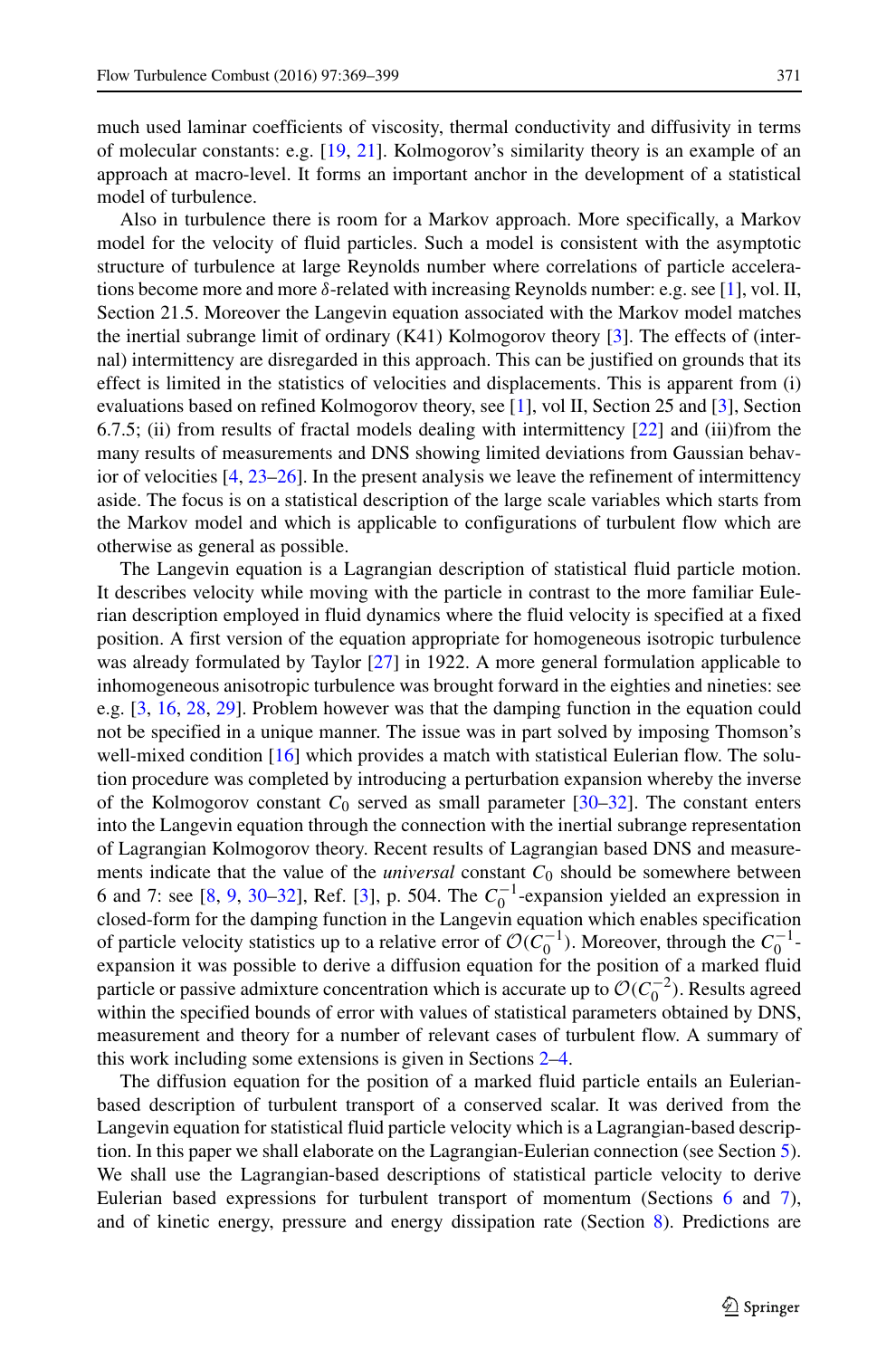verified against results of DNS of turbulent channel flow at Re*<sup>τ</sup>* = 2000 [\[33,](#page-30-21) [34\]](#page-30-22) (Section [9\)](#page-17-0). Implementation of the results in CFD is discussed in Section [10.](#page-23-0)

#### <span id="page-3-0"></span>**2 Langevin Equation of Fluid Particle Velocity**

We consider turbulent flow of an incompressible or almost incompressible fluid, e.g. a liquid or a gas flowing at speeds much less then the speed of sound. In accordance with cases of real-life turbulent flow, the Eulerian statistical field is stationary, anisotropic and inhomogeneous in space. Statistical averages of fluctuating flow variables assessed at a fixed point in space are constant in time. Their values can be obtained by time-averaging at the point of concern. The thus obtained values vary in space and direction. We denote the fluid velocity at a fixed point in space, i.e. Eulerian fluid velocity, by  $u_i = u_i(x, t)$ where  $i = 1, 2, 3$  is direction in space, x is position in space and t is time. Fixed-point statistical averages are denoted by angled brackets *< >*. Fixed-point average of Eulerian velocity is denoted by  $u_i^0 = \langle u_i(x, t) \rangle = u_i^0(x)$ , fixed-point mean-square average of fluctuating velocities  $u'_i(\mathbf{x}, t) = u_i(x, t) - u_i^0(\mathbf{x})$  by  $\langle u'_i u'_j \rangle = \sigma_{ij}(\mathbf{x}) = \sigma_{ij}$ , also known as Reynolds stress divided by density. Mean energy dissipation rate is denoted by  $\varepsilon = \varepsilon(\mathbf{x}) = \frac{1}{2}\nu < \left((\partial/\partial x_j)u'_i + (\partial/\partial x_i)u'_j\right)^2$  > where *ν* is kinematic viscosity and repeated indices *i* or *j* imply summation.

A description is sought for the random motion of a marked fluid particle or tracer particle which moves with the fluid as if it is part of it. Attention is focused to turbulent flow at large Reynolds number  $Re = k^{1/2}L_0v^{-1}$ , where  $k = \frac{1}{2}\sum_i \sigma_{ii}$  is mean kinetic energy of fluctuations and  $L_0$  is external length scale, e.g. distance from a wall; for  $L_0$  we can take  $k^{3/2} \varepsilon^{-1}$ . When  $Re \gg 1$  the statistical descriptions known for large Reynolds turbulence can be invoked [\[1\]](#page-29-0). Effects of intermittency will be disregarded. They are mostly apparent in acceleration statistics but less visible in velocity and displacement statistics [\[22\]](#page-30-12). Under these conditions the statistical velocity of a fluid particle can be conveniently modelled according to a Markov process. It obeys a Langevin equation of the form

<span id="page-3-1"></span>
$$
\frac{dv_i'}{dt} = a_i'(v', \mathbf{x}) + (C_0 \varepsilon(\mathbf{x}))^{1/2} w_i(t), \quad i = 1, 2, 3
$$
 (1)

where  $v_i' = v_i'(t)$  is the statistical representation of fluctuating fluid particle velocity relative to Eulerian mean velocity  $u_i^0(\mathbf{x})$  evaluated at particle position  $\mathbf{x} = \mathbf{x}(t)$ . Velocity is related to position by

<span id="page-3-2"></span>
$$
\frac{dx_i}{dt} = u_i^0(\mathbf{x}) + v_i' \tag{2}
$$

In Eq. [1](#page-3-1)  $a'_i = a'_i(v', x)$  is damping function and  $w_i(t)$  is Gaussian white noise of unit intensity. The excitation term in Eq. [1](#page-3-1) is in accordance with the inertial sub-range limit of non-intermittent Lagrangian Kolmogorov theory with  $C_0$  as universal constant: 6  $\leq C_0 \leq 7$ .

Descriptions for the damping function can be obtained by employing an expansion procedure in which  $C_0^{-1}$  is used as small parameter [\[30](#page-30-18)[–32\]](#page-30-19). The procedure is based on the notion that solutions of the Langevin equation and the Fokker Planck equation associated with it will depend on  $C_0$ . It is assumed that for small values of  $C_0^{-1}$  this dependency can be captured by describing the solution by a perturbation expansion in powers of  $C_0^{-1}$ . The dependency of the variables in the equations on  $C_0$  can be based on general scaling rules of turbulence. It enables to equate terms of equal order in  $C_0^{-1}$  thus resulting in simplified equations which specify the separate terms of the expansion which describe the solution.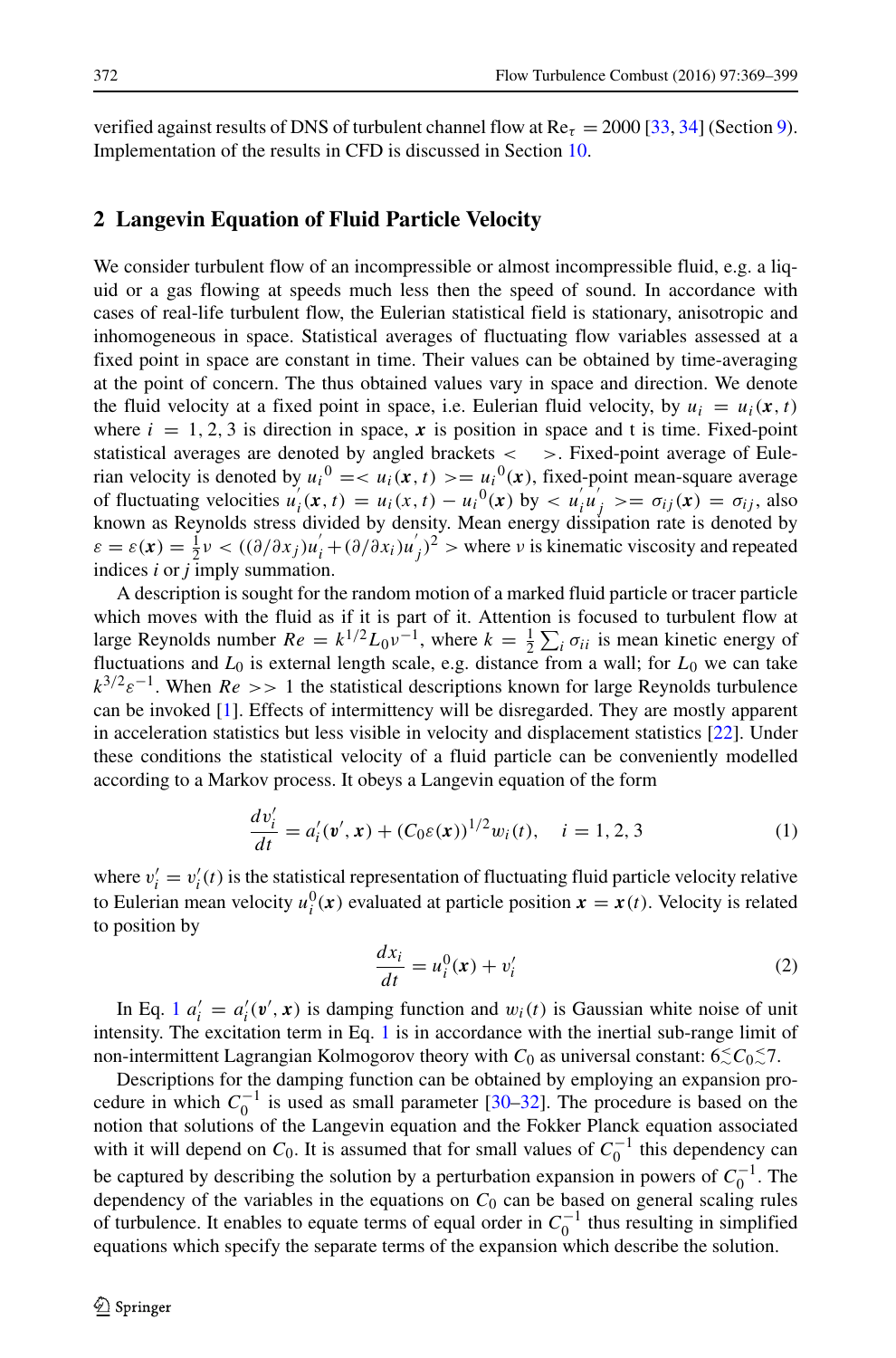The basic structure of the perturbation scheme can be inferred from the Kolmogorovbased representation of the white noise term in the Langevin equation [\[31,](#page-30-23) [32\]](#page-30-19). The Eulerian version of the Fokker Planck equation associated with the Langevin equation describes the probability distribution of Eulerian velocities [\[16\]](#page-30-6). Physically acceptable solutions of this equation are only obtained if the damping function which is next to the diffusion term based on Kolmogorov theory does not vanish in the limit procedure  $C_0^{-1} \rightarrow 0$  relative to the diffusion term. For this to happen the damping term must be proportional to  $C_0$ [\[31,](#page-30-23) [32\]](#page-30-19). This is also the condition for which the Eulerian-based averages of fluctuating velocities derived from this equation are to leading order not dependent on *C*0. These are governed by the large scales of turbulence which are determined by the external conditions of the configuration: [\[1\]](#page-29-0), Vol.2,sec.21.3.The dominant time scale of fluctuations of particle velocity and of velocity correlations now follows from Eq. [1](#page-3-1) as being proportional to  $C_0^{-1}$ . These time scales and related scales of particle displacement are a factor  $C_0^{-1}$  smaller than the time scale and scales of spatial variation of the Eulerian-based averages which will not depend on  $C_0$ . They will scale with  $L_0 k^{-1/2}$  and  $L_0$ , respectively, where  $L_0$  is external length scale of the configuration and where the square root of kinetic energy *k* is used to represent the magnitude of the velocity fluctuations. It are these proportionalities or scalings with respect to  $C_0$  which determine the structure of the expansion scheme and which permit approximation. They rest on general principles of perturbation techniques and scaling laws of turbulence. The results hold for turbulence for which Lagrangian Kolmogorov theory and the Langevin model are valid. The accuracy of the results and evidence obtained so far are discussed in Section [4.](#page-6-0) The result for the damping function is [\[31,](#page-30-23) [32\]](#page-30-19)

<span id="page-4-0"></span>
$$
a'_{i} = -\frac{1}{2}C_{0}\lambda_{ij}\varepsilon v'_{j} + \frac{1}{2}\lambda_{jm}u^{0}_{k}\frac{\partial\sigma_{mi}}{\partial x_{k}}v'_{j} + \frac{1}{2}\lambda_{jn}\frac{\partial\sigma_{ij}}{\partial x_{m}}(v'_{m}v'_{n} + \sigma_{mn}) + {a'_{i}}^{H}
$$
(3)

where  $\lambda_{ij} = \lambda_{ij}(\mathbf{x}) = \sigma_{ij}^{-1}$  is inverse of the co-variance tensor and where the term  $a_i'^H$  is defined and discussed below.

The leading linear term in the expression for damping corresponds to a Hamiltonian base case. The typical time-scale over which velocities fluctuate and over which correlations between velocities decay is  $C_0^{-1}L_0k^{-1/2}$ . During such times the displacement of the particle because of fluctuation is typically  $C_0^{-1}L_0$ . This is small compared to the length scale over which the Eulerian parameters in the Langevin equation vary when  $C_0^{-1} \ll 1$ . In the leading order formulation with respect to  $C_0^{-1}$  we thus can assume that the statistical process of velocity fluctuations takes place in a local homogeneous area of the Eulerian statistical field. Furthermore, energy production and dissipation occurs on the time scale  $k\varepsilon^{-1}$  or  $L_0 k^{-1/2}$  which is much larger than the time scale of the velocity process if  $C_0^{-1} \ll 1$ . It gives ground to consider the underlying physics of velocity fluctuations in the leading order formulation as that of a Hamiltonian process. The formulation of the leading term in the damping function can then be specified by applying the fluctuation-dissipation theorem and Onsager symmetry.

Hamiltonian behavior and Onsager symmetry can not be required to hold for next-toleading order formulations, i.e. the second, third and fourth term on the right hand side of Eq. [3.](#page-4-0) When specifying these terms use has been made of Thomson's condition of wellmixing with Eulerian flow statistics [\[16\]](#page-30-6). Implementation of this condition, however, does not lead to complete specification. This is reflected by the presence of the term  $a_i^H$  =  $a'^{H}_{i}$  (v', x) in Eq. [3.](#page-4-0) To satisfy well-mixing  $a'^{H}_{i}$  should satisfy a first order differential equation in  $v'$  for which a multitude of solutions exist [\[16,](#page-30-6) [31,](#page-30-23) [32\]](#page-30-19):  $a'_i$ <sup>H</sup> = 0 leads to a Langevin model proposed by Thomson [\[16\]](#page-30-6). What can be said is that according to the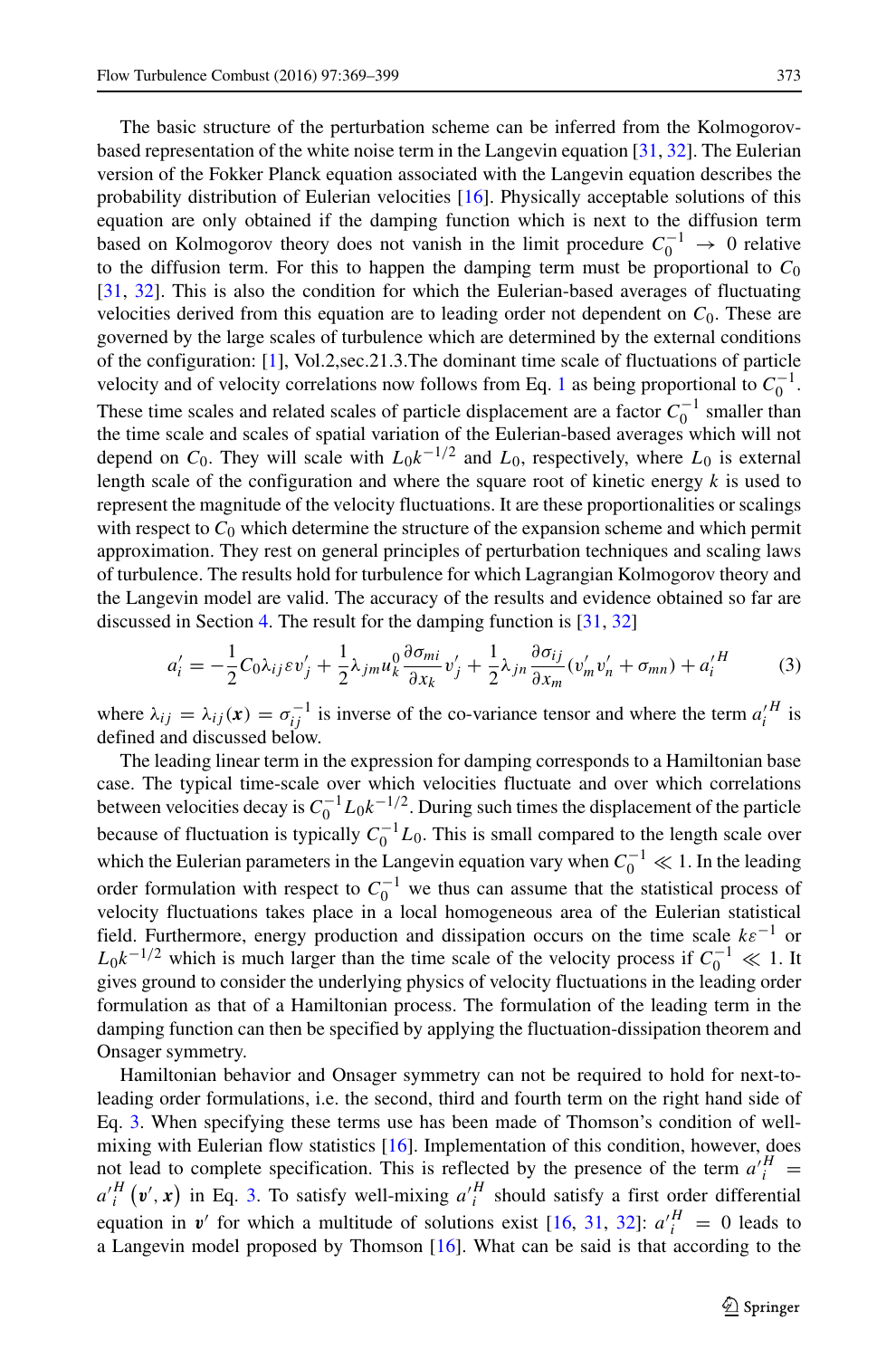outcome of the  $C_0^{-1}$ -expansion, whatever the form of  $a'_i$ , its contribution to the damping term is limited to one of relative magnitude  $O(C_0^{-1})$  compared to the leading linear term. Its contribution reduces even to one of relative magnitude  $O(C_0^{-2})$  in the description of the statistics of particle velocity and position on the time-scale of the diffusion limit. This under the proviso that  $a_i^H$  satisfies the well-mixed condition [\[31,](#page-30-23) [32\]](#page-30-19).

# <span id="page-5-2"></span>**3 The Diffusion Limit**

Statistics of particle displacement can be calculated from time simulations based on Eqs.  $1-3$ . A more direct way to describe these statistics is provided by the diffusion equation. It can formally be derived from the Fokker-Planck equation associated with Eqs.  $1-3$  $1-3$ by expanding in powers of  $C_0^{-1}$  and stretching time by  $C_0$  [\[30–](#page-30-18)[32\]](#page-30-19). An alternative and more concise derivation has been presented in the [Appendix.](#page-26-0) The result is the diffusion equation for mean passive admixture concentration  $G_0 = G_0(x, t)$ , or equivalently the probability density distribution of marked fluid particles  $p(x, t) = G_0$ . The probability density is related to the joint density of *v*<sup>-</sup> and *x* by  $p(x, t) = \int_{-\infty}^{\infty} p(v', x, t) dv'$  where the joint density is determined by the Fokker-Planck equation associated with Eqs. [1–](#page-3-1)[3.](#page-4-0) The diffusion equation is given by

<span id="page-5-1"></span>
$$
\frac{\partial G_0}{\partial t} + u_i^0 \frac{\partial G_0}{\partial x_i} = \frac{\partial}{\partial x_i} \left( D_{ij} \frac{\partial G_0}{\partial x_j} \right) \tag{4}
$$

where  $D_{ij}$  is turbulent diffusion coefficient

<span id="page-5-0"></span>
$$
D_{ij} = 2C_0^{-1} \varepsilon^{-1} \sigma_{in} \sigma_{nj} + 2C_0^{-2} \varepsilon^{-2} \sigma_{li} \sigma_{jk} u_n^0 \frac{\partial \sigma_{lk}}{\partial x_n}
$$
  

$$
-4C_0^{-2} \varepsilon^{-1} \sigma_{kj} u_n^0 \frac{\partial}{\partial x_n} \left( \varepsilon^{-1} \sigma_{im} \sigma_{mk} \right)
$$
 (5)

The above descriptions involve a truncation error of relative magnitude  $\mathcal{O}\left(C_0^{-2}\right)$  compared to the leading term. Compared to previous results [\[31,](#page-30-23) [32\]](#page-30-19) the diffusion coefficient contains an extra next-to-leading order term, i.e. the third term on the r.h.s. of Eq. [5.](#page-5-0) It is due to change in mean flow direction of the leading order term in the diffusion coefficient. This change was assumed to be smaller than  $\mathcal{O}\left(C_0^{-1}\right)$  and therefore negligibly small in previous derivations [\[31,](#page-30-23) [32\]](#page-30-19). The extra term makes the specification of next-to-leading order terms complete.

The second term in the diffusion coefficient stems from the second term in the damping function, cf. Eq. [3.](#page-4-0) All other terms of next-to-leading order in the damping function, viz. the third and fourth term in Eq. [3,](#page-4-0) do not contribute to the same order in the diffusion model. Their contributions all reduce to relative magnitude  $\mathcal{O}\left(C_0^{-2}\right)$ . It is a consequence of the Gaussian structure of the leading order process and of satisfying the well-mixed condition ensuring matching with the Eulerian statistical field: see [Appendix.](#page-26-0)

While the first term in Eq. [5](#page-5-0) constitutes a symmetric tensor, the other terms do not. However, within the approximation scheme of terms up to relative magnitude  $\mathcal{O}\left(C_0^{-2}\right)$  the anti-symmetric part can be disregarded. This becomes apparent noting that  $(\partial/\partial x_i) (D_{ij} (\partial/\partial x_j) G_0) = (\partial/\partial x_i) ((D_{ij}^s + D_{ij}^a) (\partial/\partial x_j) G_0)$ =  $(\partial/\partial x_i)\left(D_{ij}^s(\partial/\partial x_j)G_0\right) + ((\partial/\partial x_i)D_{ij}^a)(\partial/\partial x_j)G_0$  where upper-scripts *s* and *a* refer to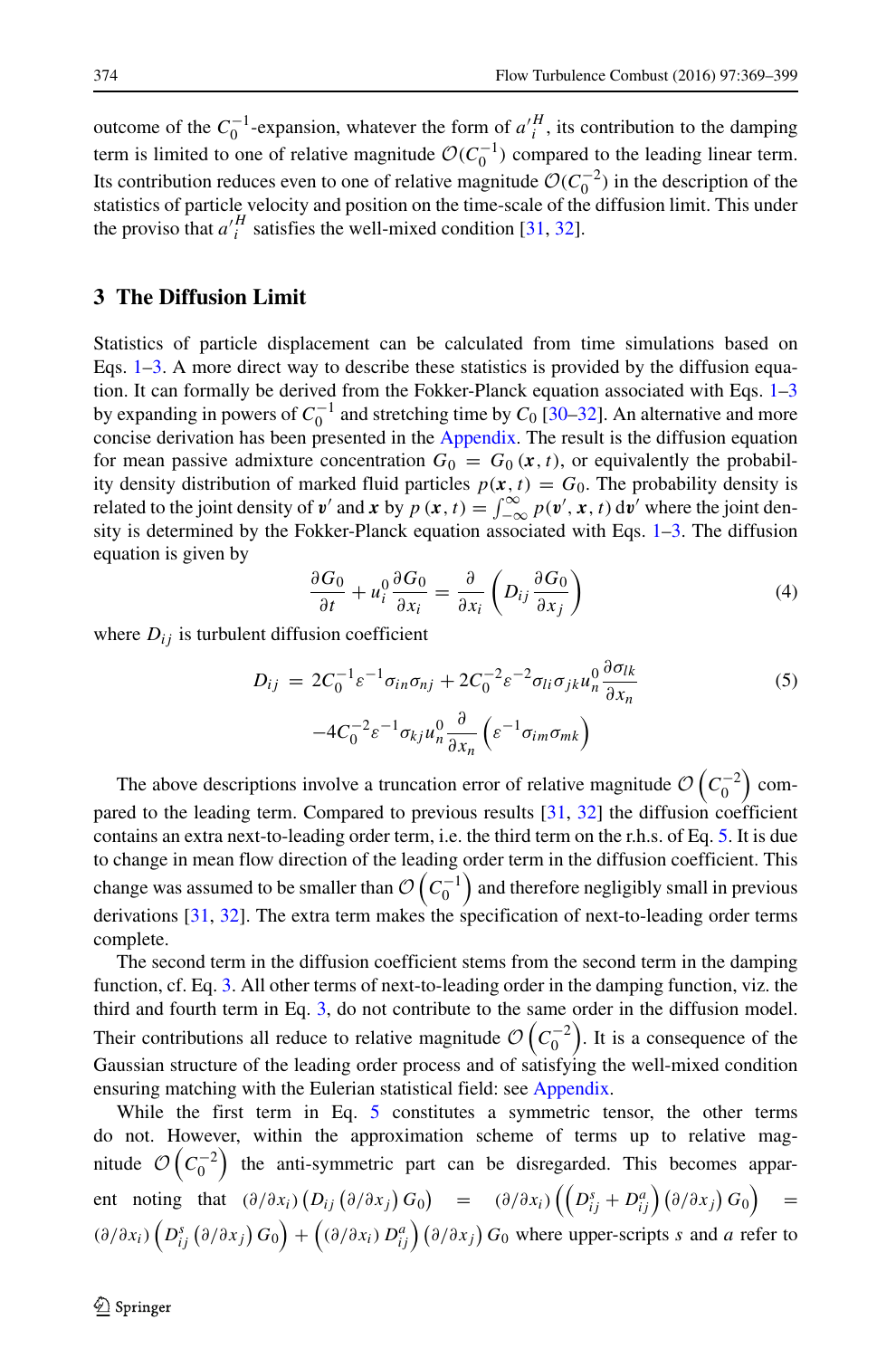symmetric and anti-symmetric parts respectively. The anti-symmetric part becomes a convection term. Because the anti-symmetric part is  $\mathcal{O}\left(C_0^{-2}\right)$ , its relative magnitude compared to the leading part of the convection term is an order smaller than that specified by the twoterm approximation scheme. We thus can make the diffusion coefficient symmetric without losing accuracy up to and including relative magnitudes of  $\mathcal{O}\left(C_0^{-1}\right)$  which is the overall accuracy of the presented results.

In case of uni-directional mean flow such as in developed flow in pipes and channels, only the leading first term in the diffusion coefficient matters. The second and third term are zero because the Eulerian statistical averages are constant in the direction of the mean flow. For homogeneous decaying turbulence behind a grid the decay will lead to a non-zero value of the second term in Eq. [5.](#page-5-0) The third term, on the other hand, tends to zero in the limit of large Reynolds number: the combination of parameters  $\varepsilon^{-1} \sigma_{im} \sigma_{mk}$  happens then to be constant in mean flow direction [\[31,](#page-30-23) [32\]](#page-30-19). When dealing with more general cases of changing Eulerian statistical averages in the mean flow direction, e.g. turbulent boundary layers, jets, wakes, the second and third term in Eq. [5](#page-5-0) are both to be taken into account. The second and third term scale as  $C_0^{-1}$  which is in accordance with the Eulerian time scale  $k\varepsilon^{-1}$  to be taken for  $\left[u_n^o\left(\partial/\partial x_n\right)\right]^{-1}$ . The Eulerian time scale is the scale which applies to a balance between the convective terms in averaged versions of the Navier-Stokes equations. The balance complies with continuous transfer of energy from large to small scales leading to Kolmogorov's hypotheses.

From result [\(5\)](#page-5-0) it is seen that the diffusion coefficient is proportional to  $C_0^{-1}$ . The dependency will cause the diffusion term in diffusion equation [\(4\)](#page-5-1) to vanish when taking the limit  $C_0^{-1} \to 0$ . The anomaly disappears once we stretch the coordinate in mean flow direction or the time in a frame which moves with the mean flow by the factor  $C_0$ . This is what is done in the mathematical procedures leading to the diffusion equation of [\[31,](#page-30-23) [32\]](#page-30-19). The physical interpretation is that although diffusion by turbulence is much larger than diffusion by molecular motion, it is of limited magnitude compared with convective transport by mean flow. This feature can be observed in turbulent plumes.

# <span id="page-6-0"></span>**4** Evidence of the  $C_0^{-1}$ -Expansion

Central in the derivation of the Langevin and diffusion equation is the expansion procedure based on powers of  $C_0^{-1}$ . The expansion was made possible by the position of  $C_0$  as autonomous parameter in the governing equations and the scalings related to it. The parameter originates from the inertial sub-range limit of the small viscous scales of turbulence. In accordance with ordinary K-41 Kolmogorov theory, with increasing Reynolds number, except from the mean energy dissipation rate, the statistical behavior of the small viscous controlled scales of the velocity field decouples from that of the large non-viscid scales of turbulence where instability governs the flow: see [\[1\]](#page-29-0),vol.2, Section 21.3. Eulerian-based statistical quantities which appear as parameters in the Langevin and Fokker-Planck equations and whose values are governed by the large scales of turbulence, viz. mean fluid velocity, mean energy dissipation rate and covariance of velocity are determined by the external conditions of the flow configuration ([\[1\]](#page-29-0),vol.2, Section 21.3) and are assumed to be independent on *C*<sup>0</sup> at leading order. An example where such lack of dependency on *C*<sup>0</sup> can be observed in explicit terms are the exact descriptions and solutions of Langevin and Fokker-Planck equations of decaying turbulence behind a grid: see appendices of [\[31,](#page-30-23) [32\]](#page-30-19). In particular cases such as the log-layer of wall-induced turbulence a refinement of the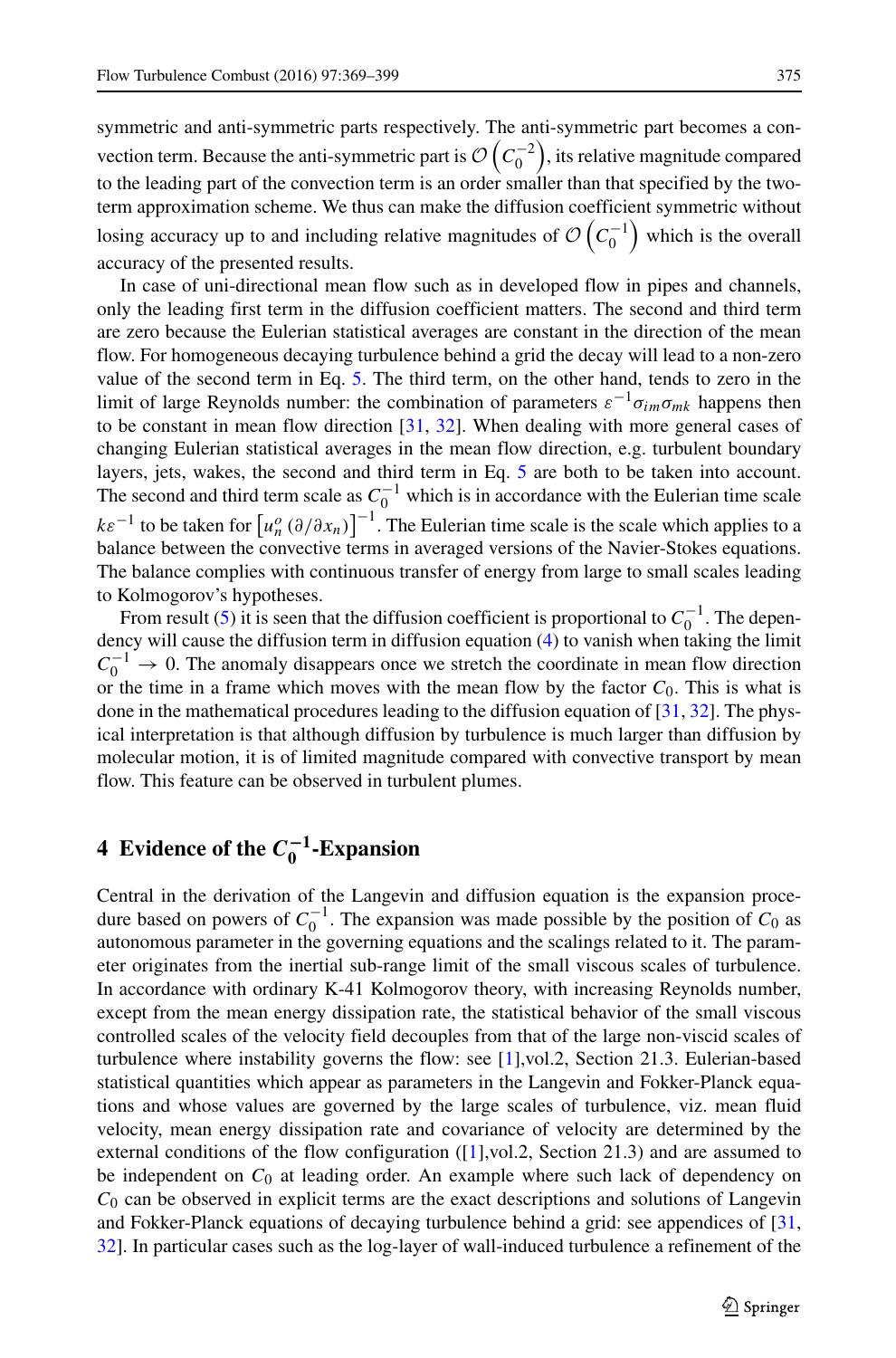expansion scheme may be appropriate. This is indicated in the discussion of Fig. [1](#page-18-0) in Sec-tion [9](#page-17-0) where the dependency on  $C_0^{-1}$  of subsequent terms is rearranged in hindsight using the results of the basic expansion.

The  $C_0^{-1}$  expansion can be executed as a mathematically well-defined perturbation technique. Subsequent terms decrease in magnitude with  $C_0^{-1}$  by their dependency on  $C_0^{-1}$ . The expansion can be subjected to the limit procedure  $C_0^{-1} \rightarrow 0$  leading to limiting situations which allow physical interpretation. Question is whether the value of  $C_0^{-1}$  of about 0.15 is small enough to describe variables by a limited number of terms and whether the limiting situations which are identified agree with observations. Investigations have yielded the following evidence:

- 1. In the leading order formulation with respect to  $C_0^{-1}$  the underlying stochastic process is locally Hamiltonian implying that the statistical distributions of velocity are Gaussian to  $\mathcal{O}\left(C_0^{-1}\right)$ . This is in line with the many results of measurements and DNS obtained for various cases of turbulence: grid turbulence [\[23\]](#page-30-13), turbulent pipe and channel flow [\[24,](#page-30-24) [25,](#page-30-25) [33,](#page-30-21) [34\]](#page-30-22), turbulent boundary layers [\[26\]](#page-30-14) and turbulence between counter rotating disks [\[4\]](#page-29-3). They revealed limited values of skewness and kurtosis (= flatness  $-$  3) of about 0.4 or less.
- 2. The concept of locally homogeneous Hamiltonian behavior has been tested against results for Lagrangian velocity correlations. The Hamiltonian base case is obtained by implementing the leading linear representation of damping and taking coefficients constant in space in Eqs. [1](#page-3-1) and [3.](#page-4-0) It is then possible to derive from the Langevin equation expressions in closed-form for velocity correlations. These correlations compare well with exact results for decaying grid turbulence [\[32\]](#page-30-19), with Lagrangian DNS results of pipe, channel and uniform shear [\[9,](#page-30-0) [30,](#page-30-18) [32\]](#page-30-19) and with Lagrangian based experimental results of pipe flow using particle tracking velocimetry [\[32\]](#page-30-19).
- 3. Onsager symmetry should hold in the leading order formulation. This is confirmed by a relatively small anti-symmetric part of the cross-correlation functions of particle velocity found for cases of anisotropic turbulence: viz. pipe and channel flow and nonstationary homogeneous anisotropic shear flow [\[9,](#page-30-0) [31,](#page-30-23) [35\]](#page-30-26). Results originated from DNS and particle tracking velocimitry. The anti-symmetric part of the cross-correlation functions was not more than 20% of the symmetric part, which is in line with a relative error of  $\mathcal{O}\left(C_0^{-1}\right)$ .
- 4. Predictions based on the diffusion limit have been verified against results obtained from time-domain simulations using the Langevin equation. This was done for the log-layer of wall-induced turbulence for which there exist asymptotically exact expressions for  $u_i^0(x)$ ,  $\varepsilon(x)$  and  $\sigma_{ij}(x)$ . These expressions were implemented in Eqs. [1](#page-3-1)[–3](#page-4-0) to simulate particle tracks. Their statistics were found to compare favourably with analytical results derived from the corresponding diffusion equation [\[30\]](#page-30-18). Deliberately introduced anti-symmetry by giving  $a_i^H$ , a non-zero value of  $\mathcal{O}(1)$ ) in the damping function revealed minimal effect on displacement statistics [\[30\]](#page-30-18). Furthermore it was found that displacement statistics were strongly non-Gaussian because of inhomogeneity of the coefficients in the Langevin and diffusion equation. Values of skewness and kurtosis of wall-normal displacement amounted to 2 and 6, respectively [\[30\]](#page-30-18). It contrasts with velocity statistics where these parameters of non-Gaussian behavior are less then 0.4.
- 5. Exact formulations exist for the Langevin and diffusion equation of decaying grid turbulence at large Reynolds number: see appendices of [\[31,](#page-30-23) [32\]](#page-30-19). The solutions for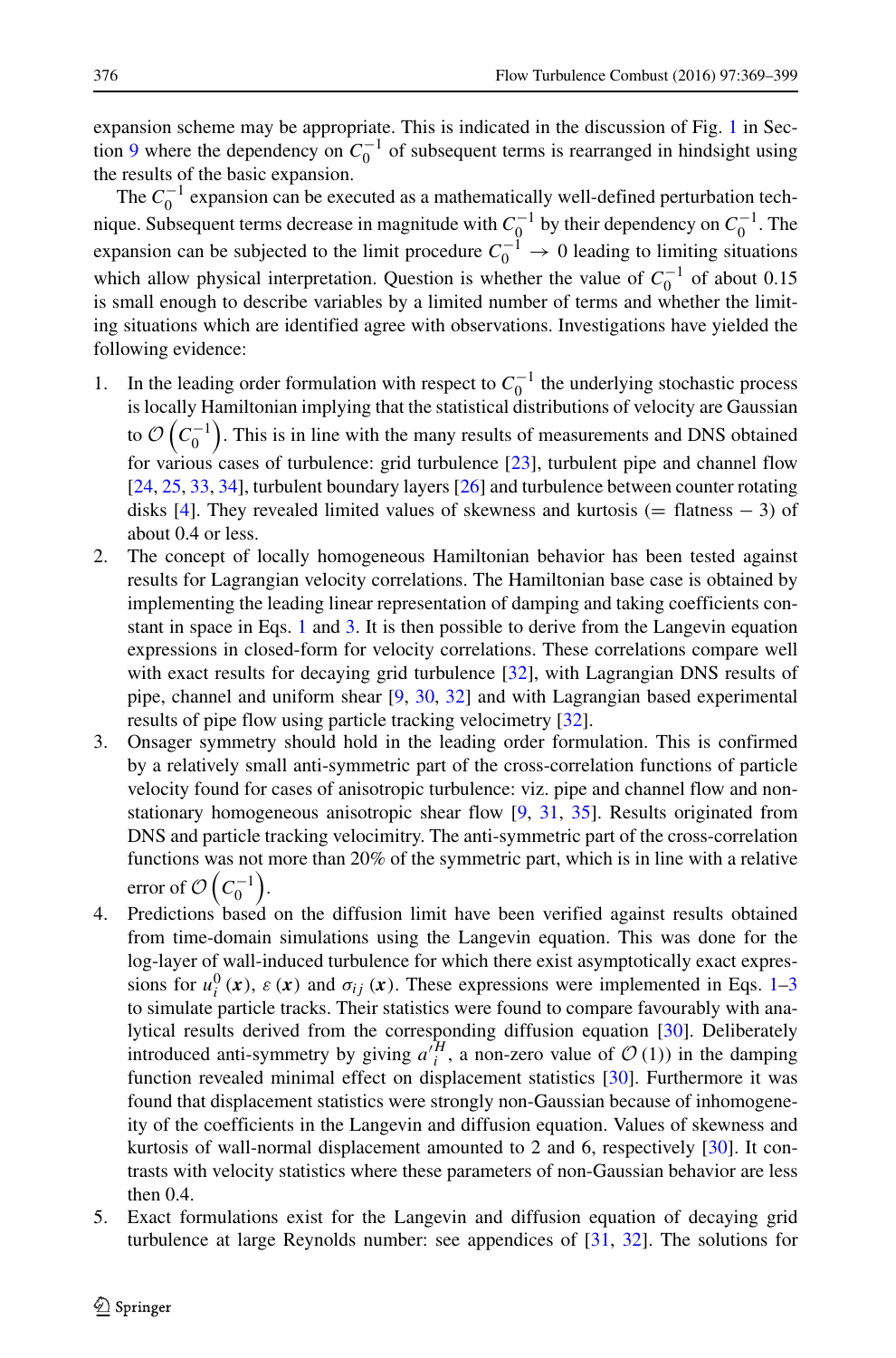correlation functions and diffusion coefficients derived from these equations can be expanded for small  $C_0^{-1}$ . It yields the same results as those of the presented expansion method up to and including  $\mathcal{O}\left(C_0^{-1}\right)$ . The exact result enables to determine the truncation error in the diffusion coefficient:  $\frac{4}{9}C_0^{-2}$ . For  $C_0 = 6$ , this implies an error of 1.2  $\%$  in the diffusion coefficient of Eq. [5.](#page-5-0) The second term in the diffusion coefficient describes the effect of the decay. It contributes by a term of relative magnitude (2/3)  $C_0^{-1}$  compared to unity. It confirms the decreasing contribution of higher order terms.

- 6. When dealing with more general cases of changing Eulerian statistical averages in the mean flow direction, e.g. turbulent boundary layers, jets, wakes, the second and third term in Eq. [5](#page-5-0) describe the effect of the change in the mean flow direction in addition to the basic form of diffusion described by the first term. Verification has yet to come.
- 7. Lagrangian DNS results of channel flow have been used to determine the wallnormal diffusion coefficient versus wall-normal distance [\[9\]](#page-30-0). Results compare well with theoretical predictions based on Eq. [5.](#page-5-0)
- 8. Matching results from the Langevin and diffusion equation with large-Reynolds data from external sources consistently yield a value of the Kolmogorov constant which lies between 6 and 7 approximately. Data stem from Lagrangian-based DNS and measurements of homogeneous grid turbulence [\[8\]](#page-30-20) and inhomogeneous anisotropic turbulence in channels and pipes [\[9,](#page-30-0) [30](#page-30-18)[–32\]](#page-30-19).
- 9. The expressions for wall-normal diffusion coefficient lead to values of wall-normal transport of heat and mass which agree with the many experimental results for these quantities reported over the last 50 years [\[30\]](#page-30-18).

The predictions based on the results of the  $C_0^{-1}$ -expansion are in many respects in agreement with the results of theory, measurement and DNS for the various cases of different turbulent flow which were considered. Deviations are in line with what is to be expected according to the error terms of the expansion schemes. Verification of other cases has yet to come. In the next sections we will extend the diffusion limit to describe diffusion by turbulent fluctuations of fluid momentum, of pressure, of kinetic energy and of energy dissipation rate. Here truncation errors for certain variables become larger because of additional approximations.

# <span id="page-8-0"></span>**5 Turbulent Transport of a Conserved Scalar: The Lagrangian-Eulerian Connection**

Omitting diffusion by molecular motion, a passive scalar  $\chi$  carried by a fluid satisfies the conservation equation

$$
\frac{\partial \chi}{\partial t} + \frac{\partial}{\partial x_i} (u_i \chi) = 0 \tag{6}
$$

The conserved scalar can be fluctuating concentrations of a passive admixture such as smoke or fumes or fluctuating temperature of an incompressible or almost incompressible fluid: e.g. a liquid or a gas at subsonic speed. Now average the above equation at a fixed point in space and note that  $\langle \chi \rangle = G_0$  is mean concentration. Noting that  $u_i = u_i^0 + u'_i$  we have:

<span id="page-8-1"></span>
$$
\frac{\partial G_0}{\partial t} + \frac{\partial q_i}{\partial x_i} = 0 \tag{7}
$$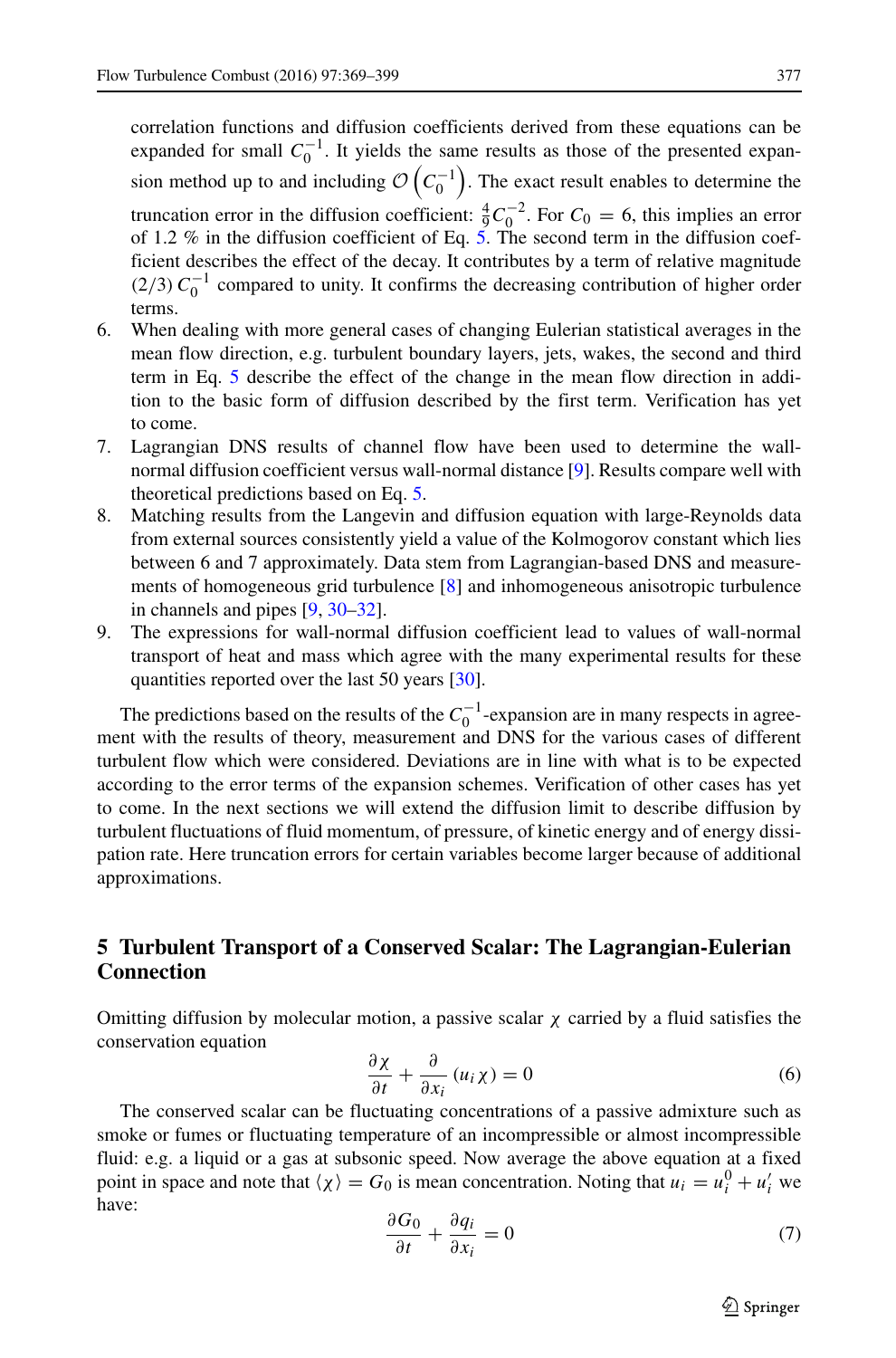where

<span id="page-9-0"></span>
$$
q_i = u_i^0 G_0 + \langle u'_i \chi \rangle \tag{8}
$$

is average transport of admixture through the surface  $x = x_i$ . Finding an expression for turbulent transport  $\langle u_i' \rangle$  as a function of mean statistical values of flow field and mean concentration is known as the scalar closure problem. The solution is found by connecting Eq. [4](#page-5-1) with Eqs. [7](#page-8-1) and [8:](#page-9-0)

<span id="page-9-1"></span>
$$
\langle u'_i \chi \rangle = -D_{ij} \frac{\partial G_0}{\partial x_j} \tag{9}
$$

with a relative error of  $\mathcal{O}\left(C_0^{-2}\right)$ . It shows that turbulent transport of conserved scalars can be described in a manner which is analogous to that of molecular diffusion.

Equation [9](#page-9-1) is the result of connecting the Eulerian-based description of turbulent transport in direction *i* at the point *x* according to Eqs. [7](#page-8-1) and [8](#page-9-0) with the solution according to Eq. [4](#page-5-1) which originated from Lagrangian-based analysis. In the Lagrangian analysis we are concerned with trajectories of particles which arrive at the point  $\mathbf{x} = \mathbf{x}$  (0) at time  $t = 0$ . At time  $t = -\tau$ ,  $\tau > 0$ , the average transport of admixture in direction *i* can be expressed by

<span id="page-9-2"></span>
$$
q_i^L(-\tau) = \overline{\chi\left(\mathbf{x}\left(-\tau\right), -\tau\right)u_i\left(\mathbf{x}\left(-\tau\right), -\tau\right)}\tag{10}
$$

where the overbar denotes Lagrangian averaging, that is, averaging over realisations of particle trajectories. The trajectories all arrive at the same position  $x = x(0)$  at time zero with local Eulerian velocity  $u_i$  while being at positions  $x = x$  ( $-\tau$ ) at time  $-\tau$  which are different for every individual realisation. Trajectories can be simulated by backward integration of the fluctuation equations of the Langevin model starting from the point *x*. To comply with passive marking, the starting velocity of each realization is chosen randomly in accordance with the Eulerian probability distribution of velocity at the point *x*. The average value of a quantity  $q(\mathbf{v}', \mathbf{x}, t)$  at time *t* follows from adding the calculated values of  $q(\mathbf{v}', \mathbf{x}, t)$ at time *t* obtained for every realization and dividing by the number of realizations *N* where *N* is very large. In case of passive admixture of concentration *χ* or an otherwise conserved scalar, its value is labeled to the fluid particle. Variations in space of  $\chi$  at time  $-\tau$  will only occur because of different particle positions at time −*τ* for every realization. Under these circumstances we can replace  $\chi$  ( $\chi$  ( $-\tau$ ),  $-\tau$ ) in Eq. [10](#page-9-2) by the distribution of particle position  $G_0$  ( $\mathbf{x}$  (−*τ*)) so that

<span id="page-9-3"></span>
$$
q_i^L(-\tau) = \overline{G_0(\mathbf{x}(-\tau))u_i^0(\mathbf{x}(-\tau))} + \overline{G_0(\mathbf{x}(-\tau))v_i'(-\tau)}
$$
(11)

where in agreement with the Lagrangian notation of the Langevin equation (cf. Eq. [2\)](#page-3-2) we substituted

$$
u_i(x(-\tau), -\tau) = u_i^0(x(-\tau)) + v_i'(-\tau).
$$
 (12)

For small  $\mathbf{x}(-\tau) - \mathbf{x}(0)$ , the second term on the r.h.s. of Eq. [11](#page-9-3) can be approximately described by the second term of a Taylor series expansion as

$$
\overline{G_0(x(-\tau))v_i'(-\tau)} = \frac{\partial G_0(x)}{\partial x_j} \overline{(x_j(-\tau) - x_j(0))v_i'(-\tau)}
$$
\n
$$
= -\frac{\partial G_0(x)}{\partial x_j} \int_{-\tau}^0 \overline{v_j'(t)v_i'(-\tau)} dt
$$
\n(13)

We focus now on the description of diffusion in the leading order formulation with respect to  $C_0^{-1}$ . To leading order in  $C_0^{-1}$  the coefficients in the Langevin equation can be taken constant and equal to their values at the point  $x$ . It makes the stochastic process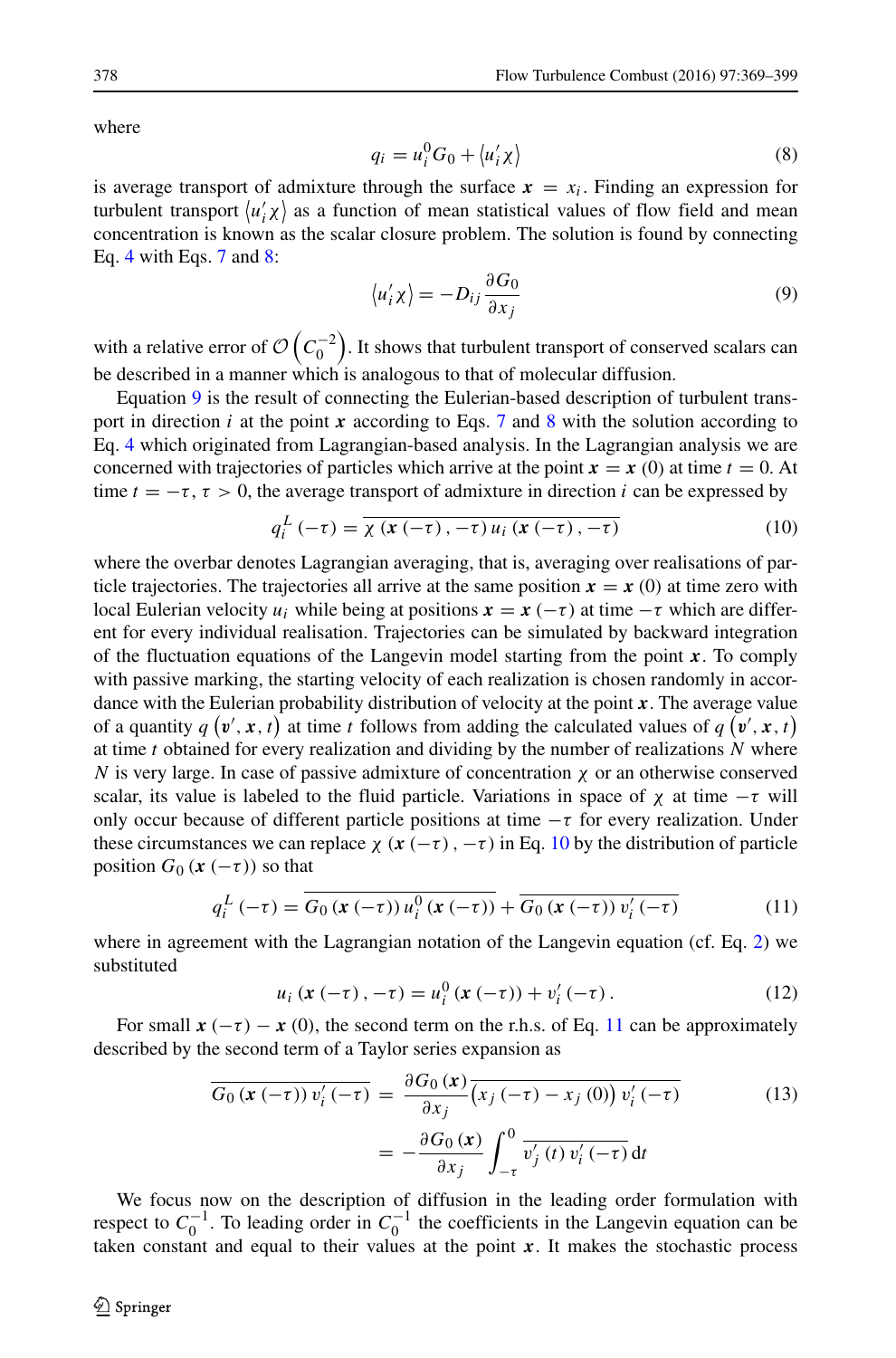<span id="page-10-0"></span>
$$
\int_{-\tau}^{0} \overline{v'_{j}(t) v'_{i}(-\tau)} dt = \int_{-\tau}^{0} \overline{v'_{j}(t+\tau) v'_{i}(0)} dt = \int_{0}^{\tau} \overline{v'_{j}(t_{1}) v'_{i}(0)} dt_{1}, \qquad (14)
$$

with the result that Eq. [11](#page-9-3) becomes

$$
q_i^L\left(-\tau\right) = \overline{G_0\left(\mathbf{x}\left(-\tau\right)\right)u_i^0\left(\mathbf{x}\left(-\tau\right)\right)} - \frac{\partial G_0\left(\mathbf{x}\right)}{\partial x_j} \int_0^\tau \overline{v_j'\left(t_1\right)v_i'\left(0\right)} \, \mathrm{d}t_1 \,,\tag{15}
$$

The diffusion limit now arrives as follows: [\[35\]](#page-30-26), Sections 6.7 and 6.8. Velocity correlations decay on the time scale  $\tau_c = C_0^{-1} k \varepsilon^{-1}$ . With decreasing  $C_0^{-1}$  the correlation time becomes smaller and smaller and the correlation time approaches that of a delta-correlated process. The time-scale of large scale transport which equals  $k\varepsilon^{-1}$  remains the same with increasing  $C_0^{-1}$ . We can take  $\tau$  very large in the calculation of the integral of the correlation function while letting  $\tau \to 0$  in the description of the large scales. More specifically, we can write

<span id="page-10-1"></span>
$$
q_i^L \left( -\tau \right) |_{|\tau| \gg \tau_c, \tau \to 0} = G_0 \left( \mathbf{x} \right) u_i^0 \left( \mathbf{x} \right) - \frac{\partial G_0 \left( \mathbf{x} \right)}{\partial x_j} \int_0^\infty \overline{v'_j \left( t_1 \right) v'_i \left( 0 \right)} \, \mathrm{d}t \;, \tag{16}
$$

The integral can be evaluated by substituting the leading order solutions for correlation functions. It results in the first term of the diffusion coefficient of Eq. [5:](#page-5-0)  $2C_0^{-1} \varepsilon^{-1} \sigma_{in} \sigma_{nj}$ [\[31,](#page-30-23) [32\]](#page-30-19). The Eulerian representation of mean transport of admixture or marked particles at the point *x* is given by  $\langle u_i \chi \rangle = u_i^o G_0 + \langle u_i' \chi \rangle$ ,  $\langle \chi \rangle = G_0$ . Equating this with the above result obtained from Lagrangian-based analysis yields the gradient expression of turbulent transport (cf. Eq[.9\)](#page-9-1) to leading order in  $C_0^{-1}$ .

In the leading order formulation the area of correlation is treated as homogeneous. It allowed shifting time in the evaluation of the integral of the correlation functions: cf. Eq. [14.](#page-10-0) In the next-to-leading order formulation this is no longer allowed. Spatial variations of the coefficients are to be considered in the Langevin model to calculate diffusion. The somewhat more complex procedure which is necessary in this case has been presented in the [Appendix.](#page-26-0) It yields the expression for diffusion of Eq. [5.](#page-5-0)

The above treatment of turbulent transport through Lagrangian-based representations bears resemblance with the analysis applied to diffusion by molecular motion: [\[18\]](#page-30-8), sec.11B5 and [\[21\]](#page-30-11), Sections 1.4, 9.3 and 17.3. Different in the present case is that we considered the case of an anisotropic stochastic process. Furthermore, we had to deal with inhomogeneity of the turbulent flow field. In diffusion by molecular motion this is much less of an issue. The area where there is correlation between molecule velocities scales with the free molecular length.The Knudsen number *Kn* relates this length to the external length scale of the flow configuration and is generally very small. In the present case inhomogeneity occurs over lengths *k*3*/*2*ε*−<sup>1</sup> while particle velocities correlate over distances  $C_0^{-1}k^{3/2} \varepsilon^{-1}$ . It is  $C_0^{-1}$  which determines the relative size of the locally homogeneous area. As  $C_0^{-1}$  is of limited smallness the area which is brought back to a point in the diffusion approximation is thus comparatively large. Nevertheless as outlined in Section [4,](#page-6-0) the  $C_0^{-1}$ expansion seems to work well, also in the area of strong inhomogeneity of the log-layer of wall-induced turbulence [\[30\]](#page-30-18). One reason is that correlations decay exponentially. The diffusion limit becomes already effective for lengths which exceed the correlation length to a limited extent. Improved accuracy is also obtained by incorporating terms of next-to-leading order in  $C_0^{-1}$ , thus reducing errors to  $\mathcal{O}\left(C_0^{-2}\right)$ .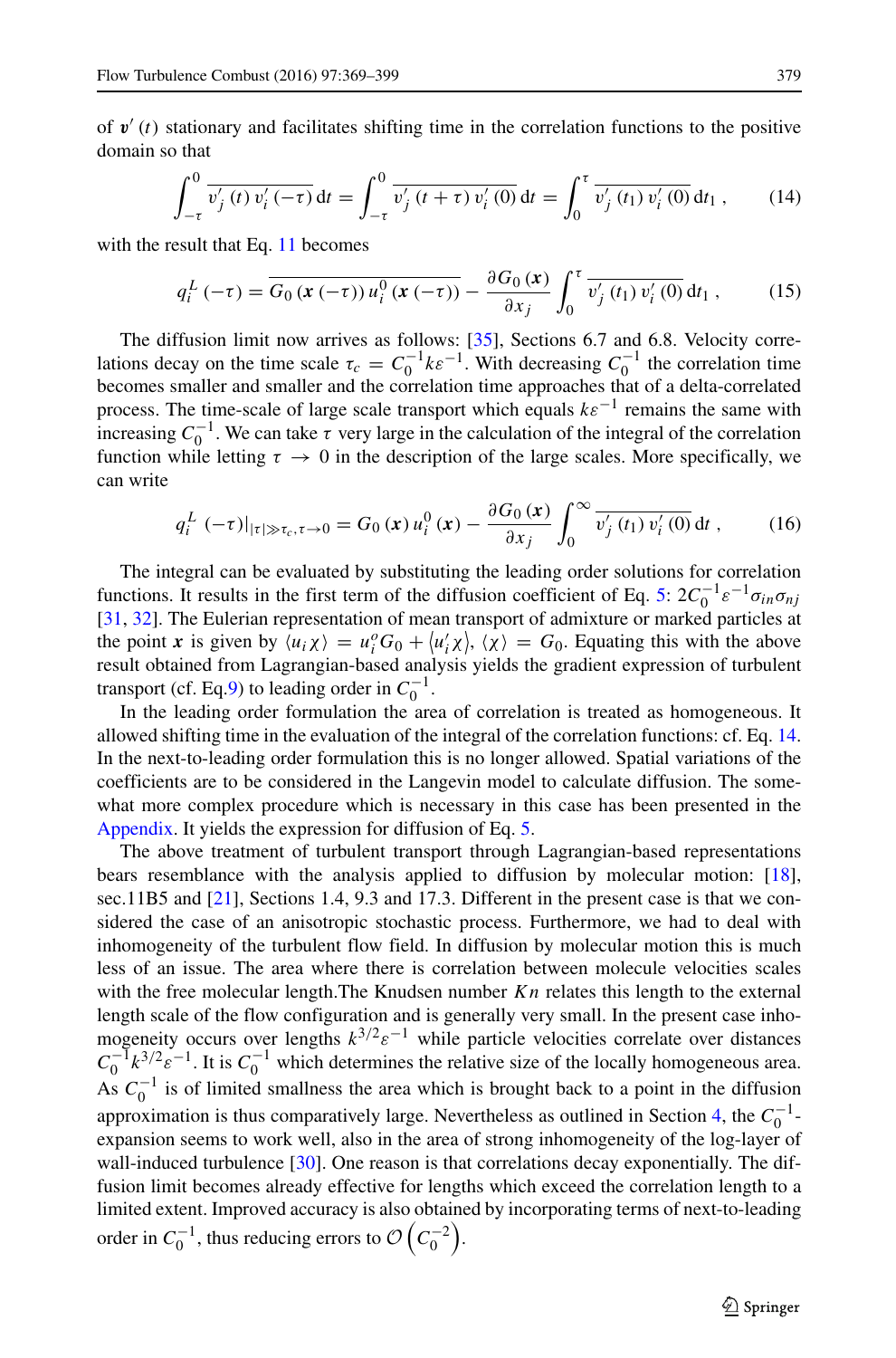#### <span id="page-11-0"></span>**6 Turbulent Transport of Momentum**

The averaged version of the equation of conservation of momentum of a fluid in Eulerian representation is given by:

<span id="page-11-1"></span>
$$
\frac{\partial M_{ij}}{\partial x_j} = -\frac{1}{\rho} \frac{\partial p^0}{\partial x_i} \tag{17}
$$

where  $p^0$  is mean fluid pressure,  $\rho$  fluid density and

$$
M_{ij} = \langle u_i u_j \rangle \tag{18}
$$

mean fluid momentum. In Eq. [17](#page-11-1) effects of viscosity have been disregarded; in high Reynolds number turbulent flow their effects are usually confined to very thin layers along walls. A connection to the Lagrangian description of fluid momentum can be made in analogy with Eq. [10:](#page-9-2)

$$
M_{ij}^{L}\left(-\tau\right) = \overline{u_i\left(\mathbf{x}\left(-\tau\right), -\tau\right)u_j\left(\mathbf{x}\left(-\tau\right), -\tau\right)}
$$
\n<sup>(19)</sup>

where the overbar stands for Lagrangian averaging over realisations of velocities of particles which all are at  $x = x(0)$  at time zero while being at position  $x = x(-\tau)$  at time  $-\tau$ which is different for every realisation. Particle velocities can be decomposed by their value according to the mean flow and a fluctuating component in accordance with Eq. [2](#page-3-2) by which

<span id="page-11-6"></span>
$$
M_{ij}^{L}(-\tau) = u_i^0(\mathbf{x}(-\tau))u_j^0(\mathbf{x}(-\tau)) + \frac{v_i'(-\tau)v_j'(-\tau)}{u_i^0(\mathbf{x}(-\tau))v_j'(-\tau)} + \frac{v_i''(-\tau)v_j'(-\tau)}{u_j^0(\mathbf{x}(-\tau))v_i'(-\tau)}.
$$
 (20)

Analogous to the procedure of Eqs.  $11-16$  $11-16$ , the last two terms in this equation can be described by the diffusion representation when  $C_0^{-1} \to 0$ : i.e.

<span id="page-11-2"></span>
$$
M_{ij}^L \left( -\tau \right)|_{|\tau| \gg \tau_c, \tau \to 0} = u_i^0 u_j^0 + \overline{v_i'(0) v_j'(0)} - D_{jk} \frac{\partial u_i^0}{\partial x_k} - D_{ik} \frac{\partial u_j^0}{\partial x_k}.
$$
 (21)

The Eulerian description of  $M_{ij} = M_{ij}(x)$  is given by

<span id="page-11-3"></span>
$$
M_{ij} = u_i^0 u_j^0 + \sigma_{ij} \tag{22}
$$

where  $\sigma_{ij} = \langle u'_i u'_j \rangle$  is co-variance or Reynolds stress divided by density;  $\sigma_{ij}$  describes the average momentum by turbulent fluctuations. Equating the r.h.s. of Eqs. [21](#page-11-2) and [22](#page-11-3) we have

<span id="page-11-4"></span>
$$
\sigma_{ij} = \overline{v_i'(0) v_j'(0)} - D_{jk} \frac{\partial u_i^0}{\partial x_k} - D_{ik} \frac{\partial u_j^0}{\partial x_k}.
$$
 (23)

The first term on the r.h.s. is extra compared to the results for passive admixture: cf. Eq. [9.](#page-9-1) Averages of products of concentration fluctuations of passive admixture with  $v'$  at  $\tau = 0$  are zero whereas averages of products of velocity fluctuations are not. The presence of the extra term necessitates the introduction of additional approximations in order to arrive at workable relations. The approximation concerns describing momentum due to gradients of the mean flow as a perturbation on an isotropic state. Such an approach is also known from analysis of momentum transport by molecular motion [\[18,](#page-30-8) [21\]](#page-30-11). In case of isotropic behavior we have  $\overline{v'_i(0) v'_j(0)} = \frac{2}{3} k_0 \delta_{ij}$ , where  $k_0$  is kinetic energy of the isotropic state. Equation [23](#page-11-4) then becomes

<span id="page-11-5"></span>
$$
\sigma_{ij} = \frac{2}{3} k_0 \delta_{ij} - D_{jk} \frac{\partial u_i^0}{\partial x_k} - D_{ik} \frac{\partial u_j^0}{\partial x_k}.
$$
\n(24)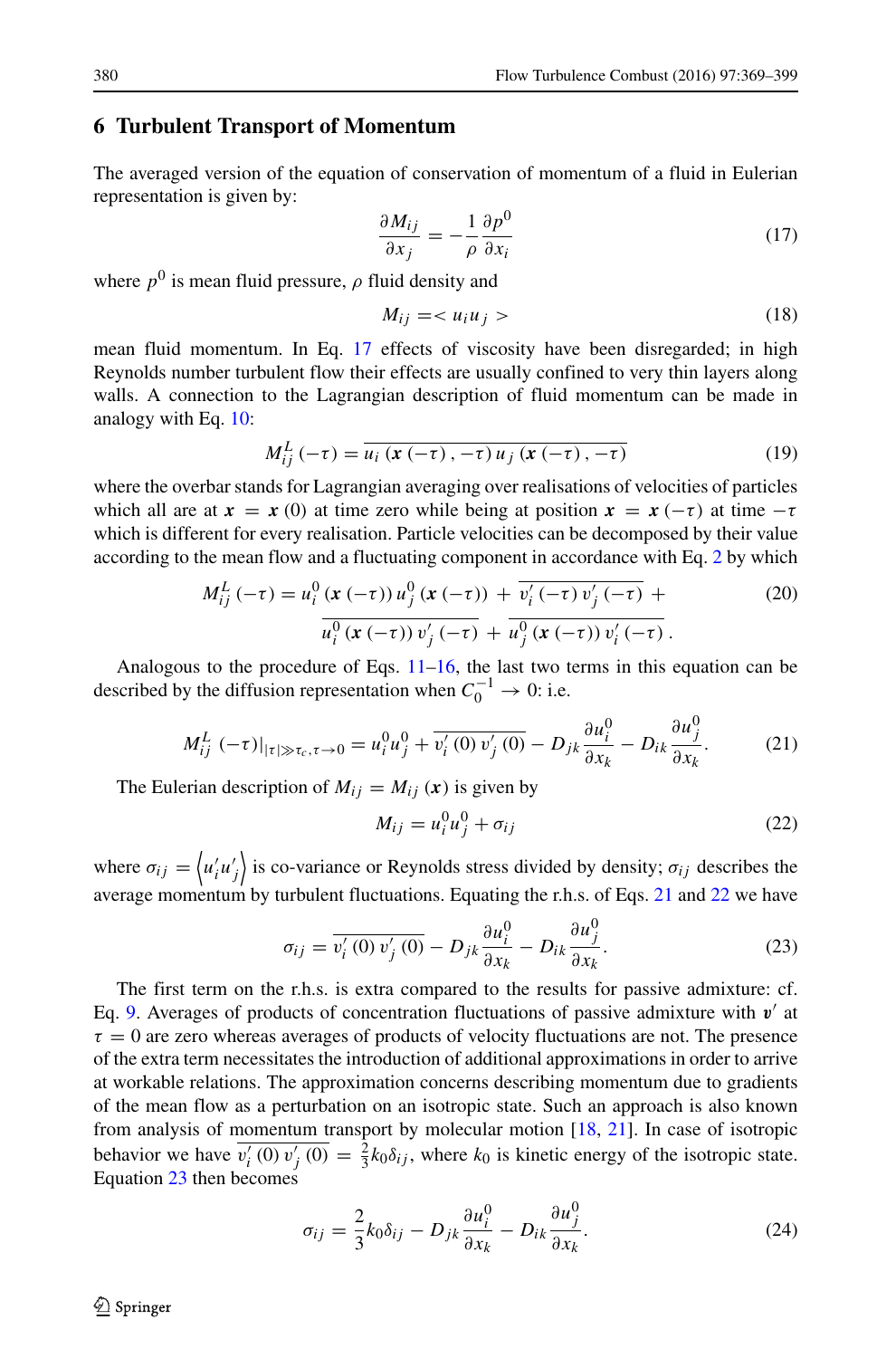The equation describes the change of the isotropic state due to mean shear. Because of diffusion coefficients are  $\mathcal{O}\left(C_0^{-1}\right)$ , changes of the isotropic state are small and the diffusion coefficients can be evaluated taking for  $\sigma_{ij}$  the isotropic state. It yields

<span id="page-12-1"></span>
$$
\sigma_{ij} = \frac{2}{3} k_0 \delta_{ij} - \frac{8k_0^2}{9C_0 \varepsilon} \left( \frac{\partial u_i^0}{\partial x_j} + \frac{\partial u_j^0}{\partial x_i} \right) \tag{25}
$$

The description is analogous to that of molecular momentum in continua. The first term on the right and side of Eq. [25](#page-12-1) describes pressure per unit density caused by isotropic turbulent fluctuations. The second term stresses per unit density caused by gradients of the mean flow. The stresses are linearly proportional to the gradients with a constant of proportionally  $8k_0^2/(9C_0\varepsilon)$  being the equivalent of kinematic viscosity of fluids. A linear proportionality with a constant of proportionality often called Eddy viscosity has been proposed already in the early stages of turbulence theory [\[11,](#page-30-2) [24\]](#page-30-24). Its validity and the functional form of the constant describing its spatial dependency has been debated up to to date. The present analysis confirms the linear relationship for the leading order formulation in powers of  $C_0^{-1}$ and reveals the functional form of the coefficient, i.e. its dependency on  $k_0$  and  $\varepsilon$ , with the inverse Kolmogorov constant as a factor of proportionality. The functional form  $k_0^2/\varepsilon$ is identical to that employed in the  $k-\varepsilon$  model widely used in CFD packages to calculate turbulent flow [\[13,](#page-30-27) [14\]](#page-30-4). In the  $k$ – $\varepsilon$  model the functional form  $k^2/\varepsilon$  is proceeded by an empirical factor  $C\mu$  whose value is assessed by matching with results known for the log-layer in wall induced turbulence:  $C\mu = 0.09$ . The constant is less than the factor  $8/(9C_0) = 0.15$ obtained when  $C_0 = 6$ . This may be ascribed to the absence of anisotropy in the linear model. The value  $C\mu = 0.09$  is due to matching the linear model to a case of anisotropic flow. This is no longer necessary when the non-linear descriptions of the next section are included. A good match with log-layer results is then obtained without a need to adapt the value of the factor  $8/9C_0$ : see Section [9.](#page-17-0)

### <span id="page-12-0"></span>**7 Non-Linear Momentum Transport**

As implied by Eq. [25,](#page-12-1) gradients of the mean flow change the co-variance tensor and thereby the isotropic state. Equation [24](#page-11-5) from which result [\(25\)](#page-12-1) has been derived, however, does not only hold for changes of the isotropic state but of any other state as well. The underlying reason is that the expression for turbulent diffusion given by Eq. [5](#page-5-0) and to be used in Eq. [24](#page-11-5) was derived on the basis of a local anisotropic equilibrium valid at each spatial position when  $C_0^{-1}$  << 1. It opens the possibility for extending result [\(25\)](#page-12-1) by iteration: treat  $\sigma_{ij}$ according to Eq. [25](#page-12-1) as basic state and calculate from Eq. [24](#page-11-5) the new state. Collecting terms to  $\mathcal{O}\left(C_0^{-2}\right)$ , we have

<span id="page-12-2"></span>
$$
\sigma_{ij} = \frac{2}{3} k_0 \left[ \delta_{ij} - C_0^{-1} \tilde{s}_{ij}^0 + 2C_0^{-2} \tilde{a}_{ij}^0 + \frac{2}{3} C_0^{-2} \epsilon k_0^{-2} u_n^0 \frac{\partial}{\partial x_n} \left( \epsilon^{-2} k_0^3 \right) \tilde{s}_{ij}^0 \right] \tag{26}
$$

where

$$
\tilde{u}_{ij}^0 = \frac{4}{3} \frac{k_0}{\varepsilon} \frac{\partial u_i^0}{\partial x_j}, \quad \tilde{s}_{ij}^0 = \tilde{u}_{ij}^0 + \tilde{u}_{ji}^0, \quad \tilde{a}_{ij}^0 = \tilde{s}_{in}^0 \tilde{u}_{jn}^0 + \tilde{s}_{jn}^0 \tilde{u}_{in}^0
$$
\n(27)

The third term between brackets in Eq. [26](#page-12-2) describes the quadratic contribution of mean velocity gradients on the change of the isotropic state. The fourth term the contribution of changing  $k_0$  in the direction of the mean flow.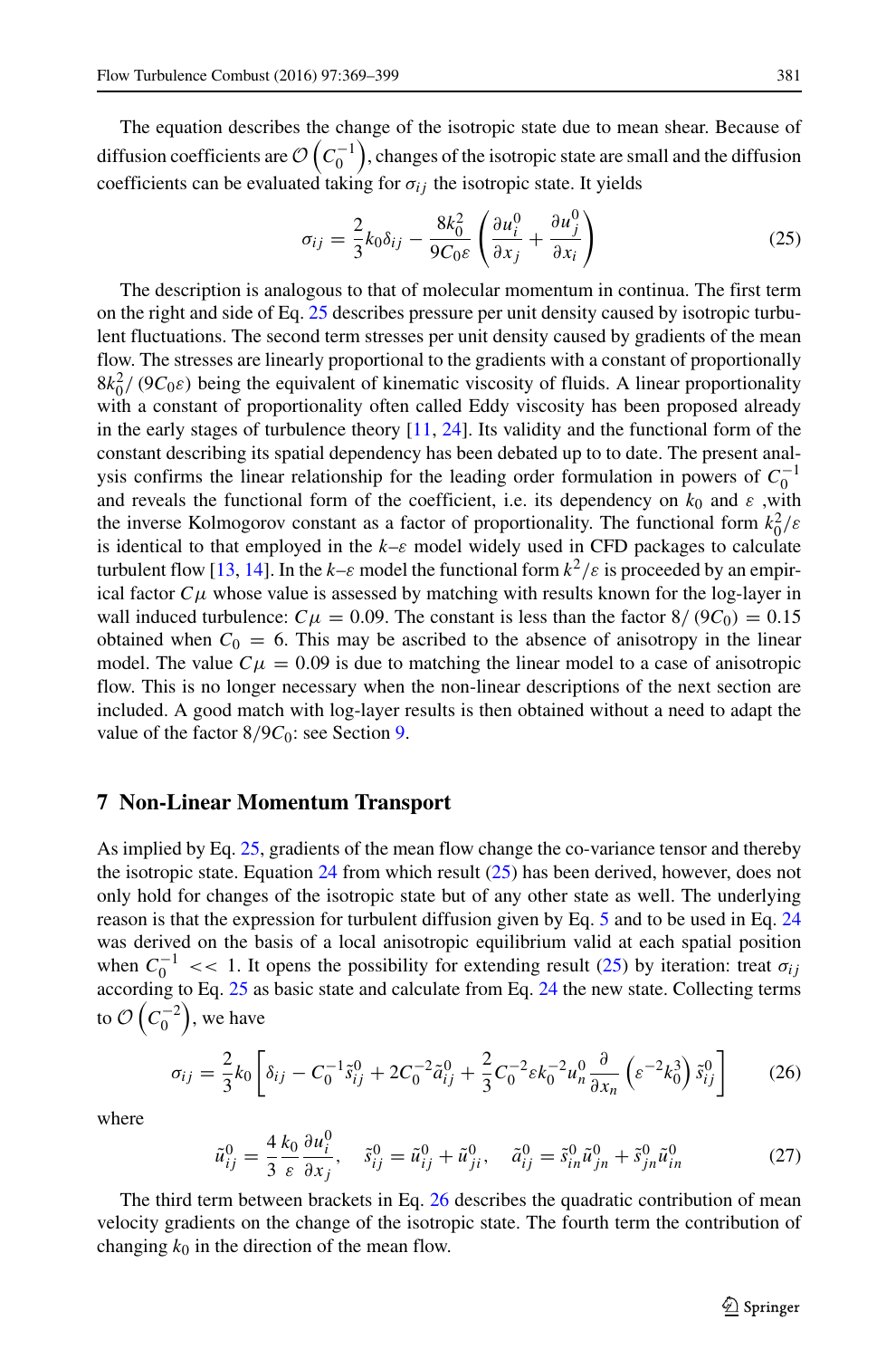Subsequent terms in the above expansion have relative magnitudes  $C_0^{-1}\tilde{u}_{ij}^0$ . They will grow with gradient of the mean flow; the accuracy of the truncated expansion will then deteriorate. This behavior does not occur in the original expansion for diffusivity, cf. Eq. [5,](#page-5-0) from which Eq. [26](#page-12-2) via Eq. [24](#page-11-5) has been derived. Its coefficients do not depend on mean flow gradient but on co-variances. It indicates that in case of large gradients we can improve the accuracy of Eq. [26](#page-12-2) by extending the expansion to higher order. Large mean flow gradients occur in the inertial sub-region and log-layer, the region adjacent to the laminar viscous region near a wall along which fluid flows. Here, turbulence is produced by shear. Production equals  $-\sigma_{ij}(\partial/\partial x_j)u_i^0$  and is according to the next but leading terms of Eq. [26](#page-12-2) proportional to  $k_0^2 C_0^{-1} \varepsilon^{-1}((\partial/\partial x_j)u_i^0)^2$ ; note that the leading isotropic term in Eq. [26](#page-12-2) does not cause production as  $(\partial/\partial x_i)u_i^0 = 0$ . Taking production and dissipation of equal order of magnitude,  $-\sigma_{ij}(\partial/\partial x_j)u_i^0 = \varepsilon$ , we find that  $\tilde{u}_{ij}^0$  scales as  $C_0^{1/2}$ . Consecutive terms in the expansion of Eq. [26](#page-12-2) then decrease by powers of  $C_0^{-1/2}$  instead of  $C_0^{-1}$  and the expansion expels at  $\mathcal{O}(C_0^{-1})$ . To exploit the accuracy of the original expansion for diffusivity which is accurate to  $\mathcal{O}\left(C_0^{-2}\right)$  we extend the expansion for  $\sigma_{ij}$  by further iteration by two subsequent terms:

<span id="page-13-0"></span>
$$
-C_0^{-3}\tilde{b}_{ij}^0 + 2C_0^{-4}\tilde{c}_{ij}^0
$$
 (28)

which has to be added to the terms between square brackets in Eq. [26.](#page-12-2) In Eq. [28,](#page-13-0)

$$
\tilde{b}_{ij}^0 = \left(4\tilde{a}_{ik}^0 + \tilde{s}_{il}^0 \tilde{s}_{lk}^0\right) \tilde{u}_{jk}^0 + \left(4\tilde{a}_{jk}^0 + \tilde{s}_{jl}^0 \tilde{s}_{lk}^0\right) \tilde{u}_{ik}^0 \tag{29}
$$

<span id="page-13-1"></span>
$$
\tilde{c}_{ij}^0 = \left(\tilde{b}_{ik}^0 + \tilde{s}_{il}^0 \tilde{a}_{lk}^0 + \tilde{a}_{il}^0 \tilde{s}_{lk}^0\right) \tilde{u}_{jk}^0 + \left(\tilde{b}_{jk}^0 + \tilde{s}_{jl}^0 \tilde{a}_{lk}^0 + \tilde{a}_{jl}^0 \tilde{s}_{lk}^0\right) \tilde{u}_{ik}^0
$$
\n(30)

From Eqs. [26](#page-12-2)[–30](#page-13-1) we find for the mean kinetic energy the expression

<span id="page-13-2"></span>
$$
k = k_0 \left[ 1 + \frac{2}{3} C_0^{-2} \sum_n \tilde{a}_{nn}^0 - \frac{1}{3} C_0^{-3} \sum_n \tilde{b}_{nn}^0 + \frac{2}{3} C_0^{-4} \sum_n \tilde{c}_{nn}^0 \right]
$$
(31)

which describes the change of the kinetic energy of the isotropic case  $k_0$  by anisotropy of the turbulent flow field. The implications of the above extension for predictions of  $\sigma_{ij}$  in the log-layer of wall-induced turbulence are illustrated in Section [9.2.](#page-17-1)

The above descriptions for co-variances are the result of expanding  $\sigma_{ij}$  in powers of  $C_0^{-1}$ and equating terms of equal magnitude in basic relations [\(24\)](#page-11-5). An alternative is to solve the six equations according to Eq. [24](#page-11-5) directly for  $\sigma_{ij}$  with the other variables as parameters. Equation [24](#page-11-5) then constitute an algebraic stress model which can be made part of a closed-set of equations for calculating mean values of large scale variables of turbulent flow. But the approach does not provide an intrinsic improvement to the approximation scheme underlying Eq. [24.](#page-11-5) The scheme is based on a perturbation on isotropic turbulence represented by the first term on the r.h.s. of Eq. [24.](#page-11-5) Solutions for  $\sigma_{ij}$  derived from this equation can be expected to be accurate only when anisotropy is not to dominant. Such a limitation does not exist for the expansion for diffusion of passive admixture or marked fluid particles which was based on a perturbation of a local equilibrium of anisotropic turbulence. The expansion for momentum can thus be expected to have a less wider range of validity than that for passive admixture whose appropriateness was discussed in Section [4.](#page-6-0) In Section [9](#page-17-0) we shall investigate the accuracy of the momentum expansion for the case of highly anisotropic channel flow.

Several non-linear models and algebraic stress models for turbulent transport of momentum have been presented: see [\[3\]](#page-29-2), Section 11.9.2 and [\[13\]](#page-30-27), sec.8.6. They are based on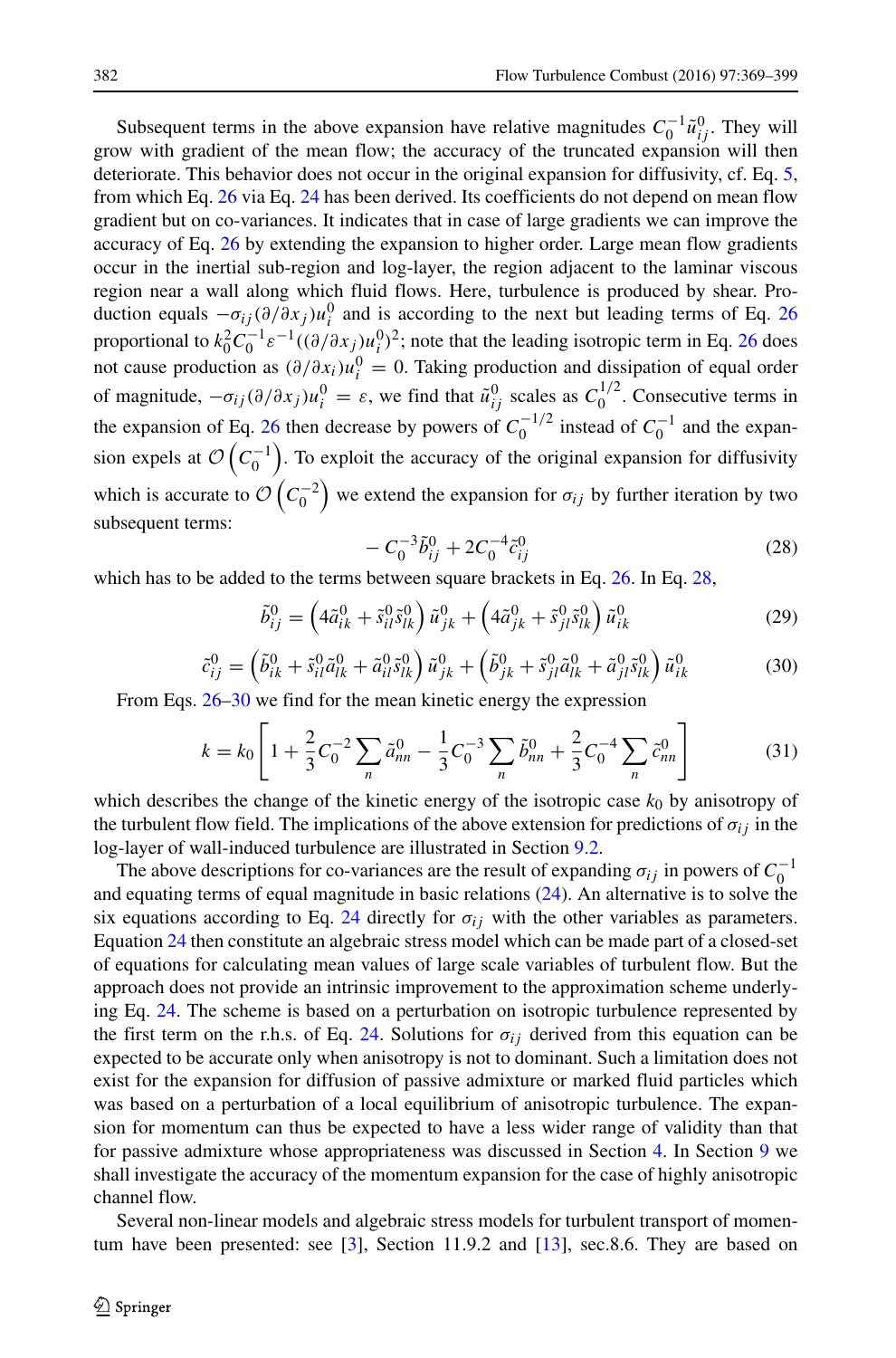proposed constitutive relations subject to constraints of a hypothetical nature. It has not been possible to relate these models to the present results. Also in the more simple case of tur-

bulence in uni-directional flow where turbulent fluctuations are constant in the direction of the mean flow (e.g. developed pipe and channel flow), no correspondence with the present descriptions has been found.

# <span id="page-14-0"></span>**8 Equations for Kinetic Energy** *k* **and Energy Dissipation Rate** *ε*

The previously derived expressions for turbulent transport of conserved scalars and momentum contain the unspecified quantities *k* and *ε*. Equations which describe these variables can be derived from the Navier-Stokes equations [\[3,](#page-29-2) [13,](#page-30-27) [14\]](#page-30-4). Noting that we are concerned with statistically stationary flow in the fixed inertial frame we have

<span id="page-14-1"></span>
$$
\frac{\partial}{\partial x_i} \left( \frac{1}{2} \left\langle u_i u'_j{}^2 \right\rangle + \rho^{-1} \left\langle u'_i p' \right\rangle \right) = P - \varepsilon,\tag{32}
$$

<span id="page-14-2"></span>
$$
\frac{\partial}{\partial x_i} \langle u_i \left( \varepsilon + \varepsilon' \right) \rangle = F,\tag{33}
$$

where  $P$  is mean production of turbulent fluctuations defined by

$$
P = -\sigma_{ij} \frac{\partial u_i^0}{\partial x_j} \tag{34}
$$

while  $p'$  and  $\varepsilon'$  are the fluctuation parts of pressure and energy dissipation. The contributions of molecular diffusion have been disregarded in Eqs. [32](#page-14-1) and [33.](#page-14-2)

The function *F* in the equation for  $\varepsilon$  is of a complicated nature [\[13,](#page-30-27) [14\]](#page-30-4). Its behavior is dominated by quantities whose statistical values are governed by the small scales of turbulence. The term dominates over the l.h.s. for growing Reynolds number. Way out is to assume that a lower order representation which is governed by the large scales balances the l.h,s. [\[13,](#page-30-27) [14\]](#page-30-4). This lower order representation is subsequently described by a relation which matches results known for two limiting cases [\[13,](#page-30-27) [14\]](#page-30-4). One case corresponds to decaying grid turbulence where production of turbulence is absent:  $P = 0$ . The other is the log-layer of wall induced turbulence for which case it can be shown by inertial sub-range asymptotics similar to those leading to the logarithmic velocity profile [\[10\]](#page-30-1), that production and dissipation are equal:  $P = \varepsilon$  (see [\[36\]](#page-30-28)). For the moment we postpone the derivation of a description of *F*. We first consider the turbulent transport terms in Eqs. [32](#page-14-1) and [33.](#page-14-2)

Similar to Eq. [20](#page-11-6) turbulent transport of kinetic energy in the direction *i* can be described in Lagrangian terms by

<span id="page-14-3"></span>
$$
e_i^L(-\tau) = \frac{u_i^o(\mathbf{x}(-\tau))k(\mathbf{x}(-\tau))}{u_i^o(\mathbf{x}(-\tau))k'(-\tau)} + \frac{v_i^{\prime}(-\tau)k'(-\tau)}{k(\mathbf{x}(-\tau))v_i^{\prime}(-\tau)},
$$
\n(35)

where  $k$   $(\mathbf{x}(-\tau))$  is Eulerian mean kinetic energy of fluctuating particle velocities evaluated at  $x$  (−*τ*) for particles which arrive at time zero at the point  $x = x(0)$  while  $k'(-\tau)$  is remaining fluctuating component at  $x$  ( $-\tau$ ). In case of zero mean-flow-gradient the gradient of *k* will be zero as well and the value of  $v_i'(-\tau) k'(-\tau)$  as  $\tau \to 0$  will be equal to that of homogeneous isotropic turbulence which is Gaussian and whose triple correlations are zero. We therefore drop the second term on the r.h.s. of Eq. [35.](#page-14-3) Applying the diffusion limit to the third and fourth term, letting *τ* → 0 and equating Lagrangian-based and Eulerian-based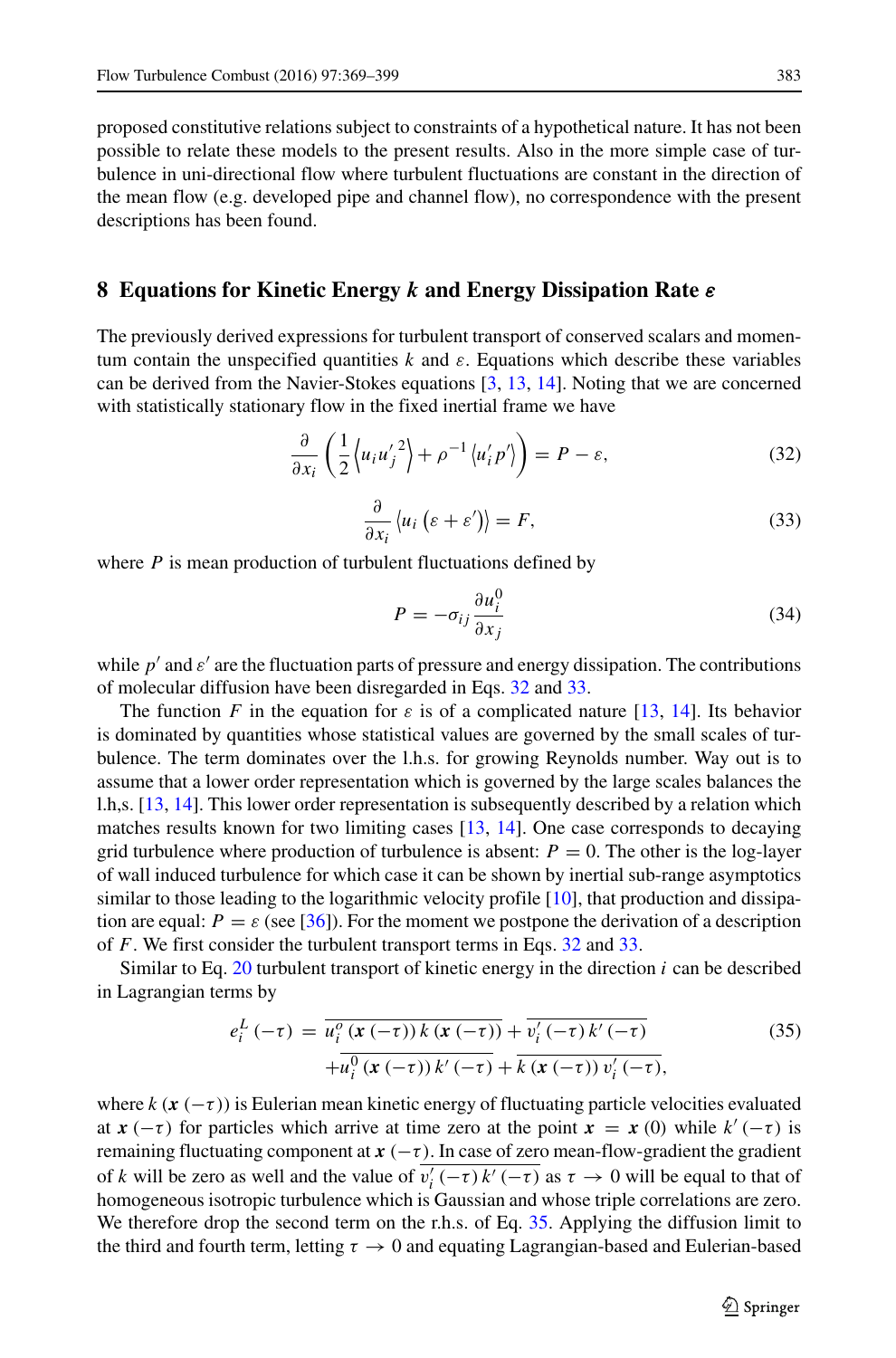average, i.e.  $\frac{1}{2} \langle u_i u'_j{}^2 \rangle = e_i^L \left( -\tau \right) |_{|\tau| \gg \tau_c, \tau \to 0}$ , we obtain

$$
\frac{1}{2} \left\langle u_i u'_j{}^2 \right\rangle = u_i^0 k + \left\langle u'_i k' \right\rangle \tag{36}
$$

$$
\langle u'_i k' \rangle = -D_{in} \frac{\partial k}{\partial x_n} + \int_0^{-\infty} \overline{v'_j(t) k'(-\tau)} dt \frac{\partial u_i^0}{\partial x_j},
$$
(37)

Because the velocity process is in the leading order formulation with respect to  $C_0^{-1}$ Gaussian, the Lagrangian correlation  $v'_{j}(t) k'(-\tau)$  will be zero to the same order. In the next-to-leading order formulation this is no longer the case while in shear induced turbulence the gradient of the mean flow is large. We can summarize all this by writing

<span id="page-15-0"></span>
$$
\langle u'_i k' \rangle = -D_{in} \frac{\partial k}{\partial x_n} (1 + \mathcal{O}(1)) \tag{38}
$$

where  $\mathcal{O}(1)$  stands for a relative error of unit order of magnitude. A more detailed specification is not at hand because a statistical model for  $k'$  enabling the description for the correlation function  $v'_j(t)$  *k*'  $(-\tau)$  and the resulting diffusion coefficient is missing. A similar situation occurs in the specification of turbulent transport of pressure. In the absence of a description of correlation between pressure and velocity, it can be summarized as

<span id="page-15-1"></span>
$$
\langle u'_i p' \rangle = -D_{in} \frac{\partial p^0}{\partial x_n} (1 + \mathcal{O}(1)). \tag{39}
$$

Both Eqs. [38](#page-15-0) and [39](#page-15-1) will be analyzed in more detail by comparison with DNS results of channel flow: Section [9.](#page-17-0) From results of pipe and channel flow it is known that the contributions according to Eqs. [38](#page-15-0) and [39](#page-15-1) in the energy balance equation are small. It gives rise to the engineering approach in which Eqs. [38](#page-15-0) and [39](#page-15-1) are combined according to

<span id="page-15-4"></span>
$$
\langle u'_i k' \rangle + \rho^{-1} \langle u'_i p' \rangle = -D_{in} \left( c_k \frac{\partial k}{\partial x_n} + \rho^{-1} c_p \frac{\partial p^0}{\partial x_n} \right)
$$
(40)

where  $c_k$  and  $c_p$  are tunable constants. Comparison with DNS data of channel flow reveals values for  $c_k$  and  $c_p$  of about 1.45 and 1.0 respectively (Fig. [7\)](#page-24-0).

A more fortunate situation exists in case of turbulent transport of energy dissipation. When following a fluid particle, energy dissipations fluctuate on the small viscous scale of turbulence which is a factor *Re*−1*/*<sup>2</sup> smaller than that of velocity fluctuations. Averages of products of 'rapidly' fluctuating *ε'* and 'slowly'varying *u<sub>i</sub>* are likely to become very small when  $Re \gg 1$ . The average Lagrangian-based transport of energy dissipation at time  $t = -\tau$  by particles being all at  $x = x(0)$  at time  $t = 0$  can then be represented by  $\overline{u_i^o(\mathbf{x}(-\tau))\,\varepsilon(\mathbf{x}(-\tau))} + \overline{v_i^{\prime}(-\tau)\,\varepsilon(\mathbf{x}(-\tau))}$ . Applying the diffusion limit to the last term, letting  $\tau \to 0$  and equating the result with the Eulerian-based average yields

<span id="page-15-2"></span>
$$
\langle u_i \left( \varepsilon + \varepsilon' \right) \rangle = u_i^0 \varepsilon - D_{in} \frac{\partial \varepsilon}{\partial x_n}.
$$
 (41)

The function  $F$  in the equation for mean energy dissipation can be specified by requiring matching to the case of decaying grid turbulence and to the log-layer of wall-induced turbulence [\[13,](#page-30-27) [14\]](#page-30-4):

<span id="page-15-3"></span>
$$
F = -c_1 \frac{\varepsilon P}{k} + 2 (P - \varepsilon) \frac{\varepsilon}{k}.
$$
 (42)

The factor 2 leads to agreement with the large Reynolds number limit of decaying grid turbulence. A correction is usually introduced for finite Reynolds number [\[13,](#page-30-27) [14\]](#page-30-4). The factor  $c_1$  follows from matching with the results for the log-layer; that is implementing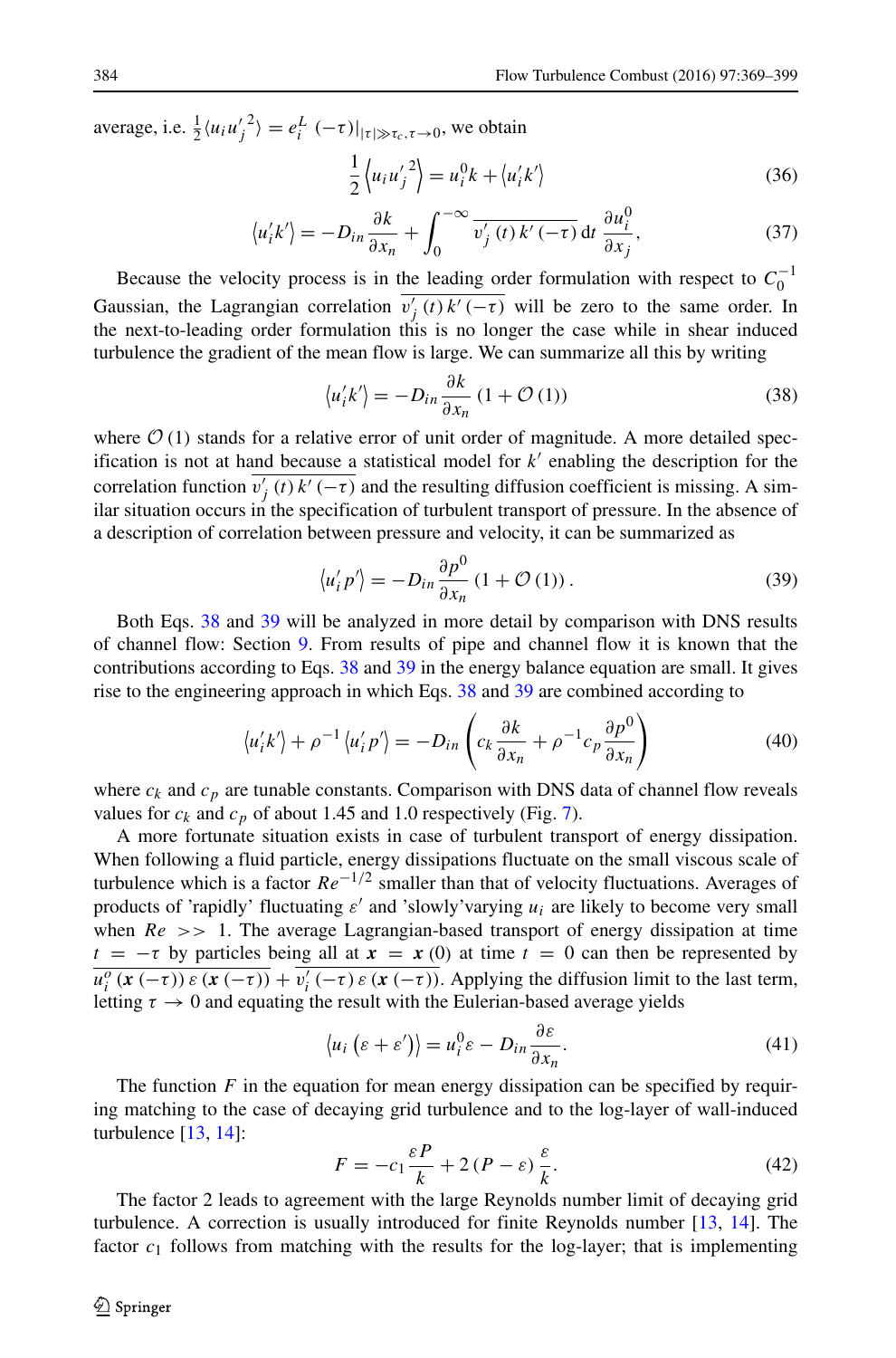Eq. [41](#page-15-2) for diffusion of dissipation, the results for wall-induced turbulence of Section [9](#page-17-0) and adopting the inertial subrange representations of  $u_i^o$  and  $\varepsilon$  appropriate for the log-layer. One then obtains

<span id="page-16-0"></span>
$$
c_1 = \frac{3}{2^{3/2}} \kappa^2 C_0^{1/2} \frac{k}{k_0} \left( 1 - C_0^{-1} \right)
$$
 (43)

where *κ* is the Von Karman constant ( $\kappa \approx 0.4$ ). Note here that calibration constant  $c_1$  is different from the one seen in *k*-*ε* models [\[3,](#page-29-2) [13,](#page-30-27) [14\]](#page-30-4). This is due to differences in the turbulent diffusion coefficients used in the *k*-*ε* and present model. Both models are compared with DNS results in Section [9.](#page-17-0) One can object to the above result as it will lead to unbounded growth of  $c_1$  in the limit procedure  $C_0^{-1} \to 0$ . It is a consequence of the feature that in the log-layer  $\varepsilon P$  scales as  $C_0^{-3/2}$  while turbulent diffusion of dissipation scales as  $C_0^{-1}$ . The unbalance is overcome by a preferred somewhat different formulation which matches the two limit cases of decaying grid turbulence and the log-layer of wall-induced turbulence equally well and which remains finite as  $C_0^{-1} \to 0$ :

<span id="page-16-1"></span>
$$
F = -\kappa^2 D^{1/2} \varepsilon + 2(P - \varepsilon) \frac{\varepsilon}{k}
$$
 (44)

where  $D^{1/2}$  is mean strain rate:

<span id="page-16-2"></span>
$$
D = \frac{1}{2} \sum_{i,j} \left( \frac{\partial u_i^0}{\partial x_j} + \frac{\partial u_j^0}{\partial x_i} \right)^2.
$$
 (45)

Either formulations according to Eqs. [42](#page-15-3) and [43](#page-16-0) or Eqs. [44](#page-16-1) and [45](#page-16-2) do not lead to the introduction of empirical constants. Both formulations are combinations of the results for grid turbulence and log-layer turbulence which will lead to agreement with the results valid for these cases when the combination is applied to these cases. What one hopes is that such combination will also lead to acceptable results for other cases. This is more likely to happen if these other cases are in one or the other way hybrid versions of the two cases were the combination is based upon. It is an approach which is more often applied to problems where general solutions do not exist.

For the equation for mean kinetic energy we now have

<span id="page-16-3"></span>
$$
\frac{\partial}{\partial x_i} \left( u_i^0 k \right) = \frac{\partial}{\partial x_i} \left( D_{ij} \left( c_k \frac{\partial k}{\partial x_j} + \rho^{-1} c_p \frac{\partial p^0}{\partial x_j} \right) \right) + P - \varepsilon, \tag{46}
$$

and for mean energy dissipation rate

<span id="page-16-4"></span>
$$
\frac{\partial}{\partial x_i} \left( u_i^0 \varepsilon \right) = \frac{\partial}{\partial x_i} \left( D_{ij} \frac{\partial \varepsilon}{\partial x_i} \right) - \kappa^2 D^{1/2} \varepsilon + 2(P - \varepsilon) \frac{\varepsilon}{k} \tag{47}
$$

In both equations approximations have entered which are in addition to those due to the  $C_0^{-1}$ -expansion method. In Eq. [46](#page-16-3) these occur through the empirical constants  $c_k$  and  $c_p$ . Fortunately they model terms which are known to contribute in a limited manner to the total energy balance [\[13,](#page-30-27) [14\]](#page-30-4). Ignoring inaccuracies in the prediction of these terms itself, the effect on predictions on other quantities governed by the large scales of turbulence will be small. Another additional approximation enters through the modeling of the function *F* by the last two terms on the r.h.s. of Eq. [47.](#page-16-4) Its accuracy may be verified by comparison with results for cases others than those on which the calibration was based upon.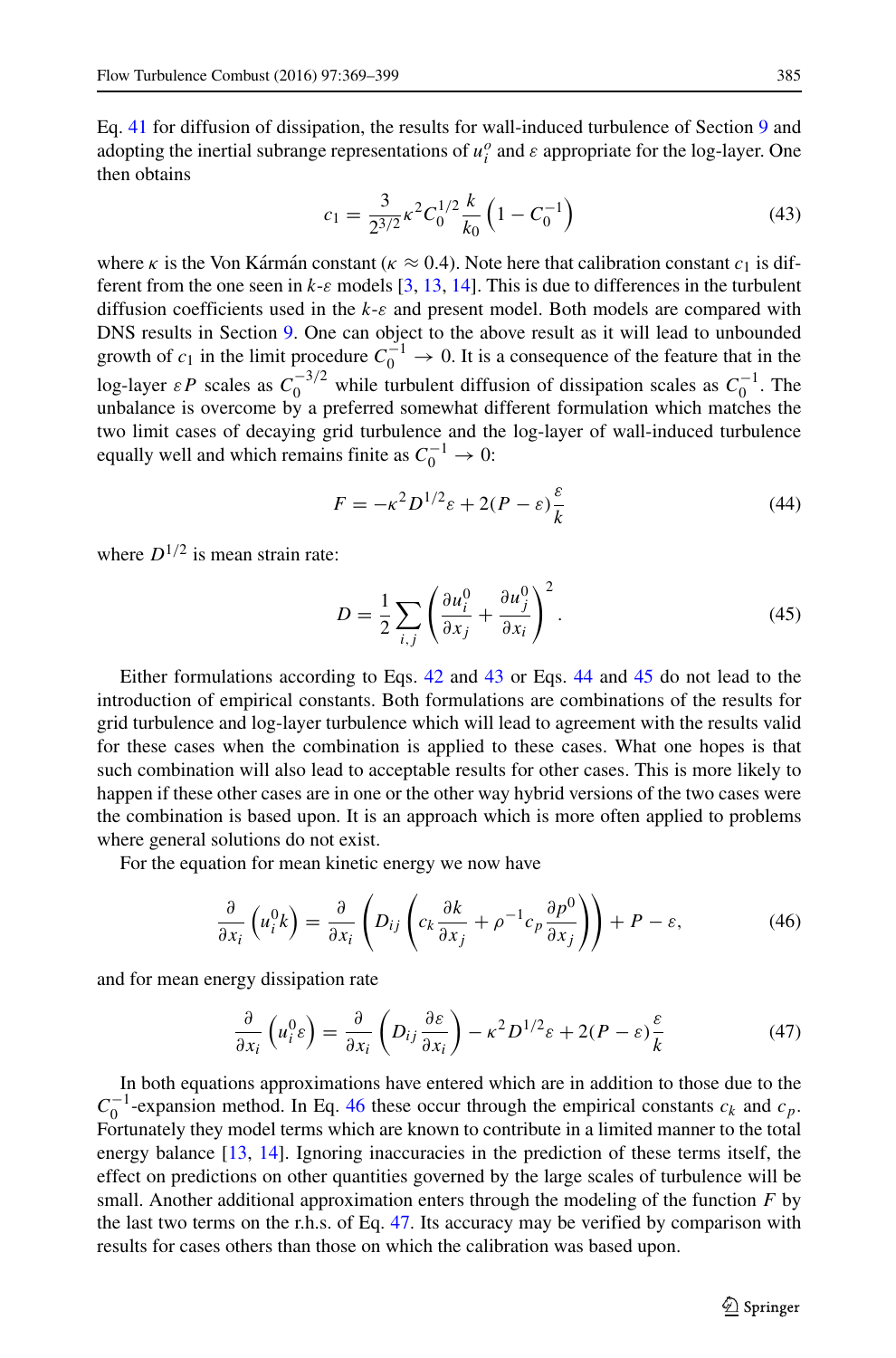# <span id="page-17-0"></span>**9 Wall-Induced Turbulence**

#### **9.1 Model results**

Turbulence is a well-known feature of flows in pipes and channels and in boundary layers along walls including the earth's surface. A common strategy to analyze such flows is to consider the case where the mean flow is uni-directional parallel to the wall, in our case in direction  $x_1$ , and where Eulerian statistical values vary only in the wall-normal direction  $x_2$ . Under these conditions the basic equations for co-variances specified by Eq. [24](#page-11-5) and [5](#page-5-0) become:

$$
\sigma_{11} = \frac{2}{3}k_0 - 2D_{12}\frac{du_1^0}{dx_2}
$$
\n(a)  
\n
$$
D_{12} = 2 ( \varepsilon C_0 )^{-1} \sigma_{12} (\sigma_{22} + \sigma_{11})
$$
\n(b)  
\n
$$
\sigma_{22} = \sigma_{33} = \frac{2}{3}k_0
$$
\n(c)  
\n
$$
\sigma_{12} = -D_{22}\frac{du_1^0}{dx_2}
$$
\n(d)  
\n
$$
D_{22} = 2 (\varepsilon C_0)^{-1} (\sigma_{12}^2 + \sigma_{22}^2)
$$
\n(e)  
\n
$$
k = \frac{1}{2} (\sigma_{11}^2 + \sigma_{22}^2 + \sigma_{33}^2)
$$
\n(f) (48)

all other  $\sigma_{ij}$  are zero. The basic relations for  $\sigma_{ij}$  were the basis of an iterative expansion in powers of  $C_0^{-1}$  resulting in Eqs. [26–](#page-12-2)[31.](#page-13-2) Under the conditions of uni-directional flow we have for the coefficients in the expansions

<span id="page-17-2"></span>
$$
\tilde{u}_{12}^{0} = \frac{4k_0}{3\varepsilon} \frac{du_1^{0}}{dx_2}, \quad \tilde{s}_{12}^{0} = \tilde{s}_{21}^{0} = \tilde{u}_{12}^{0}, \quad \tilde{a}_{11}^{0} = 2(\tilde{u}_{12}^{0})^2, \n\tilde{b}_{12}^{0} = (\tilde{u}_{12}^{0})^3, \quad \tilde{c}_{11}^{0} = 6(\tilde{u}_{12}^{0})^4
$$
\n(49)

all other coefficients are zero. It results in the following expressions for co-variances:

<span id="page-17-3"></span>
$$
\sigma_{11} = \frac{2}{3}k_0[1 + 4C_0^{-2}(\tilde{u}_{12}^0)^2 + 12C_0^{-4}(\tilde{u}_{12}^0)^4]
$$
 (a)  
\n
$$
\sigma_{22} = \sigma_{33} = \frac{2}{3}k_0
$$
 (b)  
\n
$$
\sigma_{12} = -\frac{2}{3}k_0C_0^{-1}\tilde{u}_{12}^0[1 + C_0^{-2}(\tilde{u}_{12}^0)^2]
$$
 (c)  
\n
$$
k = k_0[1 + \frac{4}{3}C_0^{-2}(\tilde{u}_{12}^0)^2 + 4C_0^{-4}(\tilde{u}_{12}^0)^4]
$$
 (d) (50)

The above results are also obtained when applying the iterative expansion procedure directly to Eq. [48.](#page-17-2)

#### <span id="page-17-1"></span>**9.2 Comparison with DNS results**

An excellent opportunity for verifying the present results is given by the DNS data of Hoyas and Jiménez of turbulent channel flow [[33,](#page-30-21) [34\]](#page-30-22). They presented an extensive set of data for a range of statistical parameters for the relatively large Reynolds number  $Re<sub>\tau</sub> = 2000$ , where  $Re_{\tau} = u_{\tau} h/v$ ,  $u_{\tau} = \sqrt{\tau_0/\rho}$  is shear velocity,  $\tau_0$  wall shear stress and *h* channel half height.

**Co-variances** In Figs. [1,](#page-18-0) [2](#page-19-0) and [3](#page-20-0) we have plotted the results of DNS for variance in longitudinal direction  $\langle u'_1 u'_1 \rangle$ , co-variance  $\langle u'_1 u'_2 \rangle$  (shear stress divided by density) and mean kinetic energy  $\frac{1}{2} (u_1'^2 + u_2'^2 + u_3'^2)$  versus wall distance normalized with channel half-height *h*. Velocities have been normalized by  $u_{\tau}$ . Furthermore we have shown in Figs. [1](#page-18-0)[–3](#page-20-0) the model results according to Eq. [50](#page-17-3)*a*, *c* and *d*. Subsequent terms on the right hand sides of these equations where calculated using the DNS data for  $(d/dx_2) u_1^0$  and  $\varepsilon$ ;  $k_0$  was calculated via the relation  $k_0 = (3/2) \langle u_2' u_2' \rangle$  (cf. Eq. [50](#page-17-3)*b*) with  $\langle u_2' u_2' \rangle$  according to the DNS data. Also the outcome of the basic model given by Eq. [48](#page-17-2) has been verified against the DNS data. More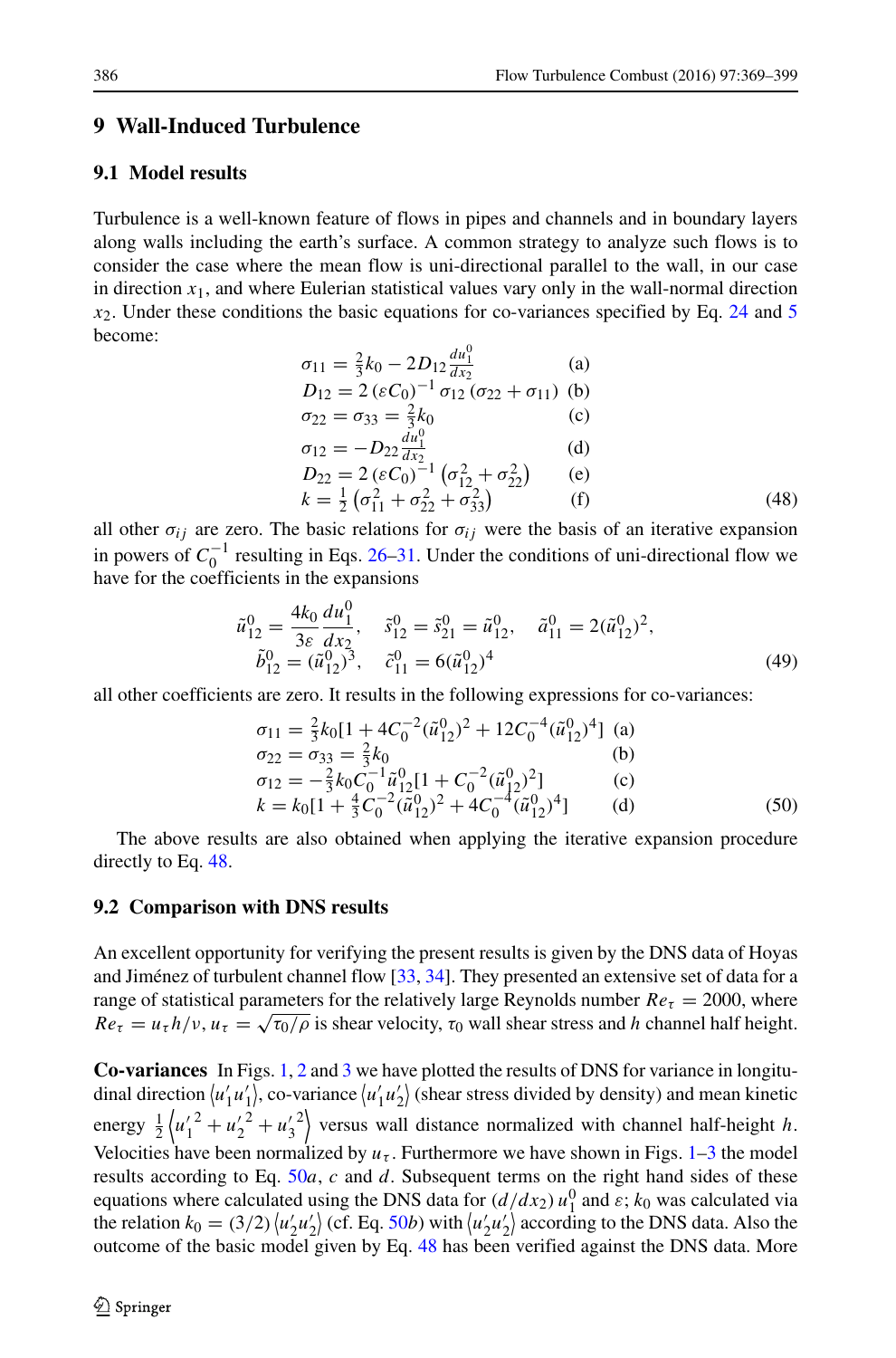10

<span id="page-18-0"></span>

**Fig. 1** Longitudinal stress versus wall-normal distance where  $\langle u'_1 u'_1 \rangle$  is variance in longitudinal direction according to DNS,  $\sigma_{11,1 \text{ terms}}$ ,  $\sigma_{11,2 \text{ terms}}$  and  $\sigma_{11,3 \text{ terms}}$  according to Eq. [50](#page-17-3)*a* with each term on the r.h.s. evaluated with the DNS data, and  $\sigma_{11\,basic}$  according to Eq. [48](#page-17-2)*a* with the r.h.s. evaluated with the DNS data

specifically, the results for  $\sigma_{11}$ ,  $\sigma_{21}$  and *k* according to Eq. [48](#page-17-2) using the DNS data to calculate the right hand sides have been presented in Figs.  $1-3$ . In all cases we took  $C_0 = 6.2$ , a value which is in line with previous claims for the value of  $C_0$  and which leads to best overall agreement.

It is seen that in case of shear stress (Fig. [2\)](#page-19-0) and kinetic energy (Fig. [3\)](#page-20-0) there is good agreement between the results of DNS and the predictions of the basic model. The agreement is somewhat less in case of the longitudinal stress (Fig. [1\)](#page-18-0). It is also seen that the one, two and three term representations according to Eq. [50](#page-17-3) tend to come closer to the basic and DNS results. But the convergence is rather slow indicating that the expansion is at its limit of validity due to large mean-flow-gradient. This may be ascribed to the particular situation in the log-layer. Inserting the asymptotic expressions for  $u_i^0$  and  $\varepsilon$  valid for this region and using the leading order scaling for  $\sigma_{12}$  according to Eq. [50](#page-17-3)*c* one finds that the coefficients in the expansions according to Eqs.  $50a - d$  $50a - d$  change from  $C_0^{-2} (\tilde{u}_{12}^0)^2$  to  $2C_0^{-1} (1 - 2C_0^{-1})$ . The coefficients in the expansion thus reduce from quadratic to single powers in  $C_0^{-1}$  implying slower convergence. The unique position of  $C_0^{-1}$  as scaling parameter, however, is retained. We also note that according to Eq. [50](#page-17-3)*b*, stresses in wall-normal and spanwise directions are equal. On the other hand, the DNS results reveal values for standard deviations of spanwise velocities which are 15 % larger than those of wall-normal velocities [\[33\]](#page-30-21). Anisotropy in spanwise direction is apparently not captured by the model. This in contrast to the much larger anisotropy seen in longitudinal direction (Fig. [1\)](#page-18-0) and the overall effect of anisotropy seen in the kinetic energy (Fig. [3\)](#page-20-0): these are reasonably well predicted by the basic model. Underprediction of spanwise fluctuations is compensated by over prediction of longitudinal fluctuations, resulting in agreement of kinetic energy for the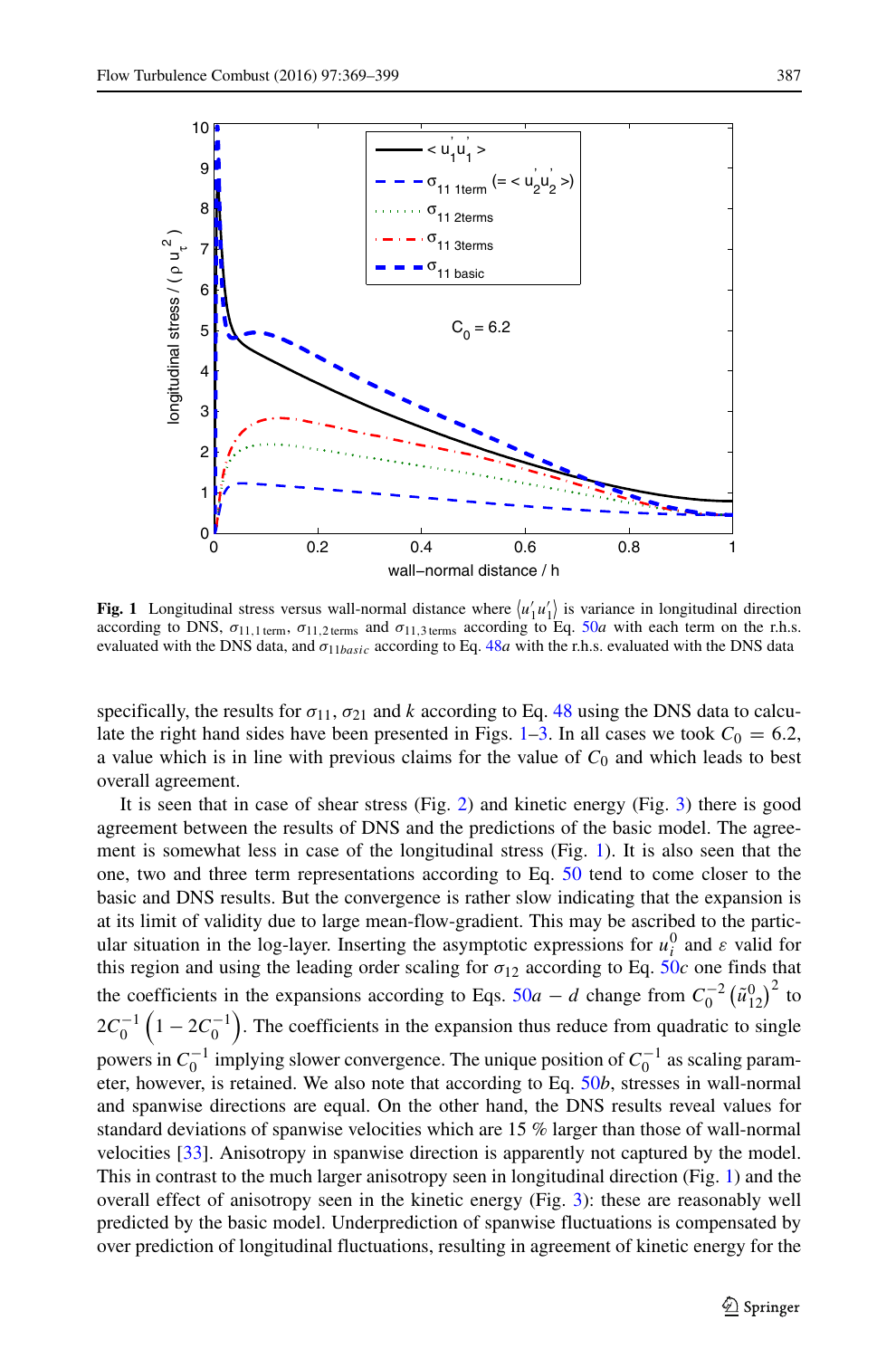<span id="page-19-0"></span>

**Fig. 2** Shear stress versus wall-normal distance where  $\langle u'_1 u'_2 \rangle$  is shear stress according to DNS,  $\sigma_{12,1 \text{ term}}$ and  $\sigma_{12,2 \text{ terms}}$  according to Eq. [50](#page-17-3)*c* with each term on the r.h.s. evaluated with the DNS data, and  $\sigma_{12 \text{ basic}}$ according to Eq. [48](#page-17-2)*d* with the r.h.s. evaluated with the DNS data

basic model. The observed deviations might be attributed to phenomena which have not been addressed in the developed model: among others, non-linear behavior due to higher order terms in the damping function of the Langevin equation and internal intermittency.

A pragmatic way to repair in an approximate manner the observed deficiency in the prediction of  $\sigma_{11}$  is to enlarge the coefficients preceding the higher order non-linear terms in the expansion. These terms are responsible for anisotropy:  $cf. (50a)$  $cf. (50a)$  $cf. (50a)$ . Increasing them by an appropriate factor will lead to better agreement with the DNS results. The expression for  $k = (1/2)(\sigma_{11} + \sigma_{22} + \sigma_{33})$  can be corrected accordingly. The presented comparison with DNS suggests that corrections for shear or off-diagonal stresses are not needed. The suggested improvement can be extended to general non-homogeneous turbulence by adding the appropriate factors to the corresponding non-linear terms in the general expansion for normal stresses  $\sigma_{ij}$ ,  $i = j$ , while leaving the expansions for shear or off-diagonal stresses  $\sigma_{ij}$ ,  $i \neq j$  unaffected.

**Wall-normal diffusion coefficient** An important parameter in the momentum balance of wall-induced turbulence is the wall-normal diffusion coefficient or turbulent viscosity defined as

<span id="page-19-1"></span>
$$
v_t = -\langle u_1' u_2' \rangle / \left( \frac{\partial}{\partial x_2} \right) u_1^0. \tag{51}
$$

In Fig. [4](#page-21-0) we have shown  $v_t$  and compared with  $D_{22<sub>basic</sub>}$  according to Eq. [48](#page-17-2)*e*, where as before the r.h.s. is evaluated with the DNS data. Furthermore, we have presented a result denoted by  $D_{22}^c$  which includes a correction for finite Reynolds number. The results for turbulent diffusion presented so far originate from the Langevin equation. The equation holds for the limiting case of large Reynolds number where velocity fluctuations can be described by a Markov process. To deal with the case of a Reynolds number which is large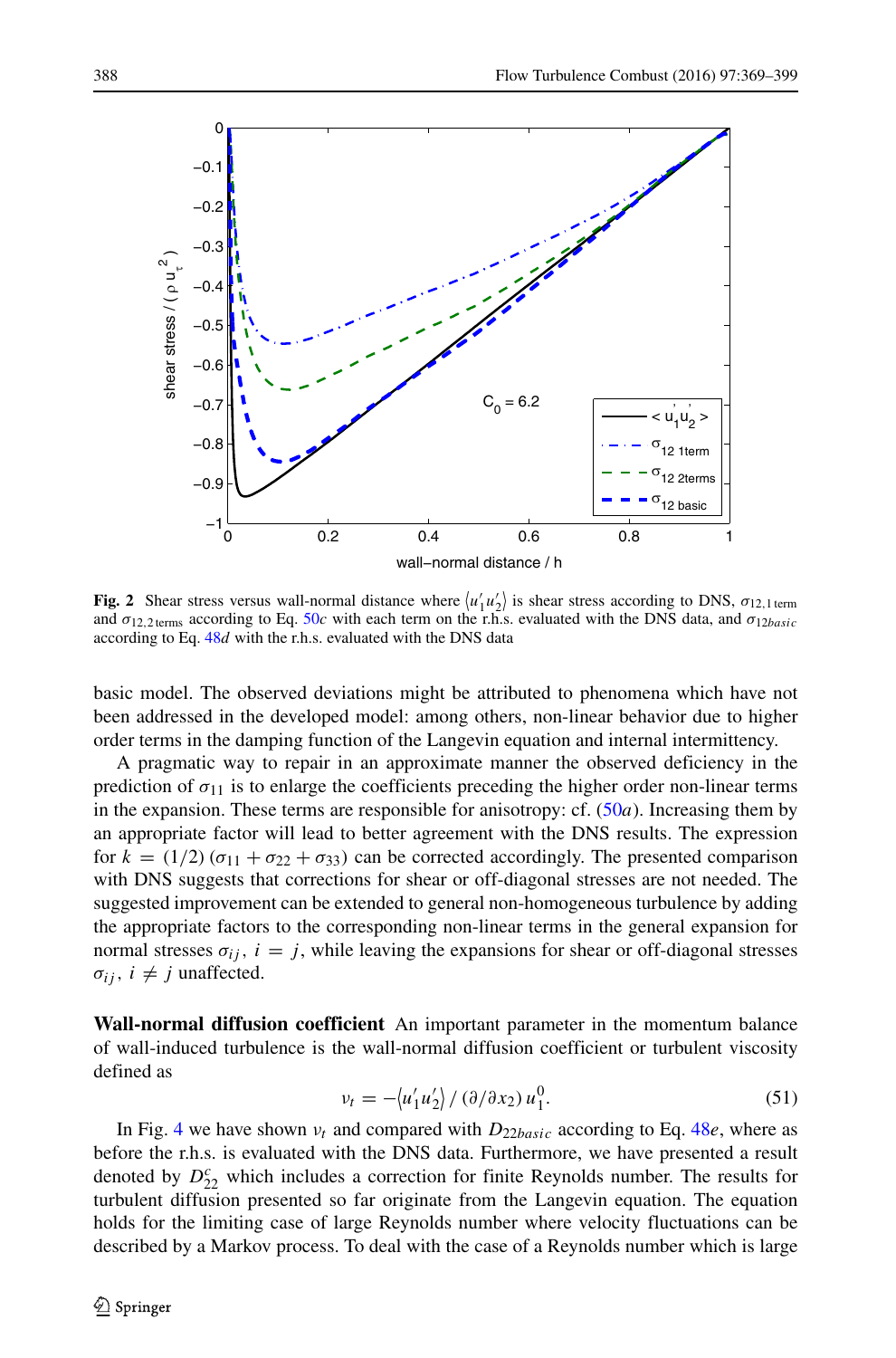<span id="page-20-0"></span>

**Fig. 3** Mean kinetic energy versus wall-normal distance where  $(1/2)\left(u_1^2 + u_2^2 + u_3^2\right)$  according to DNS, *k*0, *k*2 terms and *k*3 terms according to Eq. [50](#page-17-3)*d* with each term on the r.h.s. evaluated with the DNS data, and *kbasic* according to Eq. [48](#page-17-2)*f* with the r.h.s.based on Eqs. [48](#page-17-2)*a* and [48](#page-17-2)*c* evaluated with the DNS data

but finite one can extend the Markov model to acceleration. It yields a correction for the velocity correlation functions [\[32\]](#page-30-19) which can subsequently be used to derive a correction for the diffusivity [\[9\]](#page-30-0) according to

<span id="page-20-1"></span>
$$
D_{ij}^c = D_{ij}(1 + \eta \delta_{ij})
$$
\n(52)

where  $D_{ij}$  is given by Eq. [5](#page-5-0) and

<span id="page-20-2"></span>
$$
\eta = \frac{3C_0}{4} \frac{\varepsilon^{1/2} v^{1/2}}{k_o} \tag{53}
$$

is ratio of Kolmogorov's viscous time scale to Lagrangian velocity time scale of isotropic turbulence. Implementing the above relation in the various expressions derived from Eq. [5,](#page-5-0) results in improved descriptions appropriate for cases of more moderate values of the Reynolds number. The extensions reveal the degree by which the inviscid limit is approached with increasing Reynolds number. The result shown for  $D_{22}^c$  shown in Fig. [4](#page-21-0) is based on the above descriptions with the terms on the r.h.s. evaluated using the DNS data.

While  $D_{22<sub>basic</sub>}$  gives best agreement with DNS for  $C_0$  is about 6.2, in case of the correction for finite viscosity applied in  $D_{22}^c$ , we find that  $C_0 = 7.4$  is more appropriate. It is a bit larger than the limiting value at very large Reynolds number of about 7 quoted by Sawford and Yeung [\[8\]](#page-30-20). This was based on matching with DNS results of isotropic turbulence. The lower value for  $C_0$  of 6.2 indicates that for  $Re_\tau = 2000$  we are still somewhat away from the limit of very large Reynolds number. From Fig. [4](#page-21-0) we can also see that near the symmetry axis of the channel at  $x_2/h = 1$ , there is a local discrepancy between model predictions and DNS. Possible explanation is that symmetry requires the slope of mean velocity to be zero at this point, a condition which is not met by the model. In the DNS results a zero slope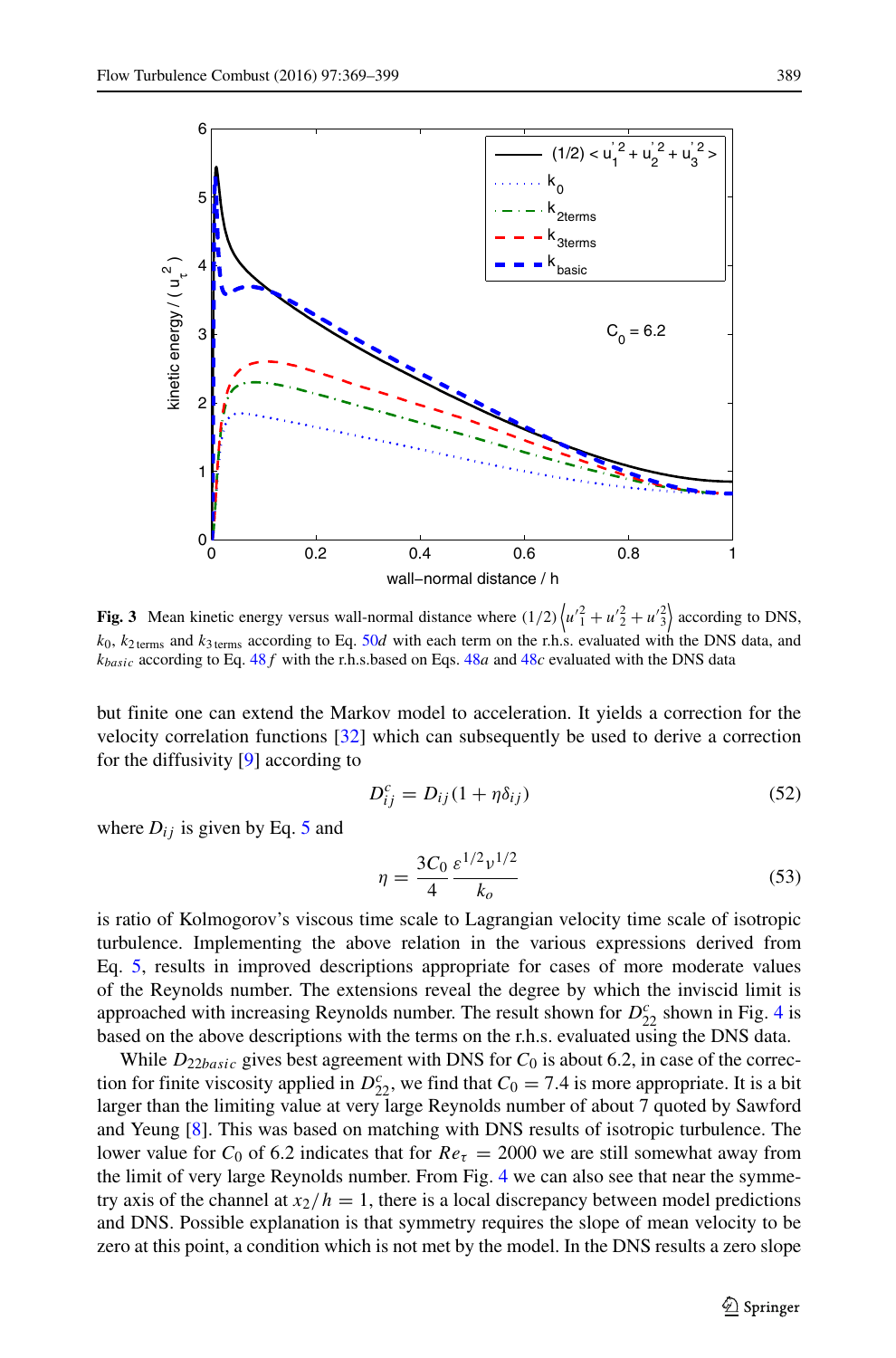<span id="page-21-0"></span>

**Fig. 4** Turbulent diffusion coefficients according to models and DNS eddy viscosity versus wall-normal distance, where *νt* turbulent eddy viscosity defined by Eq. [51](#page-19-1) with the r.h.s evaluated using the DNS data,  $D_{22\text{basic}}$  according to Eq. [48](#page-17-2)*e* with the terms on the r.h.s. evaluated using the DNS data,  $\dot{D}_{22}^c$  according to Eqs. [52](#page-20-1) and [53](#page-20-2) with the r.h.s evaluated using the DNS data, and  $v_t^{k\epsilon}$  turbulent viscosity of the  $k - \epsilon$  model defined by Eq. [54](#page-21-1) with the r.h.s. evaluated using the DNS data

is accomplished by the action of viscosity which is absent in the model. Furthermore, we have presented in Fig. [4](#page-21-0) the result of the *k*–*ε* model where turbulent viscosity is described according to

<span id="page-21-1"></span>
$$
v_t^{k\varepsilon} = c_\mu k^2 / \varepsilon \tag{54}
$$

where  $c<sub>µ</sub> = 0.09$  and the r.h.s. evaluated using the DNS data. This result will be discussed in Section [9.3.](#page-22-0)

The values of  $D_{22\text{basic}}$ ,  $D_{22}^c$  and  $v_t^k$  divided by turbulent eddy viscosity  $v_t$  according to Eq. [51](#page-19-1) and r.h.s. of governing relations evaluated using the DNS data have been shown in Fig. [5.](#page-22-1) It is seen that the viscous correction applied in  $D_{22}^c$  leads to better agreement when approaching the wall. Eddy size decreases when  $x_2/h \rightarrow 0$ , making the Reynolds number which is relevant for the flow, i.e.  $k_0^2/(\varepsilon \nu)$ , smaller and a correction for finite viscosity more opportune. But also this correction starts to fail at sufficiently small  $x_2/h$ , i.e.  $x_2/h < 0.03$ which in wall units corresponds to  $x_2 u_\tau / \nu < 60$ . Note that for  $\nu = 10^{-5} \text{ m}^2/\text{s}$  and  $u_\tau =$ 1 m/s, this corresponds to  $x_2$  < 0.6 mm. The laminar controlled area is a very small area compared to the external scale of practical configurations of turbulent flow. The viscous correction in  $D_{22}^c$  cannot act as a substitute for the description of the behavior in the laminar viscous layer at the wall. When approaching the wall, the ratio  $\eta$  becomes large leading to a proportionally of  $v^{1/2}$  in diffusion coefficient [\(52\)](#page-20-1). Laminar viscous behavior implies proportionality of  $v^1$  and this is not captured by Eq. [53.](#page-20-2)

**Diffusion of kinetic energy and pressure** The DNS results [\[33,](#page-30-21) [34\]](#page-30-22) also entail data for turbulent transport of kinetic energy  $\langle k' u'_2 \rangle$  and of pressure  $\rho^{-1} \langle p' u'_2 \rangle$ . These parameters have been presented in Fig. [6](#page-23-1) together with the diffusional representations  $D_{22}(\partial/\partial x_2)$  *k*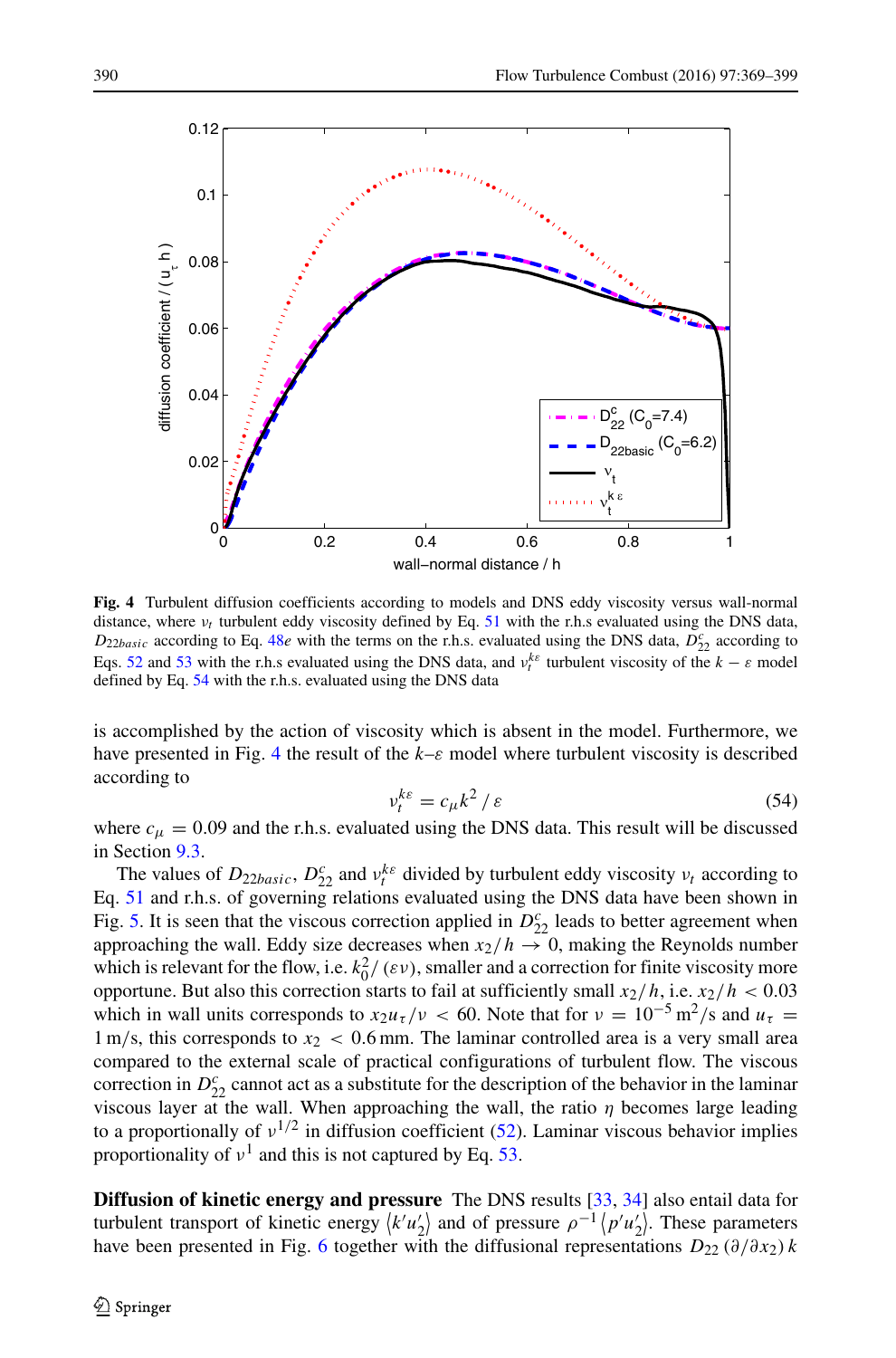<span id="page-22-1"></span>

**Fig. 5** Diffusion coefficients divided by turbulent viscosity versus wall-normal distance, where all variables are as defined in Fig. [3](#page-20-0)

and  $\rho^{-1}D_{22}(\partial/\partial x_2)p^0$ . The differences are in line with Eqs. [38](#page-15-0) and [39](#page-15-1) and accompanying statements. In Fig. [7](#page-24-0) we have compared the sum of  $\langle k' u'_2 \rangle$  and  $\rho^{-1} \langle p' u'_2 \rangle$  with the diffusional representation of Eq. [40](#page-15-4) taking  $c_k = 1.45$  and  $c_p = 1.0$ . Furthermore, we have shown the diffusional representation used in the  $k$ – $\varepsilon$  model [\[13,](#page-30-27) [14\]](#page-30-4):

$$
\langle k'u_2'\rangle + \rho^{-1} \langle p'u_2'\rangle = -\frac{c_\mu}{\sigma_k} \frac{k^2}{\varepsilon} \frac{dk}{dx_2}
$$
 (55)

with  $c_{\mu} = 0.09$  and  $\sigma_k = 1$ .

### <span id="page-22-0"></span>**9.3 The** *k***–***ε* **model**

The  $k-\varepsilon$  model is a widely if not the most widely used model in CFD codes for calculating turbulent flows in engineering and environment  $[3, 13, 14]$  $[3, 13, 14]$  $[3, 13, 14]$  $[3, 13, 14]$  $[3, 13, 14]$ . It is based on averaged versions of the conservation equations whereby turbulent transport terms are modeled according to an isotropic representation of the gradient hypothesis. The coefficients preceding the diffusion terms stem from calibration with empirical data.

Predictions of the *k*–*ε* model for turbulent transport of momentum, of kinetic energy and pressure in case of turbulent channel flow at  $Re<sub>\tau</sub> = 2000$  have been presented in Figs. [4,](#page-21-0) [5](#page-22-1) and [7.](#page-24-0) The predictions are seen to be too high. This can be repaired by reducing  $c<sub>u</sub>$  in magnitude or model a *k*-value which is less than the actual one. The discrepancy shown in the Figures may be due to calibrating with outdated DNS results at too low value of *Reτ* .

Drawback of the *k*–*ε* model is that it relies on an isotropic description of turbulent fluctuations. This is clearly not the case in wall-induced turbulence (Figs. [1](#page-18-0)[–3\)](#page-20-0) and in many other cases of turbulent flow as well. Yet there are possibilities to survive in the anisotropic reality. In case of wall-induced turbulence where statistical averages only vary in *x*2-direction,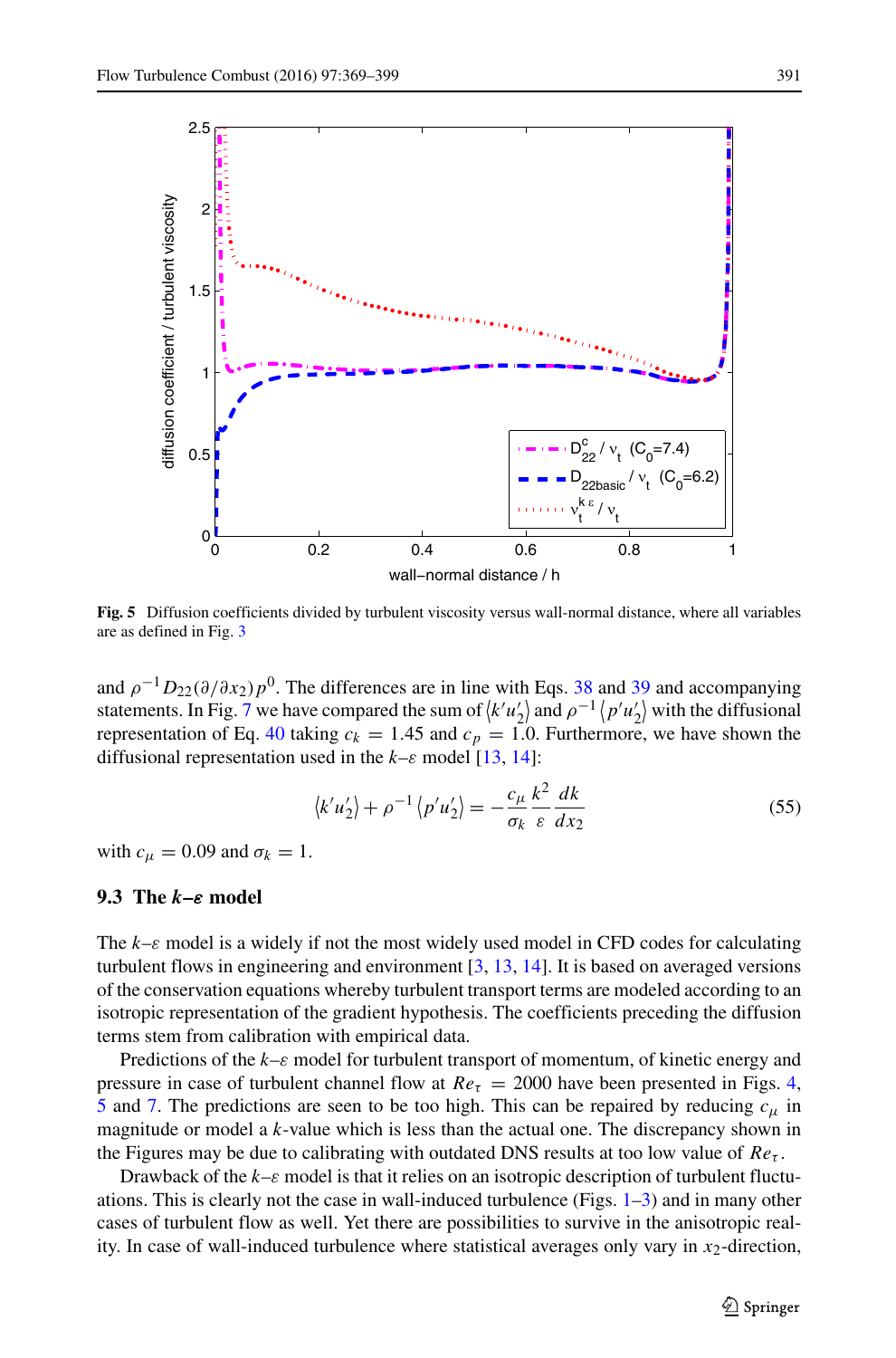<span id="page-23-1"></span>

**Fig. 6** Turbulent transport of kinetic energy and pressure versus wall-normal distance according to DNS data for  $\langle k'u_2'\rangle$  and  $\langle p'u_2'\rangle$  and according to model results for  $-D_{22\text{basic}}(d/dx_2)$  *k* and  $-D_{22\text{basic}}(d/dx_2)$  *p*<sup>0</sup> with the terms of these models evaluated using DNS data

only  $\sigma_{22}$  and  $\sigma_{12}$  contribute in the averaged momentum equation. All other co-variances are subjected to differentiation in homogeneous directions and therefore do not affect the average momentum balance. In particular accurate modeling of  $\sigma_{12}$  is desired. This can be achieved with a single gradient hypothesis with a well-calibrated coefficient. Furthermore, such an approach may also work reasonably well in case of other forms of shear induced turbulence. In this case the shear stress between the direction parallel to the mean flow and perpendicular to the shear producing surface is the important one and can be modeled like *σ*12.

The situation becomes more complicated in case of dispersion of admixture. The turbulent diffusion tensor  $D_{ij}$  is generally anisotropic due to anisotropy of  $\sigma_{ij}$  and this will affect dispersion in the various directions. Moreover, due to inhomogeneity admixture distributions will in general be non-Gaussian. All this is not addressed in going *k*–*ε* models. Implementation of the present model or parts thereof will improve the situation.

## <span id="page-23-0"></span>**10 Implementation in CFD**

Leading result of the present analysis are the descriptions for statistical fluid particle motion, viz. the Langevin and diffusion equations of Sections [2](#page-3-0) and [3.](#page-5-2) They were obtained through a systematic procedure of approximation: (i) A Markov model for velocity which was motivated by *δ*-correlated behavior of accelerations at large Reynolds number, (ii) implementation of Lagrangian Kolmogorov K-41 theory, (iii) imposing well-mixing with Eulerian velocity statistics, and (iv) expansion in powers of the inverse Kolmogorov constant. The developed descriptions enable to calculate the statistical distributions of passive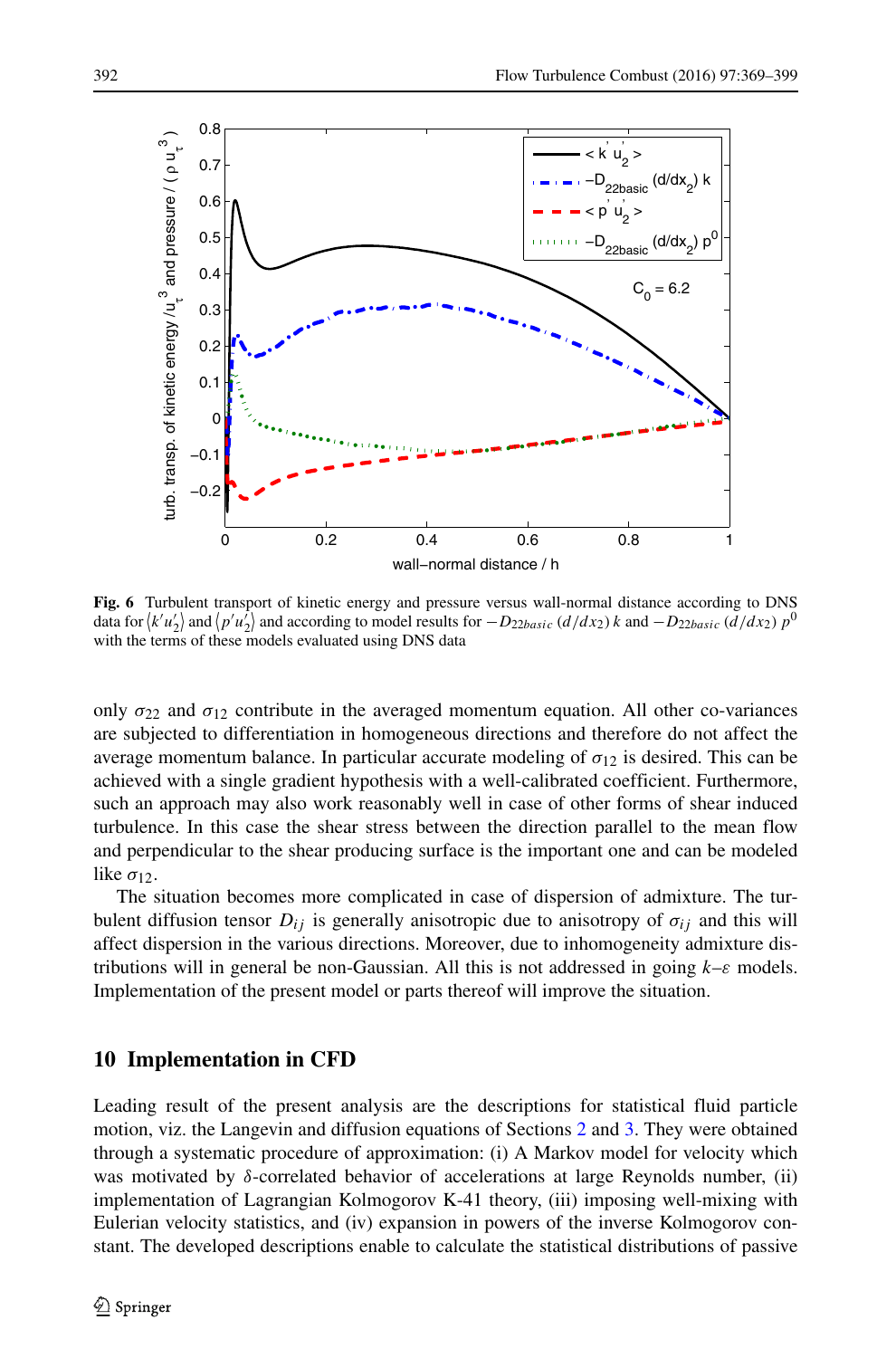<span id="page-24-0"></span>

**Fig. 7** Sum of turbulent transport of kinetic energy and pressure versus wall-normal distance according to DNS data for  $\left\langle k'u_2'\right\rangle + \rho^{-1}\left\langle p'u_2'\right\rangle$  and model predictions with the constituting terms evaluated using the DNS data

or almost passive admixture and of temperatures of incompressible or almost incompressible turbulent fluid flow. To perform such calculation values are needed for mean  $u_i^0$  and co-variance  $σ<sub>ij</sub>$  of fluid velocity and of mean energy dissipation rate  $ε$ : cf. Eqs. [4](#page-5-1) and [5.](#page-5-0) In case of grid turbulence or log-layer turbulence near walls, analytical expressions are available which facilitate the determination of the statistics. For more general configurations one can resort to CFD codes which can provide the input data for  $u_i^0$ ,  $\sigma_{ij}$  and  $\varepsilon$ . The distributions can then be calculated by a dedicated numerical code based on Eqs. [4](#page-5-1) and [5.](#page-5-0) CFD codes based on the isotropic  $k - \varepsilon$  model cannot deliver anisotropic values of  $\sigma_{ij}$  and are therefore not suited for this purpose. Codes based on the Reynolds stress model, on the other hand, can provide the necessary input data. These codes have their own means for assessing admixture statistics. They are based on an empirical model for turbulent dispersion including tunable constant [\[3,](#page-29-2) [13,](#page-30-27) [14\]](#page-30-4). The proposed model based on Eqs. [4](#page-5-1) and [5](#page-5-0) could form an alternative. It originates from a more fundamental approach which goes back to the elementary stochastic process of fluid particle motion. It does not rely on tunable constants. The Kolmogorov constant  $C_0$  can be taken equal to 7 with a correction for finite Reynolds number according to Eqs. [52](#page-20-1) and [53](#page-20-2) or according to [\[8\]](#page-30-20). Evidence of predictions based on Eqs. [4](#page-5-1) and [5](#page-5-0) has been presented in Section [4.](#page-6-0)

Next to the descriptions for statistical fluid particle motion of Sections [2](#page-3-0) and [3](#page-5-2) are the expressions for turbulent transport of momentum presented in Sections [6](#page-11-0) and [7,](#page-12-0) and of pressure, kinetic energy and energy dissipation rate presented in Section [8.](#page-14-0) As will be discussed later, these can form the basis of a CFD code to calculate mean values of flow variables which are governed by the large scales of turbulence. The expressions for momentum of Sections [6](#page-11-0) and [7](#page-12-0) were obtained by implementing an expansion in the basic relations for statistical fluid particle motion. The expansion started from a state of isotropic turbulence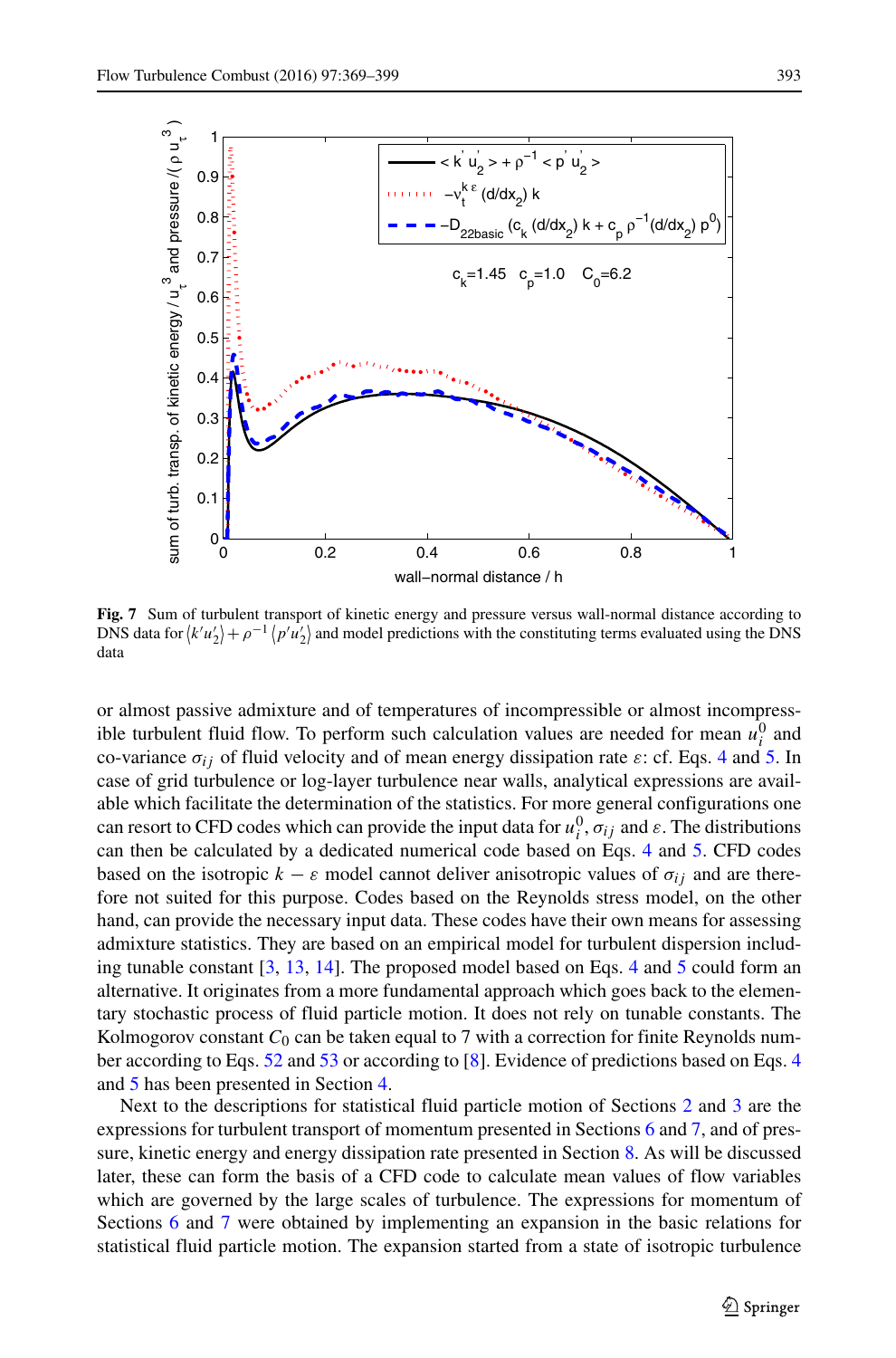(Section [6\)](#page-11-0). In this way the statistical structure of the  $k - \varepsilon$  model was recovered. Different, however, was the coefficient of turbulent diffusion which no longer resorted to a tunable constant but was defined by the Kolmogorov constant. Descriptions for anisotropy resulted from the higher order terms of the expansion. Comparing the results with DNS results of channel flow at  $Re_\tau$  =2000 [\[33,](#page-30-21) [34\]](#page-30-22) revealed some interesting results (Section [9\)](#page-17-0). Despite strong anisotropy and inhomogeneity, values of shear stress (Fig. [2\)](#page-19-0), kinetic energy (Fig. [3\)](#page-20-0) and wall-normal diffusion (Figs. [4](#page-21-0) and [5\)](#page-22-1) were predicted in a satisfactory manner at all wall normal distances except from the narrow viscous controlled areas near the boundaries. The large longitudinal stress was less well predicted (Fig. [1\)](#page-18-0) and differences between statistical values of span-wise and wall-normal fluctuations were absent altogether. Apparently higher order terms in the expansion no longer fully address the features of anisotropy in parts of the stress tensor when anisotropy is very large. A numerical code based on the presented equations could partly repair such inaccuracy by applying correction factors in front of the higher order terms of the expansion for normal stress in mean flow direction. The fundamentally based core of the model remains intact.

The presented equations for mean momentum and co-variances contain as unknowns mean kinetic energy *k* and mean energy dissipation rate  $\varepsilon$ . Equations which specify these variables can be formulated in a manner similar to the procedures underlying the conventional  $k - \varepsilon$  model equations [\[3,](#page-29-2) [13,](#page-30-27) [14\]](#page-30-4). Different in the present case is that expressions for turbulent transport in these equations can be deduced from the more fundamentally based relations for statistical fluid particle motion. In case of transport of kinetic energy and pressure, however, only an approximate result could be obtained. Adjustable constants had to be introduced in the formulation of the diffusion terms in the *k*-equation whose values could be calibrated by matching DNS results of channel flow (Figs. [6](#page-23-1) and [7\)](#page-24-0). The derivation of an asymptotically exact result for the diffusion terms was hindered by the absence of a stochastic model for fluctuations of kinetic energy and pressure. Fortunately contributions of these terms in the *k*-equation are limited causing limited inaccuracy because of the approximations.

The equation for mean energy dissipation rate contains production and dissipation terms which originate from turbulent motions occurring at the small viscous scales. In current CFD codes these terms are modeled in a semi-empirical manner. The present analysis does not provide an alternative. An improvement could come from the diffusion term in the *ε*-equation. In the presented *ε*-equation it has been described in accordance with the fundamentally based relations for statistical fluid particle motion.

Using the presented relations it is possible to formulate a closed system of equations which can form the basis of a CFD code. The code enables determination of the Eulerianbased statistical parameters which are governed by the large scales in incompressible or almost incompressible turbulent flow: mean velocity, anisotropic co-variances, mean pressure, mean kinetic energy and mean energy dissipation rate. Next to the equation preserving continuity  $(\partial/\partial x_i)u_i^o = 0$ , the closed system of equations underlying the code consists of:

- Averaged conservation of momentum specified by Eqs. [17](#page-11-1) and [22.](#page-11-3)
- The equations for Reynolds stresses which depend non-linearly on the gradient of the mean velocity, cf. Eqs. [26–](#page-12-2)[31,](#page-13-2) possibly corrected for effects of large anisotropy on normal stress in longitudinal direction.
- The equations for *k* and  $\varepsilon$ , cf. Eqs. [46](#page-16-3) and [47.](#page-16-4)

In total 13 equations for the variables  $u_i^0$ ,  $p_0$ ,  $\sigma_{ij}$ ,  $k$ ,  $k_0$  and  $\varepsilon$ .

The calculated values of  $u_i^0$ ,  $\sigma_{ij}$ , and  $\varepsilon$  can be used to determine the distributions of passive or almost passive admixture and of temperatures in turbulent flow at low Mach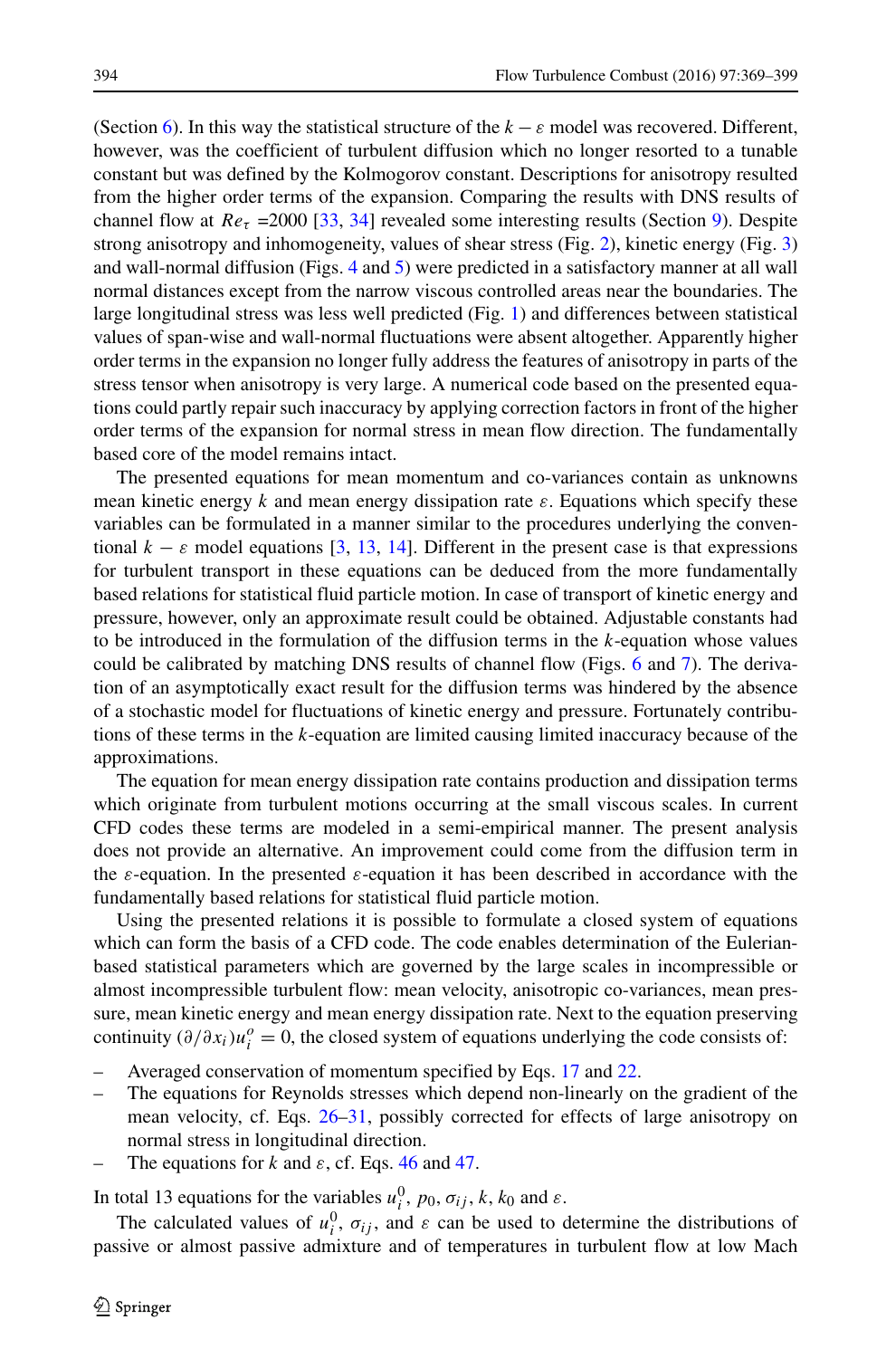number using Eqs. [4](#page-5-1) and [5.](#page-5-0) Boundary conditions can be formulated analogous to those in conventional CFD models  $[3, 13, 14]$  $[3, 13, 14]$  $[3, 13, 14]$  $[3, 13, 14]$  $[3, 13, 14]$ . The closed system of equations is of a similar structure as that of the CFD code of the  $k - \varepsilon$  model. The numerical code can be relatively easily accomplished by adapting and modifying an existing  $k - \varepsilon$  based code.

**Acknowledgment** H.S.Janssen, R.J. van Benthum and H.P. van Kemenade are acknowledged for working out the DNS data of Hoyas and Jiménez to generate the results of Figs. [1](#page-18-0)[–7.](#page-24-0)

**Open Access** This article is distributed under the terms of the Creative Commons Attribution 4.0 International License [\(http://creativecommons.org/licenses/by/4.0/\)](http://creativecommons.org/licenses/by/4.0/), which permits unrestricted use, distribution, and reproduction in any medium, provided you give appropriate credit to the original author(s) and the source, provide a link to the Creative Commons license, and indicate if changes were made.

# <span id="page-26-0"></span>**Appendix: Derivation of the Turbulent Diffusion Model from Lagrangian-Based Statistical Descriptions Using**  $C_0^{-1}$ **-Expansions**

1. Starting point is the Langevin model for Lagrangian-based statistical velocity developed previously [\[31,](#page-30-23) [32\]](#page-30-19). The model is centered around fluctuating particle velocity relative to mean velocity: cf. Eqs.  $1-3$ . In line with this representation we describe displacement of a fluid particle by the sum of a non-random component due to mean flow and a component representing zero-mean random displacement (see also Ref. [\[17\]](#page-30-7) and Ref. [\[19\]](#page-30-10), Section XVI.5):

<span id="page-26-1"></span>
$$
x_i(t) = x_{i0}^t + x_i'(t)
$$
 (56)

where  $x_{i0}^t$  is particle track according to Eulerian mean velocity:

<span id="page-26-2"></span>
$$
\frac{dx_{i0}^t}{dt} = u_i^0(\mathbf{x}_0^t) \quad , \quad x_{i0}^t = x_{i0} \quad \text{at} \quad t = 0 \tag{57}
$$

where  $x = x_0$  is particle position at  $t = 0$ .

2. For general inhomogeneous turbulent flow the Eulerian-based coefficients in the Langevin model will vary in magnitude with space coordinate. It makes the coefficients time-dependent in the Lagrangian-based description of the Langevin model. Representing displacement by Eq. [56](#page-26-1) the time dependency occurs in two ways: (i) through spatial variations when following the particle according to the mean velocity  $x_0^t$ , and (ii) through dependency on random displacement  $x'$ :

$$
\lambda_{ij} = \lambda_{ij} \left( \mathbf{x}_0^t + \mathbf{x}' \right), \quad \varepsilon = \varepsilon \left( \mathbf{x}_0^t + \mathbf{x}' \right), \quad \sigma_{ij} = \sigma_{ij} \left( \mathbf{x}_0^t + \mathbf{x}' \right), \tag{58}
$$
  

$$
u_i^0 = u_i^0 \left( \mathbf{x}_0^t + \mathbf{x}' \right), \quad a_i^{\prime H} = a_i^H \left( \mathbf{v}', \mathbf{x}_0^t + \mathbf{x}' \right)
$$

In the next analysis we shall disregard the dependency on  $x'$ . Furthermore we disregard the non-linear third term in the damping function as well as  $a_i^H$ . We shall show under point 5,6 and 7 that all these terms yield contributions of relative magnitude  $\mathcal{O}(C_0^{-2})$  in the diffusion model. Specification to this order is beyond the scope of this analysis. The Langevin model which specifies diffusion to leading order and next-to-leading order now follows from Eqs. [1](#page-3-1) and [3](#page-4-0) as

<span id="page-26-3"></span>
$$
\frac{dv_i'}{dt} = \left(-\frac{1}{2}C_0\lambda_{ij}\left(\mathbf{x}_0^t\right)\varepsilon\left(\mathbf{x}_0^t\right) + \frac{1}{2}\lambda_{jm}\left(\mathbf{x}_0^t\right)u_k^0\left(\mathbf{x}_0^t\right)\frac{\partial\sigma_{mi}\left(\mathbf{x}_0^t\right)}{\partial x_{k0}^t}\right)v_j' \qquad (59) \\ + \left(C_0\varepsilon\left(\mathbf{x}_0^t\right)\right)^{1/2}w_i\left(t\right)
$$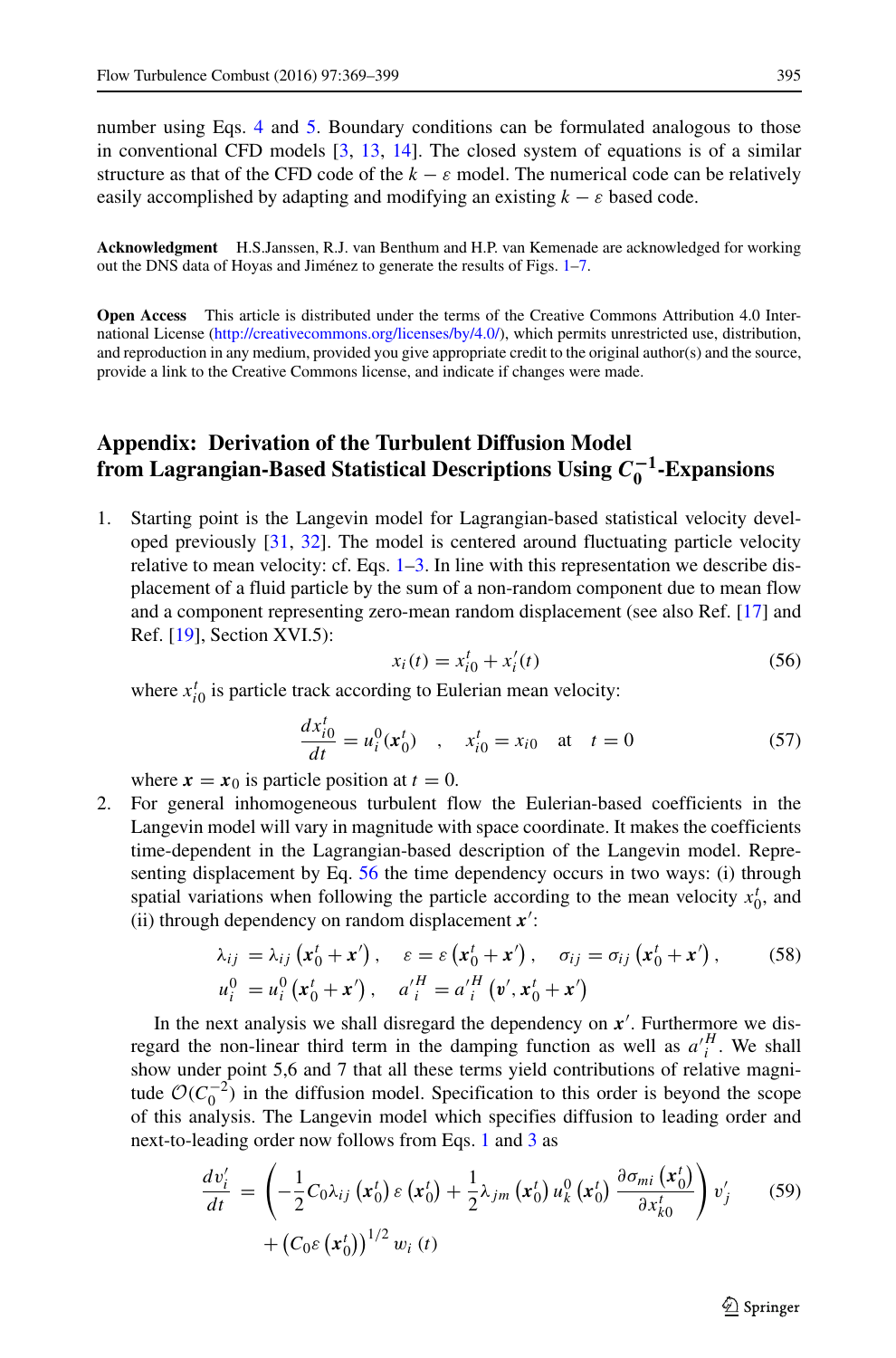From Eqs. [2,](#page-3-2) [56](#page-26-1) and [57](#page-26-2) we obtain

<span id="page-27-0"></span>
$$
v_i' = \frac{dx_i'}{dt} \tag{60}
$$

3. Fluctuating equations [\(59\)](#page-26-3) and [\(60\)](#page-27-0) can be transformed into a Fokker-Planck equation for the joint probability of  $v'$  and  $x'$ . The solution is a multi-dimensional Gaussian distribution with time-dependent parameters: [\[19\]](#page-30-10), sec.VIII.6. The probability density for particle position  $x'$  is specified by the diffusion equation

$$
\frac{\partial p\left(\mathbf{x}',t'\right)}{\partial t'} = \frac{\partial}{\partial x'_i} \left( \overline{x'_k v'_i} \frac{\partial p\left(\mathbf{x}',t'\right)}{\partial x'_k} \right) \tag{61}
$$

subject to a suitably chosen initial distribution at  $t' = 0$ , i.e. the delta pulse  $\delta(x')$  in case of passive marking of particles at  $t' = 0$  and  $x' = 0$ . Note that the time derivative in the above Eulerian description applies to the coordinate system which moves with the mean velocity according to Eqs. [56](#page-26-1) and [57.](#page-26-2) To evaluate the diffusion coefficient  $x'_k v'_i$  we note that

<span id="page-27-2"></span>
$$
\frac{d}{dt}\overline{x'_k v'_i} = \overline{v'_k v'_i} + \overline{x'_k \frac{d v'_i}{d t}} = \sigma_{ki}(\mathbf{x}'_0) + \overline{x'_k \frac{d v'_i}{d t}} \tag{62}
$$

where the latter term can be calculated by multiplying Eq. [59](#page-26-3) with  $x'_{k}$  and averaging

<span id="page-27-1"></span>
$$
\overline{x'_k}\frac{dv'_i}{dt} = -\frac{1}{2}C_0\lambda_{ij}(\mathbf{x}'_0)\varepsilon(\mathbf{x}'_0)\overline{x'_k v'_j} + \frac{1}{2}\lambda_{jm}(\mathbf{x}'_0)u_n^0(\mathbf{x}'_0)\frac{\partial \sigma_{mi}(\mathbf{x}'_0)}{\partial x'_{n0}}\overline{x'_k v'_j} \tag{63}
$$

There is no contribution of the last term of Langevin equation [\(59\)](#page-26-3) because  $w_i(t)$ is only correlated with  $v_i(t)$ . Substituting Eq. [63](#page-27-1) into the r.h.s of Eq. [62](#page-27-2) results in the following first order differential equation for the diffusion coefficient

<span id="page-27-4"></span>
$$
\frac{d}{dt}\left(\overline{x_k v_i'}\right) + \frac{1}{2}C_0 \lambda_{ij}(\mathbf{x}_0') \varepsilon(\mathbf{x}_0') \overline{x_k' v_j'} =
$$
\n
$$
\sigma_{ki}(\mathbf{x}_0') + \frac{1}{2}\lambda_{jm}(\mathbf{x}_0') u_n^0(\mathbf{x}_0') \frac{\partial \sigma_{mi}(\mathbf{x}_0')}{\partial x_{n0}'} \overline{x_k' v_j'}
$$
\n(64)

subject to the initial condition  $x'_k v'_i = 0$  at  $t' = 0$ . The equation describes the transient of the diffusion coefficient towards its value valid in the diffusion limit when  $t \gg \tau_c$ . This limit value can be time-dependent on the time-scale  $t \gg \tau_c$  and can be obtained by iteration using  $C_0^{-1}$  as small parameter. The leading order follows from a balance between the second term on the l.h.s. and the first term on the r.h.s. Substituting this solution into the neglected other terms and noting that according to our definitions  $x'_k v'_i = D_{ki}$  when  $t \gg \tau_c$  we obtain in terms of the coordinates of the non-moving frame

<span id="page-27-3"></span>
$$
D_{kn} = 2C_0^{-1} \varepsilon^{-1} \sigma_{ki} \sigma_{in} + 2C_0^{-2} \varepsilon^{-2} \sigma_{in} \sigma_{km} u_l^0 \frac{\partial \sigma_{mi}}{\partial x_l} - 4C_0^{-2} \varepsilon^{-1} \sigma_{in} u_l^0 \frac{\partial}{\partial x_l} \left( \varepsilon^{-1} \sigma_{km} \sigma_{mi} \right)
$$
(65)

Comparison with previous results [\[31,](#page-30-23) [32\]](#page-30-19) reveals an extra contribution of next-toleading order. It is due to presumed change of the leading order value of the diffusion coefficient in the direction of the mean flow. Such change was in previous analysis disregarded: [\[31\]](#page-30-23), Eq. (44) and subsequent statements.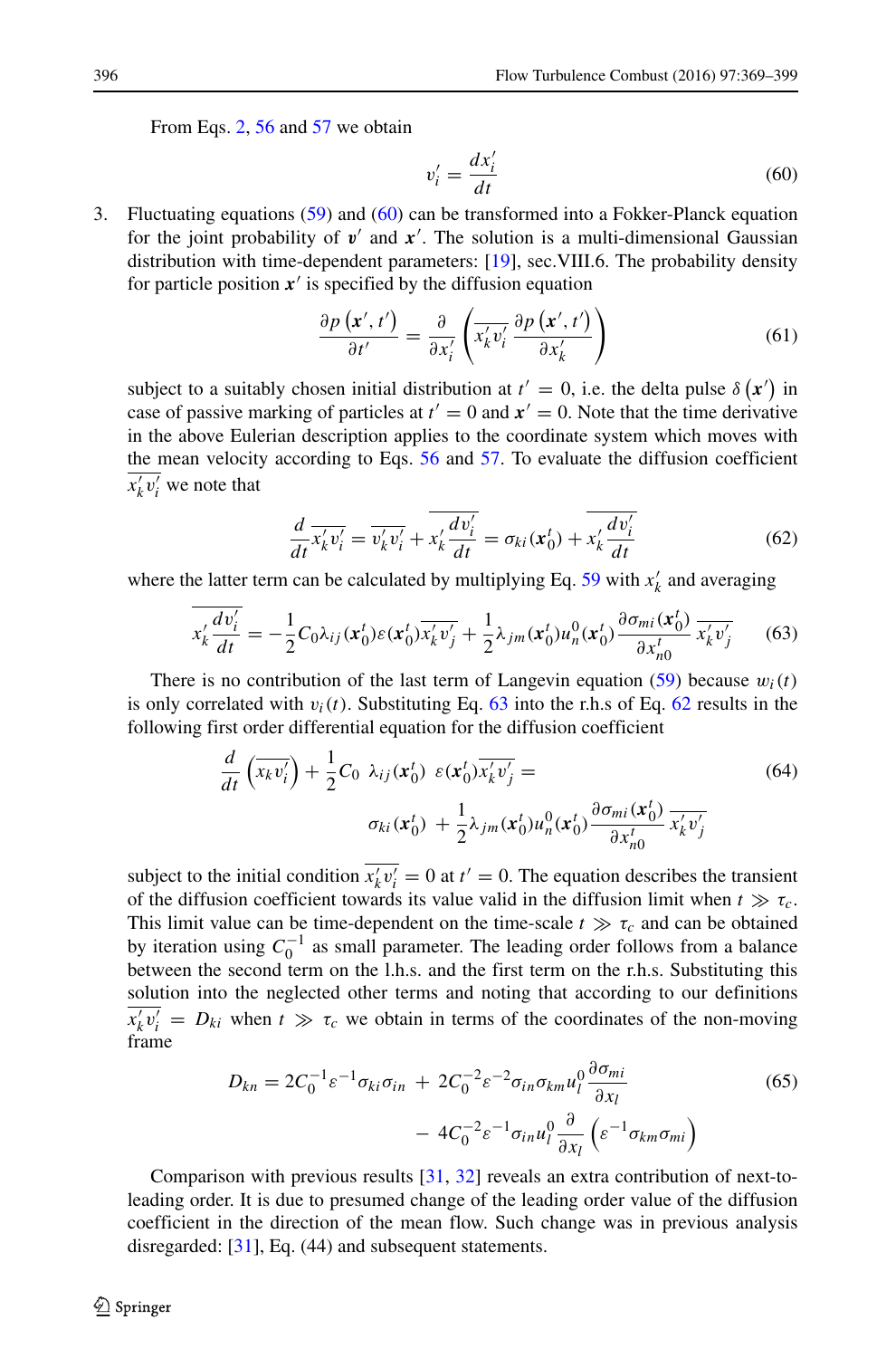4. Equation [10](#page-9-2) describes how the Eulerian-based representation of transport of fluid particles at the fixed point  $x$  can be related to a Lagrangian-based expression involving particles moving through this point. We shall here repeat this analysis in a more concise manner while making use of the moving coordinate system of Eqs. [56](#page-26-1) and [57.](#page-26-2) For the Lagrangian-based average of passive admixture transport at time  $t = -\tau$  we have

$$
q_i^L(-\tau) = \overline{G_0(x(-\tau))v_i'(-\tau)}
$$
\n(66)

where  $\mathbf{x}$  (−*τ*) is position of particles at time  $t = -\tau$  and  $v_i'(-\tau)$  their velocities. For small values of  $\tau$  and  $x'(-\tau)$  we can approximate the Lagrangian average by using a Taylor expansion:

<span id="page-28-0"></span>
$$
q_i^L(-\tau) = \frac{\partial G_0}{\partial x_{j0}} \overline{x'_j(-\tau) v'_i(-\tau)}.
$$
 (67)

Applying the diffusion limit,  $|\tau| \gg \tau_c$ , and letting  $\tau \to 0$ , the Lagrangian average becomes equal to the r.h.s. of Eq. [65](#page-27-3) except that we have to add a minus sign to correct for the negative sign which appears in the Langevin equation when applied in the negative time-domain. The Eulerian-based description of average turbulent transport of admixture whose concentration reads as  $\chi = \langle \chi \rangle + \chi'$ ,  $\langle \chi \rangle = G_0$  is given by  $\langle \chi' u'_i \rangle$ . Setting this description equal to the result derived above, having applied the diffusion limit yields the gradient expression for admixture transport of Eq. [9.](#page-9-1)

- 5. The above results for diffusion were obtained by adopting a number of approximations. This includes disregarding the changes in the coefficients of the Langevin equation due to random displacement x': cf. Eq. [59.](#page-26-3) Its effect can be assessed by Taylor expansion around  $\mathbf{x}' = 0$ . For example:  $\varepsilon(\mathbf{x}_0^t + \mathbf{x}') = \varepsilon(\mathbf{x}_0^t) + x'_j[(\partial/\partial x_j)\varepsilon(\mathbf{x})]_{\mathbf{x}'=0} + \dots$ , where  $x'_{j} = \int_{0}^{t} v'_{k} dt$ . Here *t* scales as  $C_{0}^{-1} t^{*}$ ,  $t^{*} = \mathcal{O}(1)$ , in accordance with the correlation time of fluid particle velocity. Displacements due to random motion are thus small and  $O(C_0^{-1})$  during times of correlation. It implies that the second term of the Taylor expansion yields a contribution in the leading order term of the damping function which is next-to-leading order. But this contribution no longer counts when applying averaging to the Langevin equation according to Eq. [63](#page-27-1) leading to the specification of the diffusion coefficient. The contribution vanishes because it becomes a triple correlation of zero-mean velocities and displacements. It is zero to first order as velocities and displacements are Gaussian to first order. Summarizing, we can replace  $\sigma_{ie}(x_0^t)$  and  $\varepsilon(x_0^t)$ by  $\sigma_{ie}(\mathbf{x}_0^t + \mathbf{x}')$  and  $\varepsilon(\mathbf{x}_0^t + \mathbf{x}')$  without affecting the accuracy of the two-term expansion.
- 6. Another approximation concerned the neglect of the non-linear third term of the damping function in Eq. [3.](#page-4-0) The term is next-to-leading order in the expansion scheme. Implementing this non-linear term in the procedure leading to Eq. [63](#page-27-1) leads to mean values and triple correlations involving  $x'$  and  $v'$  which are zero because of zero-mean Gaussian distributions of  $x'$  and  $v'$ . The same happens with the third order term in the Taylor expansion which was disregarded in Eq. [67.](#page-28-0) Also this term vanishes for zero-mean Gaussian distribution of x' and v' making Eq. [67](#page-28-0) accurate up to a truncation error of  $O(C_0^{-2})$ .
- 7. The fourth term on the r.h.s of Eq. [3](#page-4-0) represents the contribution due to non-uniqueness. As this term is next-leading order we can evaluate its contribution in the diffusion coefficient taking the leading order statistical formulations for x' and v'. To leading order the Langevin equation can be expressed as

$$
\frac{dv_i'}{dt} = -\frac{1}{2}C_0\lambda_{ij0}\varepsilon_0 v_i' + (C_0\varepsilon_0)^{1/2} w_i(t)
$$
\n(68)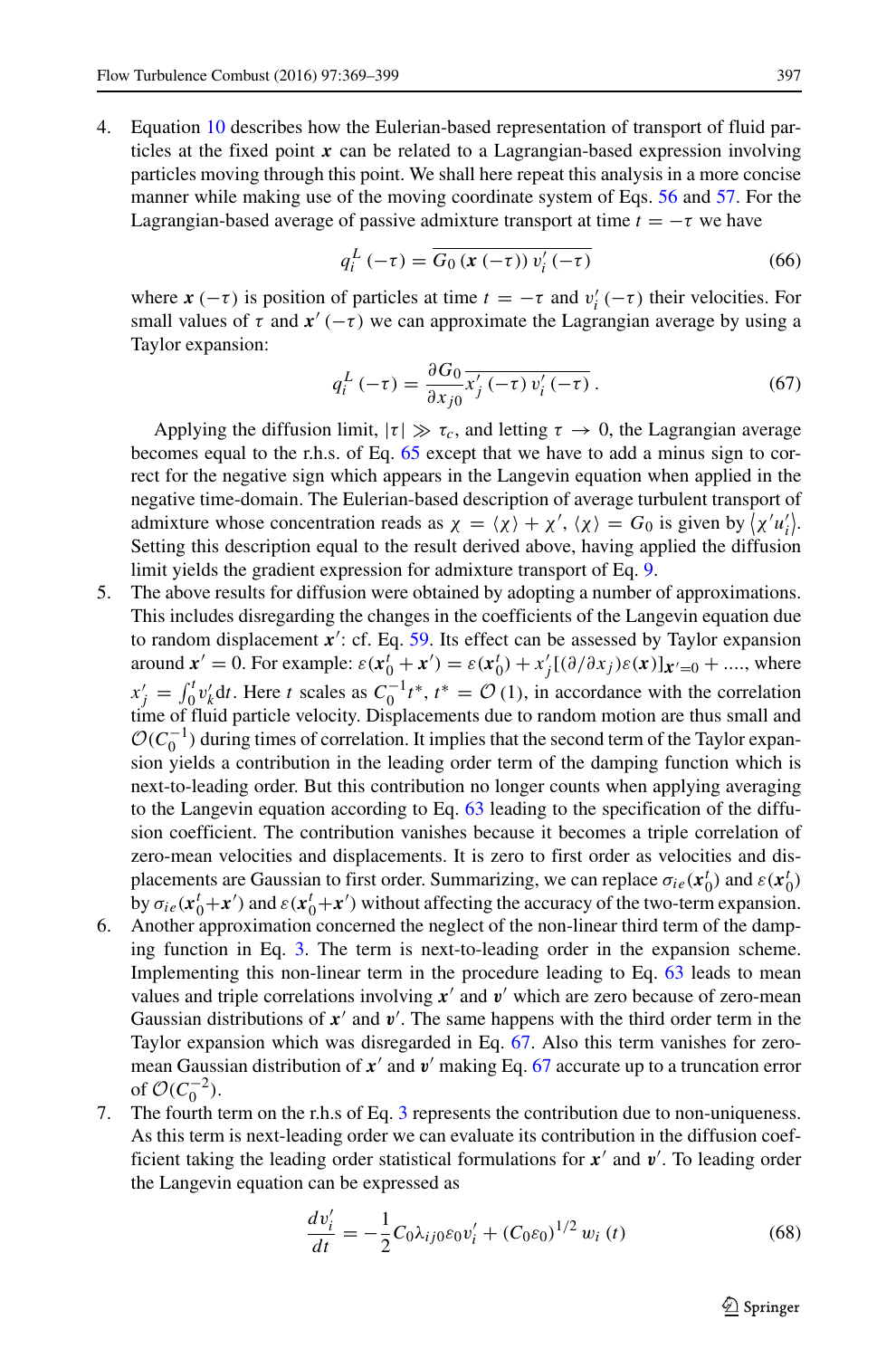where  $\varepsilon_0 = \varepsilon(x_0)$  and  $\lambda_{ij0} = \lambda_{ij}(x_0)$ . Multiply l.h.s and r.h.s. with  $a'_{k0}{}^H(v'_0)$  where  $a'_{k0}$ <sup>*H*</sup> (*v*<sub>(</sub>)</sup> =  $a'_{k}$ <sup>*H*</sup> (*v*<sub>()</sub>, **x**<sub>0</sub>) and  $v'_{0} = v'(t = 0)$ . Averaging both sides yields

$$
\frac{d}{dt} \left( a'_{k0}{}^{H}(\mathbf{v}'_0) v'_i(t) \right) = -\frac{1}{2} C_0 \lambda_{ij0} \varepsilon_0 \frac{a'_{k0}{}^{H}(\mathbf{v}'_0) v'_j(t)}{a'_{k0}{}^{H}(\mathbf{v}'_0) x'_j(t)} \n= -\frac{1}{2} C_0 \lambda_{ij0} \varepsilon_0 \frac{d}{dt} \left( a'_{k0}{}^{H}(\mathbf{v}'_0) x'_j(t) \right) \n= -\frac{1}{2} C_0 \lambda_{ij0} \varepsilon_0 \frac{d}{dt} \left( a'_{k0}{}^{H}(\mathbf{v}'(\tau)) x'_j(t + \tau) \right)
$$
\n(69)

Integrating with respect to time from  $t = -\tau$  to  $t = 0$  where  $\tau \gg |\tau_c|$  so that correlations have vanished we have

<span id="page-29-6"></span>
$$
\overline{a'_{k0}^{\ H} v'_i} = \frac{1}{2} C_0 \lambda_{ij0} \varepsilon_0 \, \overline{a'_{k0}^{\ H} x'_j} \tag{70}
$$

Note that we used the property that  $a'_{k0}^H v'_i = a'_{k0}^H (t) v'_i(t)$  and  $a'_{k0}^H x'_j = a''_{k0}$  $a'_{k0}$ <sup>*H*</sup> (t)x<sup>'</sup><sub>j</sub>(t) constitute stationary processes whose statistical values do not vary with time. Eq.  $70$  can be converted to

$$
\overline{a'_{k0}^H x'_n} = 2C_0^{-1} \varepsilon_0^{-1} \sigma_{in0} \overline{a'_{k0}^H v'_i}
$$
(71)

where  $\sigma_{in0} = \sigma_{in}(\mathbf{x}_0)$ . Taking  $a'_{k0}$ <sup>*H*</sup> =  $v'_{k}$  this relation reduces to the leading order formulation of the diffusion coefficient. Incorporating the above term into the r.h.s. of Eq. [63](#page-27-1) or [64](#page-27-4) will lead to an extra term on the r.h.s. of diffusion coefficient [\(65\)](#page-27-3) which is given by

$$
4C_0^{-2} \varepsilon_0^{-2} \sigma_{ki0} \sigma_{ml0} \overline{a_{i0}^{\prime \, H} v_{m0}^{\prime}} \tag{72}
$$

For general forms of  $a_i^H$  the term will be next-leading order. However, a special situation arises when  $a_i^H$  satisfies the well-mixed condition, as should be. It can then be shown that the above term becomes an anti-symmetric tensor. Its inclusion in the diffusion equation results in a convective term only. Its relative magnitude is then  $\mathcal{O}(C_0^{-2})$ : see [\[31\]](#page-30-23), Eq. (52) and accompanying statements, and [\[32\]](#page-30-19), Eq. (58) and accompanying statements. The contribution of the non-unique term in the Langevin equation to diffusion is thus limited to one of relative magnitude  $O(C_0^{-2})$ .

8. Outcome of the  $C_0^{-1}$ -expansion is that Gaussianity can only be required to exist in the leading order formulation. To model non-Gaussianity in the next-to-leading order formulation a general term in the damping function has to added which captures the contribution of cumulants of third and higher order of Eulerian velocities [\[31,](#page-30-23) [32\]](#page-30-19). Applying an analysis similar to that under 7 above then shows again that such extra term only yields contributions in the diffusion model which are  $O(C_0^{-2})$ .

## **References**

- <span id="page-29-0"></span>1. Monin, A.S., Yaglom, A.M.: Statistical Fluid Mechanics. Dover Publications (2007)
- <span id="page-29-1"></span>2. Lumley, J.L., Yaglom, A.M.: A century of turbulence. Flow Turbul. Combust. **66**(3), 241–286 (2001)
- <span id="page-29-2"></span>3. Pope, S.B.: Turbulent Flows. Cambridge University Press (2000)
- <span id="page-29-3"></span>4. Voth, G.A., La Porta, A., Crawford, A.M., Alexander, J., Bodenschatz, E.: Measurements of particle accelerations in fully developed turbulence. J. Fluid Mech. **469**(1), 121–160 (2002)
- <span id="page-29-4"></span>5. Frisch, U.: Turbulence. Cambridge University Press (1998)
- <span id="page-29-5"></span>6. La Porta, A., Voth, G.A., Crawford, A.M., Alexander, J., Bodenschatz, E.: Fluid particle accelerations in fully developed turbulence. Nature **409**, 1017–1019 (2001)